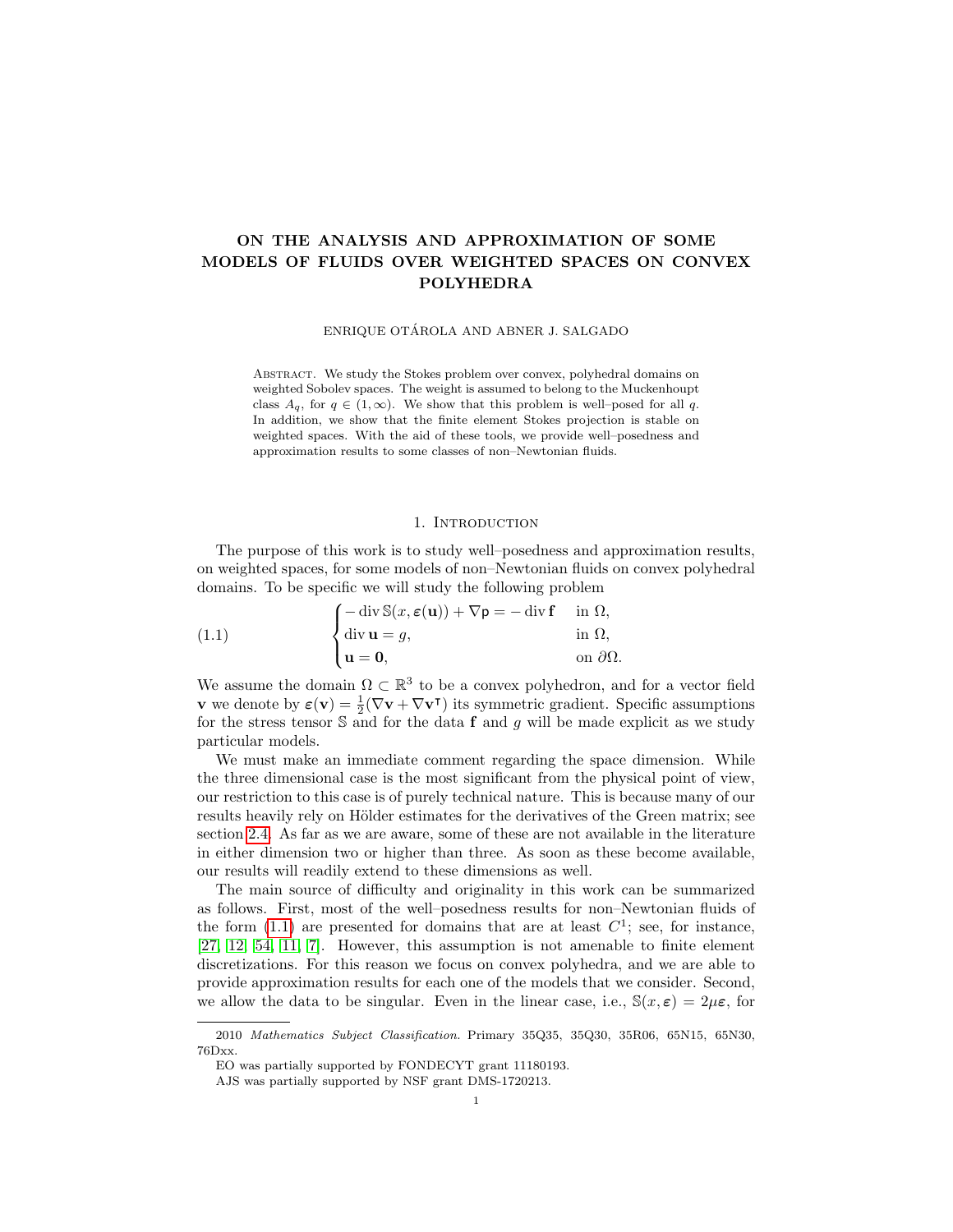a constant  $\mu > 0$ , the study of well–posedness results on convex polyhedra is far from being trivial. Here, by singular, we mean that  $f \in L^q(\omega, \Omega)$  and  $g \in \overset{\circ}{L}^q(\omega, \Omega)$ where  $\omega \in A_q$  for  $q \in (1,\infty)$ ; see section [2](#page-1-0) for notation. This allows to have even measure valued forcings. Finally, we may allow the constitutive relation  $\mathbb{S}(x,\epsilon)$ to be degenerate, as naturally appears when considering the Smagorinski model of turbulence described in section [6.](#page-14-0) In such a setting, problem [\(1.1\)](#page-0-0), once again, must be understood in suitably weighted Sobolev spaces.

The history of the analysis and approximation of classes of non–Newtonian fluids is too vast and deep to even attempt to provide a complete description here. It can, for instance, be traced back to the work of Ladyženskaja [\[36,](#page-24-1) [38,](#page-24-2) [37\]](#page-24-3), and the famous model that now bears her name; see also [\[20\]](#page-23-2). Other classes of non– Newtonian fluids that are similar to those we considered here have been studied in [\[26,](#page-23-3) [42\]](#page-24-4). Regarding approximation, to our knowledge, some of the first works that deal with finite element discretizations of non–Newtonian fluids are [\[19,](#page-23-4) [2,](#page-22-2) [53\]](#page-24-5). The estimates of these works were later refined and improved in [\[3,](#page-22-3) [4\]](#page-22-4). This last reference, introduced the concept of quasi–norm error bounds, and led to further developments using Orlicz spaces and shifted N –functions that were proposed, for instance, in [\[8\]](#page-22-5). Similar estimates, but via different arguments, were obtained in [\[32\]](#page-23-5).

We organize our presentation as follows. In section [2](#page-1-0) we present notation and gather some well–known facts that shall be useful for our purposes. In particular, we present regularity results for the classical Stokes problem in convex polyhedra and suitable Hölder estimates on the associated fundamental solution. We also recall some facts about the approximation properties of finite elements in standard and weighted Sobolev spaces. Section [3](#page-6-0) is our first original contribution. Via a duality argument we obtain an  $L^2$ -error estimate for the discretization of the Stokes problem when the forcing is a general Radon measure. This estimate improves our previous work [\[23\]](#page-23-6). The fundamental solution estimates are used in section [4](#page-7-0) to show that for every  $q \in (1,\infty)$ , and every  $\omega \in A_q$ , the Stokes problem is well–posed on weighted spaces  $\mathbf{W}_0^{1,q}(\omega,\Omega) \times \mathring{L}^q(\omega,\Omega)$ . The study of non-Newtonian models begins in section [5,](#page-11-0) where we extend the well–posedness results of [\[12\]](#page-23-1) to the case of convex polyhedra. Finally, in section [6,](#page-14-0) we study a variant of the well–known Smagorinski model of turbulence, which was originally developed in [\[48\]](#page-24-6), and aims at reducing the well–known overdissipation effects that this model presents near walls [\[39\]](#page-24-7).

#### 2. Preliminaries

<span id="page-1-0"></span>We will mostly adhere to standard notation. For  $w \in L^1(\Omega)$  and  $D \subset \Omega$  we denote by

$$
\oint_D w \, dx = \frac{1}{|D|} \int_D w \, dx,
$$

its average over D. Spaces of vector valued functions and its elements will be indicated with boldface. Since we will mostly deal with incompressible fluids, we must indicate a way to make the pressure unique in these. To do so, for  $q \in [1,\infty)$ we denote by  $\mathring{L}^q(\Omega)$  the space of functions in  $L^q(\Omega)$  that have zero averages.

The relation  $A \leq B$  indicates that there is nonessential constant c such that  $A \leq cB$ . By  $A \approx B$  we mean  $A \leq B \leq A$ . Whenever  $q \in (1, \infty)$ , we indicate by  $q'$  its Hölder conjugate. For a cube Q with sides parallel to the coordinate axes we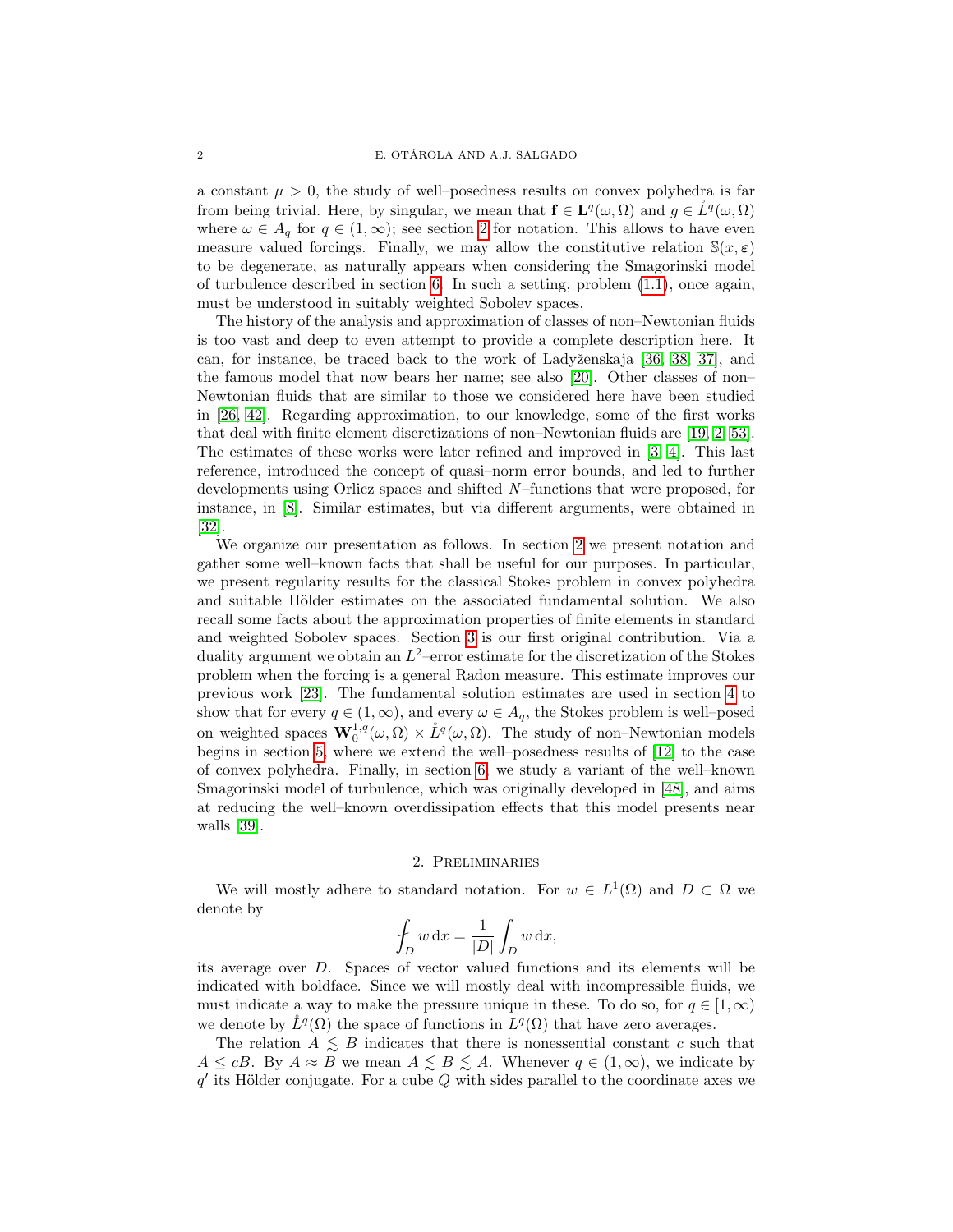denote by  $\ell(Q)$  the length of its sides. If Q is a cube, and  $a > 0$ , we denote by  $aQ$ the cube with same center but with sidelength  $a\ell(Q)$ .

2.1. Weights. One of the tools that will allow us to deal with singular sources, and nonstandard rheologies is the use of weighted spaces and weighted norm inequalities. A weight is an almost everywhere positive function in  $L^1_{loc}(\Omega)$ . Let  $q \in [1,\infty)$ , we say that a weight  $\omega$  is in the Muckenhoupt class  $A_q$  if [\[22,](#page-23-7) [31,](#page-23-8) [57\]](#page-24-8)

(2.1) 
$$
[\omega]_{A_q} := \sup_B \left( \oint_B \omega \, dx \right) \left( \oint_B \omega^{1/(1-q)} \, dx \right)^{q-1} < \infty, \quad q \in (1, \infty),
$$

$$
[\omega]_{A_1} := \sup_B \left( \oint_B \omega \, dx \right) \sup_{x \in B} \frac{1}{\omega(x)} < \infty, \quad q = 1,
$$

where the supremum is taken over all balls B in  $\mathbb{R}^3$ . We call  $[\omega]_{A_q}$ , for  $q \in [1,\infty)$ , the Muckenhoupt characteristic of the weight  $\omega$ . We observe that, for  $q \in (1, \infty)$ , there is a certain conjugacy in the  $A_q$  classes:  $\omega \in A_q$  if and only if  $\omega' = \omega^{1/(1-q)} \in A_{q'}$ . Finally, we note that  $A_1 \subset A_q$  for all  $q > 1$ .

Let  $q \in (1,\infty)$  and  $\omega \in A_q$ . On weighted spaces the following inf–sup condition holds

<span id="page-2-0"></span>
$$
(2.2) \t\t\t ||p||_{L^{q}(\omega,\Omega)} \lesssim \sup_{\mathbf{0}\neq \mathbf{v}\in \mathbf{W}_{0}^{1,q'}(\omega',\Omega)} \frac{\int_{\Omega} p \operatorname{div} \mathbf{v} \, \mathrm{d}x}{\|\nabla \mathbf{v}\|_{\mathbf{L}^{q'}(\omega',\Omega)}} \quad \forall p \in \mathring{L}^{q}(\omega,\Omega);
$$

see [\[23,](#page-23-6) Lemma 6.1]. This estimate will become useful in the sequel.

Let  $z \in \Omega$  be an interior point of  $\Omega$  and  $\alpha \in \mathbb{R}$ . Define

(2.3) 
$$
\mathsf{d}_z^{\alpha}(x) = |x - z|^{\alpha}.
$$

The weight  $d_z^{\alpha} \in A_2$  provided that  $\alpha \in (-3, 3)$ . Notice that there is a neighborhood of  $\partial\Omega$  where  $\mathsf{d}_z^{\alpha}$  has no degeneracies or singularities. This observation motivates us to define a restricted class of Muckenhoupt weights [\[25,](#page-23-9) Definition 2.5].

**Definition 2.1** (class  $A_q(\Omega)$ ). Let  $\Omega \subset \mathbb{R}^3$  be a Lipschitz domain, and  $q \in [1, \infty)$ . We say that  $\omega \in A_q$  belongs to  $A_q(\Omega)$  if there is an open set  $\mathcal{G} \subset \Omega$ , and  $\varepsilon, \omega_l > 0$ such that:

$$
\{x \in \Omega : \text{dist}(x, \partial \Omega) < \varepsilon\} \subset \mathcal{G}, \qquad \omega|_{\mathcal{G}} \in C(\bar{\mathcal{G}}), \qquad \omega_l \leq \omega(x) \quad \forall x \in \bar{\mathcal{G}}.
$$

In [\[47\]](#page-24-9) it was shown that, provided the weight belongs to this class, the Stokes problem is well–posed on weighted spaces and Lipschitz domains. One of the highlights of this work is that we, in a sense, remove this restriction on the weight.

2.2. **Maximal operators.** For  $w \in L^1_{loc}(\Omega)$ , the Hardy–Littlewood maximal operator is defined by [\[22,](#page-23-7) Chapter 7]

(2.4) 
$$
\mathcal{M}w(x) = \sup_{Q \ni x} \int_Q |w(y)| dy,
$$

where the supremum is taken over all cubes  $Q$  containing  $x$ . One of the main properties of the Muckenhoupt classes  $A_q$  introduced above is that, for  $q \in (1,\infty)$ , the maximal operator M is continuous on  $L^q(\omega,\Omega)$  [\[22,](#page-23-7) Theorem 7.3].

We will also make use of the sharp maximal operator, which is defined, for  $w \in L^1_{loc}(\Omega)$ , by [\[22,](#page-23-7) Chapter 6, Section 2]

<span id="page-2-1"></span>(2.5) 
$$
\mathcal{M}_{\Omega}^{\sharp}w(x) = \sup_{Q \ni x} \int_{Q} \left| w(y) - \int_{Q} w(z) dz \right| dy.
$$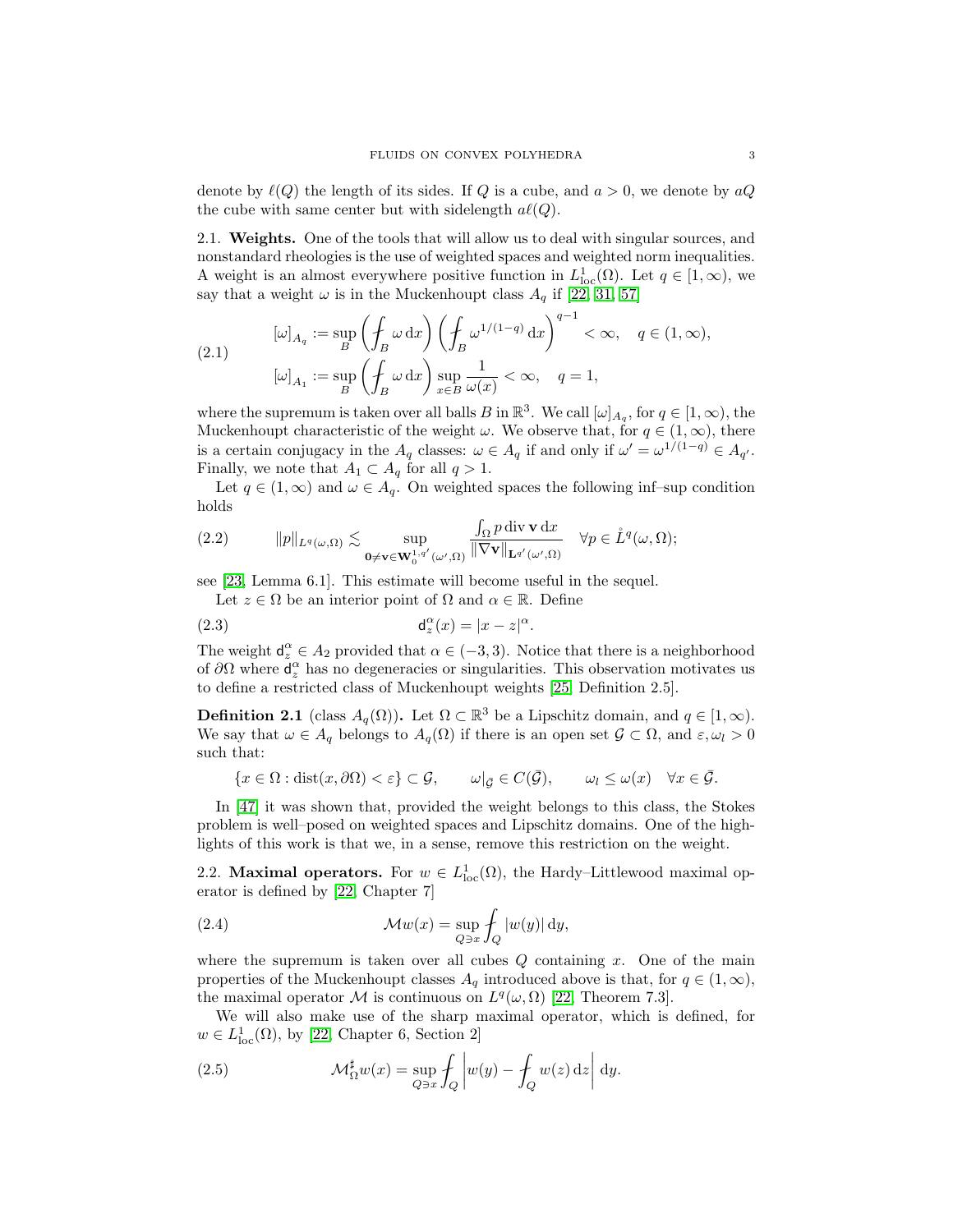The supremum is taken over all cubes  $Q \subset \Omega$  that contain x. It is important to notice that, when bounding the sharp maximal operator it suffices to bound the difference between  $w$  and any constant  $c$ . In fact,

<span id="page-3-5"></span>(2.6) 
$$
\int_{Q} \left| w(y) - \int_{Q} w(z) dz \right| dy \le \int_{Q} \left| w(y) - c \right| dy + \int_{Q} \left| c - \int_{Q} w(z) dz \right| dy
$$

$$
\le 2 \int_{Q} \left| w(y) - c \right| dy.
$$

2.3. The Stokes problem. Here we collect some facts on the Stokes problem that are well–known and will be used repeatedly. In other words, we set the constitutive relation  $\mathbb{S}(x,\epsilon) = 2\mu\epsilon$ , where  $\mu > 0$ . Problem [\(1.1\)](#page-0-0) thus becomes

<span id="page-3-1"></span>(2.7) 
$$
\begin{cases} -\operatorname{div}(2\mu\epsilon(\mathbf{u})) + \nabla \mathbf{p} = \mathbf{F} & \text{in } \Omega, \\ \operatorname{div} \mathbf{u} = g & \text{in } \Omega, \\ \mathbf{u} = \mathbf{0} & \text{on } \partial\Omega. \end{cases}
$$

Problem [\(2.7\)](#page-3-1) has a unique solution provided  $\mathbf{F} \in \mathbf{W}^{-1,2}(\Omega)$  and  $g \in \mathring{L}^2(\Omega)$ , with a corresponding estimate. We also have the following regularity result.

<span id="page-3-2"></span>**Proposition 2.2** (regularity). Let  $\Omega \subset \mathbb{R}^3$  be a convex polyhedron. If  $\mathbf{F} \in \mathbf{L}^2(\Omega)$ and  $g = 0$ , then the solution to [\(2.7\)](#page-3-1) is such that

$$
\|\mathbf{u}\|_{\mathbf{W}^{2,2}(\Omega)}+\|\mathsf{p}\|_{\mathbf{W}^{1,2}(\Omega)}\lesssim \|\mathbf{F}\|_{\mathbf{L}^2(\Omega)}.
$$

Proof. See [\[15\]](#page-23-10), [\[34\]](#page-23-11), and [\[45,](#page-24-10) Corollary 1.8].

Problem  $(2.7)$  is also well-posed in  $L^q$  spaces.

<span id="page-3-3"></span>**Theorem 2.3** (well–posedness in  $L^q$ ). Let  $q \in (1,\infty)$  and  $\Omega \subset \mathbb{R}^3$  be a convex polyhedron. If  $\mathbf{F} \in \mathbf{W}^{-1,q}(\Omega)$  and  $g \in \mathring{L}^{q}(\Omega)$ , then problem [\(2.7\)](#page-3-1) has a unique solution  $(\mathbf{u}, \mathbf{p}) \in \mathbf{W}^{1,q}_0(\Omega) \times \mathring{L}^q(\Omega)$  that satisfies the estimate

$$
\|\varepsilon(\mathbf{u})\|_{\mathbf{L}^q(\Omega)} + \|\mathbf{p}\|_{L^q(\Omega)} \lesssim \|\mathbf{F}\|_{\mathbf{W}^{-1,q}(\Omega)} + \|g\|_{L^q(\Omega)}.
$$

*Proof.* Evidently, we only need to comment on the case  $q \neq 2$ . See the first item in Section 5.5 of [\[43\]](#page-24-11) for a proof of this result when  $q > 2$ . Using the equivalent characterization of well–posedness via inf–sup conditions, one can deduce well– posedness for  $q \in (1, 2)$ .

<span id="page-3-4"></span>Remark 2.4 (equivalence). In the literature, the Stokes problem is usually presented with the term div( $2\mu\varepsilon(\mathbf{u})$ ) replaced by  $\mu\Delta\mathbf{u}$ . Using the elementary identity

$$
\operatorname{div}(2\varepsilon(\mathbf{v})) = \Delta \mathbf{v} + \nabla \operatorname{div} \mathbf{v},
$$

it is not difficult to see that this only amounts to a redefinition of the pressure. This redefinition, however, does not affect the conclusions of Proposition [2.2](#page-3-2) or Theorem [2.3.](#page-3-3)

<span id="page-3-0"></span>2.4. The Green matrix. We introduce the Green matrix  $\mathbb{G} : \overline{\Omega} \times \Omega \to \mathbb{R}^{4 \times 4}$  for problem [\(2.7\)](#page-3-1) as follows [\[35,](#page-23-12) [50\]](#page-24-12). Let  $\phi \in C_0^{\infty}(\Omega)$  be such that

$$
\int_{\Omega} \phi \, \mathrm{d}x = 1,
$$

$$
\Box
$$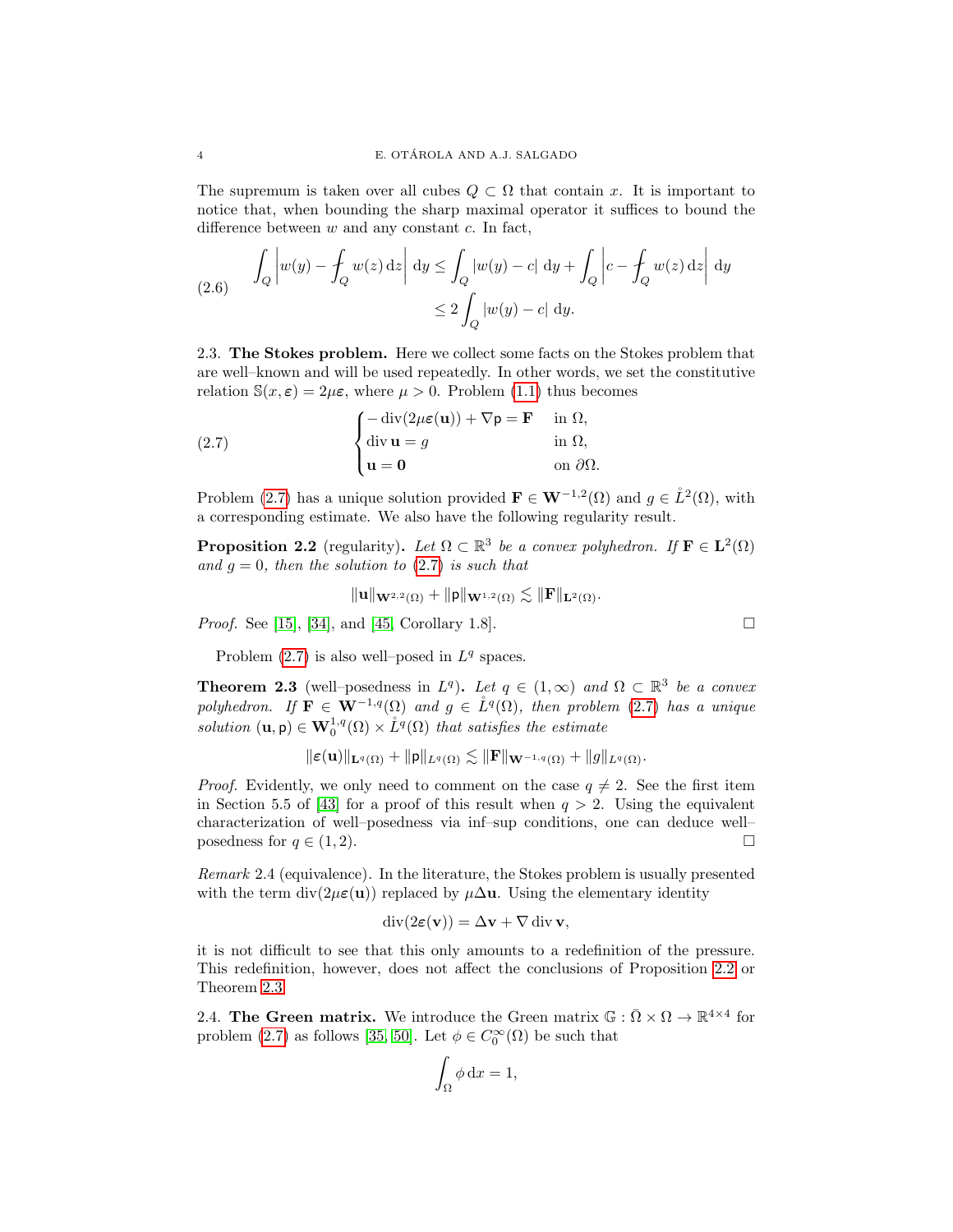then we represent the entries of G as

$$
\mathbb{G} = \begin{pmatrix} \mathbf{G}_1 & \mathbf{G}_2 & \mathbf{G}_3 & \mathbf{G}_4 \\ \lambda_1 & \lambda_2 & \lambda_3 & \lambda_4 \end{pmatrix}, \quad \mathbf{G}_j = (\mathbf{G}_{1,j}, \mathbf{G}_{2,j}, \mathbf{G}_{3,j})^\mathsf{T}, \quad j \in \{1, 2, 3\},
$$

where the pairs  $(\mathbf{G}_j, \lambda_j)_{j=1}^4$  are distributional solutions of

$$
\begin{cases}\n-2 \operatorname{div}_x(\varepsilon_x(\mathbf{G}_j(x,\xi))) + \nabla_x \lambda_j(x,\xi) = \delta(x-\xi)\mathbf{e}_j, & x,\xi \in \Omega, \\
\operatorname{div}_x \mathbf{G}_j(x,\xi) = 0, & x,\xi \in \Omega, \\
\mathbf{G}_j(x,\xi) = \mathbf{0}, & x \in \partial\Omega, \xi \in \Omega\n\end{cases}
$$

for  $j = 1, 2, 3$  and

$$
\begin{cases}\n-2 \operatorname{div}_x(\varepsilon_x(\mathbf{G}_4(x,\xi))) + \nabla_x \lambda_4(x,\xi) = 0, & x, \xi \in \Omega, \\
-\operatorname{div}_x \mathbf{G}_4(x,\xi) = \delta(x-\xi) - \phi(x), & x, \xi \in \Omega, \\
\mathbf{G}_4(x,\xi) = \mathbf{0}, & x \in \partial\Omega, \xi \in \Omega.\n\end{cases}
$$

Here,  $\{\mathbf{e}_j\}_{j=1}^3$  denotes the canonical basis of  $\mathbb{R}^3$  and  $\delta$  the Dirac distribution. For uniqueness, we also require that

$$
\int_{\Omega} \lambda_j(x,\xi) \phi(x) dx = 0, \quad \xi \in \Omega, \quad j = 1, \dots, 4.
$$

The existence and uniqueness of the Green matrix G follows from [\[35,](#page-23-12) Theorem 11.4.1]. Note that  $\mathbb{G}_{i,j}(x,\xi) = \mathbb{G}_{j,i}(\xi,x)$  for  $x,\xi \in \Omega$  and  $i,j \in \{1,\ldots,4\}$ . The importance of this matrix lies in the fact that it provides a representation formula for the solution of [\(2.7\)](#page-3-1). In particular, we have that [\[35,](#page-23-12) Section 11.5]

<span id="page-4-0"></span>(2.8) 
$$
\mathbf{u}_{j}(\xi) = \frac{1}{\mu} \langle \mathbf{F}, \mathbf{G}_{j}(\cdot, \xi) \rangle - \int_{\Omega} \lambda_{j}(x, \xi) g(x) dx, \quad j \in \{1, 2, 3\}.
$$

where  $\langle \cdot, \cdot \rangle$  denotes a suitable duality pairing. This representation shall become useful in the sequel.

A useful property of the Green matrix is the estimates given below.

<span id="page-4-1"></span>**Theorem 2.5** (Hölder estimates). Let  $\Omega \subset \mathbb{R}^3$  be a convex polyhedron. There is a  $\sigma \in (0,1)$  that depends only on the domain, such that for any multiindices  $\alpha, \beta \in \mathbb{N}_0^3$ , the Green matrix  $\mathbb G$  satisfies

$$
\left|\partial_x^{\alpha}\partial_{\xi}^{\beta}\mathbb{G}_{i,j}(x,\xi)-\partial_y^{\alpha}\partial_{\xi}^{\beta}\mathbb{G}_{i,j}(y,\xi)\right|\lesssim|x-y|^{\sigma}\left(|x-\xi|^{-a}+|y-\xi|^{-a}\right),
$$

for  $x, y, \xi \in \Omega$  with  $x \neq y$  and

$$
\left|\partial_x^{\alpha}\partial_{\xi}^{\beta}\mathbb{G}_{i,j}(x,\xi)-\partial_x^{\alpha}\partial_{\eta}^{\beta}\mathbb{G}_{i,j}(x,\eta)\right|\lesssim |\xi-\eta|^{\sigma}\left(|x-\xi|^{-a}+|x-\eta|^{-a}\right),
$$

for  $x, \xi, \eta \in \Omega$  with  $\xi \neq \eta$ , whenever  $|\alpha| \leq 1 - \delta_{i,4}$  and  $|\beta| \leq 1 - \delta_{j,4}$ . Here,  $i, j \in \{1, 2, 3, 4\}$  and

$$
a = 1 + \sigma + \delta_{i,4} + \delta_{j,4} + |\alpha| + |\beta|.
$$

Proof. Reference [\[50\]](#page-24-12) provides the claimed estimates for the Green's matrix for the case where the operator acting on the G–components of the matrix is the Laplacian. It suffices to proceed with the change of variables described in Remark [2.4](#page-3-4) and observe that the λ–components of the Green's matrix have the same differentiability properties as derivatives of the **G**–components.  $\Box$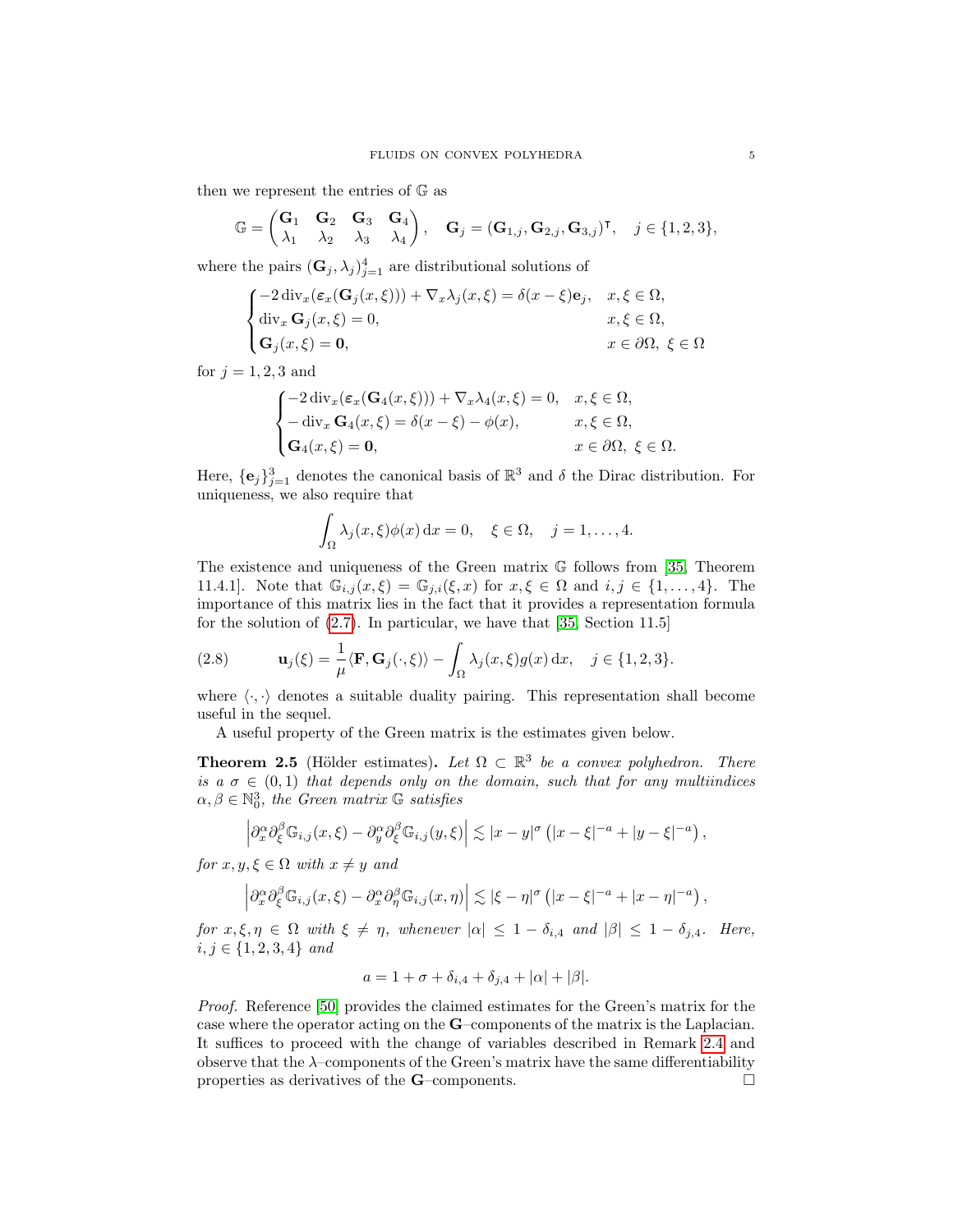2.5. Finite elements. Many of the results we wish to discuss involve error estimates for finite element schemes. For this reason we assume that we have at hand, for each  $h > 0$ , finite dimensional spaces  $\mathbf{X}_h \times M_h \subset \mathbf{W}^{1,\infty}(\Omega) \times (L^{\infty}(\Omega) \cap L^2(\Omega))$ that satisfy, for all  $q \in (1,\infty)$  and  $\omega \in A_q$ , the compatibility condition

<span id="page-5-0"></span>(2.9) 
$$
\|p_h\|_{L^{q'}(\omega',\Omega)} \lesssim \sup_{\mathbf{v}_h \in \mathbf{X}_h} \frac{\int_{\Omega} \operatorname{div} \mathbf{v}_h p_h \, \mathrm{d}x}{\|\nabla \mathbf{v}_h\|_{\mathbf{L}^q(\omega,\Omega)}} \quad \forall p_h \in M_h.
$$

Moreover, we require that these spaces have approximation properties that are usually verified by finite element spaces over quasiuniform meshes of size  $h$ . In particular, we require the existence of a stable operator  $\mathcal{I}_h : L^1(\Omega) \to \mathbf{X}_h$  that preserves the space  $\mathbf{X}_h$  and satisfies the error estimates

<span id="page-5-1"></span>(2.10) 
$$
\|\mathbf{v}-\mathcal{I}_h\mathbf{v}\|_{\mathbf{L}^{\infty}(\Omega)} \lesssim h^{1/2} \|\mathbf{v}\|_{\mathbf{W}^{2,2}(\Omega)} \quad \forall \mathbf{v} \in \mathbf{W}_0^{1,2}(\Omega) \cap \mathbf{W}^{2,2}(\Omega),
$$

and, for all  $q \in (1,\infty)$  and  $\omega \in A_q$ ,

(2.11) 
$$
\|\nabla(\mathbf{v}-\mathcal{I}_h\mathbf{v})\|_{\mathbf{L}^q(\omega,\Omega)} \lesssim \inf_{\mathbf{v}_h\in\mathbf{X}_h} \|\nabla(\mathbf{v}-\mathbf{v}_h)\|_{\mathbf{L}^q(\omega,\Omega)}
$$

We finally comment that, since the continuous inf–sup condition [\(2.2\)](#page-2-0) holds, [\(2.9\)](#page-5-0) is equivalent to the existence of a so–called Fortin operator [\[24,](#page-23-13) Lemma 4.19], that is an operator  $\mathcal{F}_h : \mathbf{W}_0^{1,q}(\omega,\Omega) \to \mathbf{X}_h$  that preserves the divergence, i.e.,

<span id="page-5-2"></span>
$$
\int_{\Omega} r_h \operatorname{div}(\mathbf{v} - \mathcal{F}_h \mathbf{v}) \, dx = 0 \quad \forall \mathbf{v} \in \mathbf{W}_0^{1,q}(\omega, \Omega), \quad \forall r_h \in M_h
$$

and is stable. This immediately implies that  $\mathcal{F}_h$  possesses quasioptimal approximation properties, i.e., for all  $\mathbf{v} \in \mathbf{W}_0^{1,q}(\omega,\Omega)$ ,

$$
\|\nabla(\mathbf{v}-\mathcal{F}_h\mathbf{v})\|_{\mathbf{L}^q(\omega,\Omega)} \lesssim \inf_{\mathbf{v}_h\in\mathbf{X}_h} \|\nabla(\mathbf{v}-\mathbf{v}_h)\|_{\mathbf{L}^q(\omega,\Omega)}.
$$

Within the unweighted setting, examples of such pairs are very well–known in the literature [\[30,](#page-23-14) [14,](#page-23-15) [24\]](#page-23-13). For extensions to the weighted case, we refer the reader to [\[23,](#page-23-6) Section 6]. An operator satisfying [\(2.10\)](#page-5-1) and [\(2.11\)](#page-5-2) has been constructed in [\[46\]](#page-24-13). Usually these spaces consists of piecewise polynomials subject to a quasiuniform, in the sense of [\[30,](#page-23-14) [14,](#page-23-15) [24\]](#page-23-13), triangulation  $\mathcal{I}_h$  of size  $h > 0$  of the domain  $\Omega$ . Since we assume  $\Omega$  to be a convex polyhedron, this domain can be triangulated exactly.

Given  $(\mathbf{u}, p) \in W_0^{1,1}(\Omega) \times L^1(\Omega)$ , with div  $\mathbf{u} = 0$ , we define its *Stokes projection* as the pair  $(\mathbf{u}_h, p_h) \in \mathbf{X}_h \times M_h$  that satisfies

<span id="page-5-3"></span>(2.12) 
$$
\begin{cases} \mu \int_{\Omega} \varepsilon (\mathbf{u} - \mathbf{u}_h) : \varepsilon (\mathbf{v}_h) \, dx - \int_{\Omega} (p - p_h) \, \text{div} \, \mathbf{v}_h \, dx = 0 \quad \forall \mathbf{v}_h \in \mathbf{X}_h, \\ \int_{\Omega} \text{div}(\mathbf{u} - \mathbf{u}_h) r_h \, dx = 0 \qquad \qquad \forall r_h \in M_h. \end{cases}
$$

We also recall that, under the given assumptions on the finite element spaces, the Stokes projection is stable on weighted spaces.

<span id="page-5-4"></span>**Theorem 2.6** (weighted stability estimate). Let  $\Omega \subset \mathbb{R}^3$  be a convex polyhedron. If  $\omega \in A_1$  then, the finite element Stokes projection, defined in [\(2.12\)](#page-5-3), is stable in  $\mathbf{W}_0^{1,2}(\omega,\Omega) \times \mathring{L}^2(\omega,\Omega)$ , in the sense that

$$
\|\boldsymbol{\varepsilon}(\mathbf{u}_h)\|_{\mathbf{L}^2(\omega,\Omega)}+\|p_h\|_{L^2(\omega,\Omega)}\lesssim\|\boldsymbol{\varepsilon}(\mathbf{u})\|_{\mathbf{L}^2(\omega,\Omega)}+\|p\|_{L^2(\omega,\Omega)},
$$

where the hidden constant is independent of  $h$ ,  $\bf{u}$  and  $p$ .

Proof. The proof follows after small modifications to [\[23,](#page-23-6) Theorem 4.1]; see Appen-dix [A](#page-19-0) for details.  $\Box$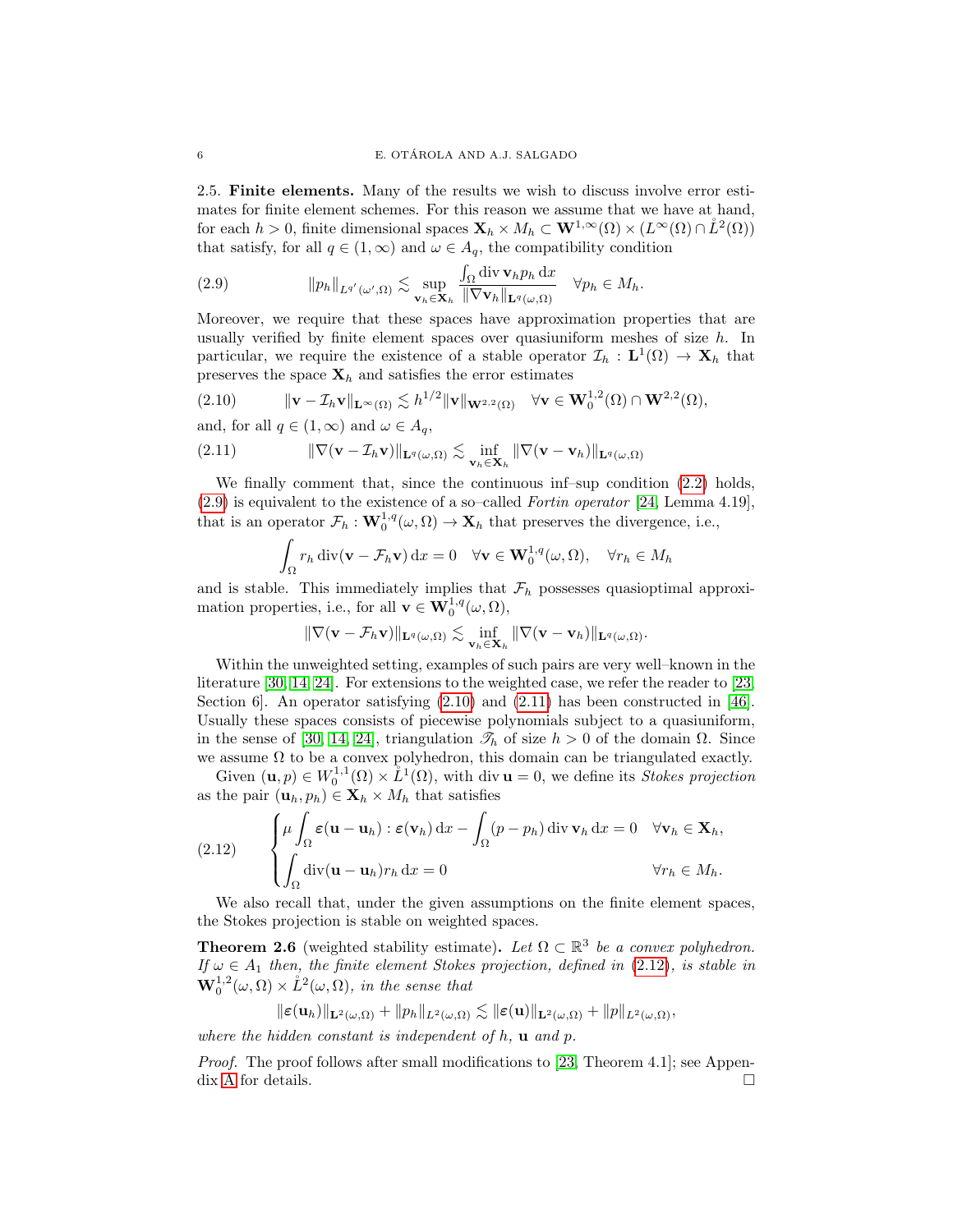# 3. AN ERROR ESTIMATE IN  $L^2$

<span id="page-6-0"></span>In this section we discuss error estimates for discretizations of [\(2.7\)](#page-3-1) in the case  $q = 0$  and  $\mathbf{F} = \boldsymbol{\mu} \in \mathcal{M}_b(\Omega)$ , the space of vector valued, bounded Radon measures. In doing so, we shall extend the results of [\[13\]](#page-23-16) to the Stokes problem, and slightly improve the error estimate of [\[23,](#page-23-6) Corollary 5.4].

Let  $q \in (1, 3/2)$ . Since  $q' > 3$ , we have that  $W_0^{1,q'}(\Omega) \hookrightarrow C(\overline{\Omega})$ . Therefore,

$$
\mathcal{M}_b(\Omega) = (C_0(\overline{\Omega}))' \hookrightarrow (W_0^{1,q'}(\Omega))' = W^{-1,q}(\Omega).
$$

Invoking Theorem [2.3,](#page-3-3) we have that problem [\(2.7\)](#page-3-1) is well–posed for such data. If, in addition, we assume that  $q > 6/5$ , then we also have that  $W^{1,q}(\Omega) \hookrightarrow L^2(\Omega)$ . As a consequence, it makes sense to provide an error estimate in  $L^2(\Omega)$ . Our main result in this direction is the following.

**Theorem 3.1** (error estimate). Let  $\Omega \subset \mathbb{R}^3$  be a convex polyhedron,  $q \in (6/5, 3/2)$ ,  $\mathbf{F} = \boldsymbol{\mu} \in \mathcal{M}_b(\Omega)$ , and  $g = 0$ . Let  $(\mathbf{u}, \mathbf{p}) \in \mathbf{W}_0^{1,q}(\Omega) \times \mathring{L}^q(\Omega)$  be the solution to [\(2.7\)](#page-3-1) and  $(\mathbf{u}_h, \mathbf{p}_h) \in \mathbf{X}_h \times M_h$  its Stokes projection as defined in [\(2.12\)](#page-5-3). Then, we have

$$
\|\mathbf{u}-\mathbf{u}_h\|_{\mathbf{L}^2(\Omega)} \lesssim h^{1/2} \|\boldsymbol{\mu}\|_{\boldsymbol{\mathcal{M}}_b(\Omega)},
$$

with a hidden constant independent of h,  $(\mathbf{u}, \mathbf{p})$ ,  $(\mathbf{u}_h, \mathbf{p}_h)$ , and  $\boldsymbol{\mu}$ .

*Proof.* For  $\mathbf{w} \in \mathbf{L}^2(\Omega)$  let  $(\varphi, \psi) \in \mathbf{W}_0^{1,2}(\Omega) \times \mathring{L}^2(\Omega)$  be the solution of

<span id="page-6-1"></span>(3.1) 
$$
\mu \int_{\Omega} \varepsilon(\varphi) : \varepsilon(\mathbf{v}) \, dx - \int_{\Omega} \psi \, \text{div} \, \mathbf{v} \, dx = \int_{\Omega} \mathbf{w} \cdot \mathbf{v} \, dx, \qquad \int_{\Omega} r \, \text{div} \, \varphi \, dx = 0
$$

for all  $\mathbf{v} \in \mathbf{W}_0^{1,2}(\Omega)$  and  $r \in \mathring{L}^2(\Omega)$ . Since  $\Omega$  is convex, owing to Proposition [2.2](#page-3-2) we have that  $(\varphi, \psi) \in \mathbf{W}^{2,2}(\Omega) \times W^{1,2}(\Omega)$ . This, in particular, implies that if  $(\varphi_h, \psi_h) \in \mathbf{X}_h \times M_h$  denotes its Stokes projection, we have

<span id="page-6-3"></span>
$$
\|\boldsymbol{\varphi} - \boldsymbol{\varphi}_h\|_{\mathbf{L}^{\infty}(\Omega)} \le \|\boldsymbol{\varphi} - \mathcal{I}_h\boldsymbol{\varphi}\|_{\mathbf{L}^{\infty}(\Omega)} + \|\mathcal{I}_h\boldsymbol{\varphi} - \boldsymbol{\varphi}_h\|_{\mathbf{L}^{\infty}(\Omega)}
$$
  
(3.2)  

$$
\lesssim h^{1/2} \|\boldsymbol{\varphi}\|_{\mathbf{W}^{2,2}(\Omega)} + h^{-3/2} \|\mathcal{I}_h\boldsymbol{\varphi} - \boldsymbol{\varphi}_h\|_{\mathbf{L}^2(\Omega)}
$$

$$
\lesssim h^{1/2} \|\boldsymbol{\varphi}\|_{\mathbf{W}^{2,2}(\Omega)} \lesssim h^{1/2} \|\mathbf{w}\|_{\mathbf{L}^2(\Omega)},
$$

where we used the interpolation error estimate [\(2.10\)](#page-5-1), a basic inverse inequality, the invariance property of  $\mathcal{I}_h$ , the stability of  $\mathcal{I}_h$  in  $\mathbf{L}^2(\Omega)$ , an interpolation estimate for  $\mathcal{I}_h$  in  $\mathbf{L}^2(\Omega)$ , and the regularity results of Proposition [2.2.](#page-3-2)

Consider now problem [\(3.1\)](#page-6-1) for  $\mathbf{w} = \mathbf{u} - \mathbf{u}_h$ , and set  $\mathbf{v} = \mathbf{u} - \mathbf{u}_h \in \mathbf{W}_0^{1,2}(\Omega)$ . This immediately yields

<span id="page-6-2"></span>(3.3) 
$$
\|\mathbf{u}-\mathbf{u}_h\|_{\mathbf{L}^2(\Omega)}^2 = \mu \int_{\Omega} \varepsilon(\boldsymbol{\varphi}) : \varepsilon(\mathbf{u}-\mathbf{u}_h) \, dx - \int_{\Omega} \psi \, \mathrm{div}(\mathbf{u}-\mathbf{u}_h) \, dx.
$$

Observe that, since  $(\varphi_h, \psi_h) \in \mathbf{X}_h \times M_h$  corresponds to the Stokes projection of  $(\varphi, \psi)$  and the pair  $(\mathbf{u}_h, \mathbf{p}_h) \in \mathbf{X}_h \times M_h$ , we have

$$
\mu \int_{\Omega} \varepsilon (\boldsymbol{\varphi} - \boldsymbol{\varphi}_h) : \varepsilon(\mathbf{u}_h) \, dx - \int_{\Omega} (\psi - \psi_h) \, \mathrm{div} \, \mathbf{u}_h \, dx = 0.
$$

Similarly,

$$
\mu \int_{\Omega} \varepsilon (\mathbf{u} - \mathbf{u}_h) : \varepsilon(\varphi_h) \, dx - \int_{\Omega} (\mathbf{p} - \mathbf{p}_h) \, \mathrm{div} \, \varphi_h \, dx = 0.
$$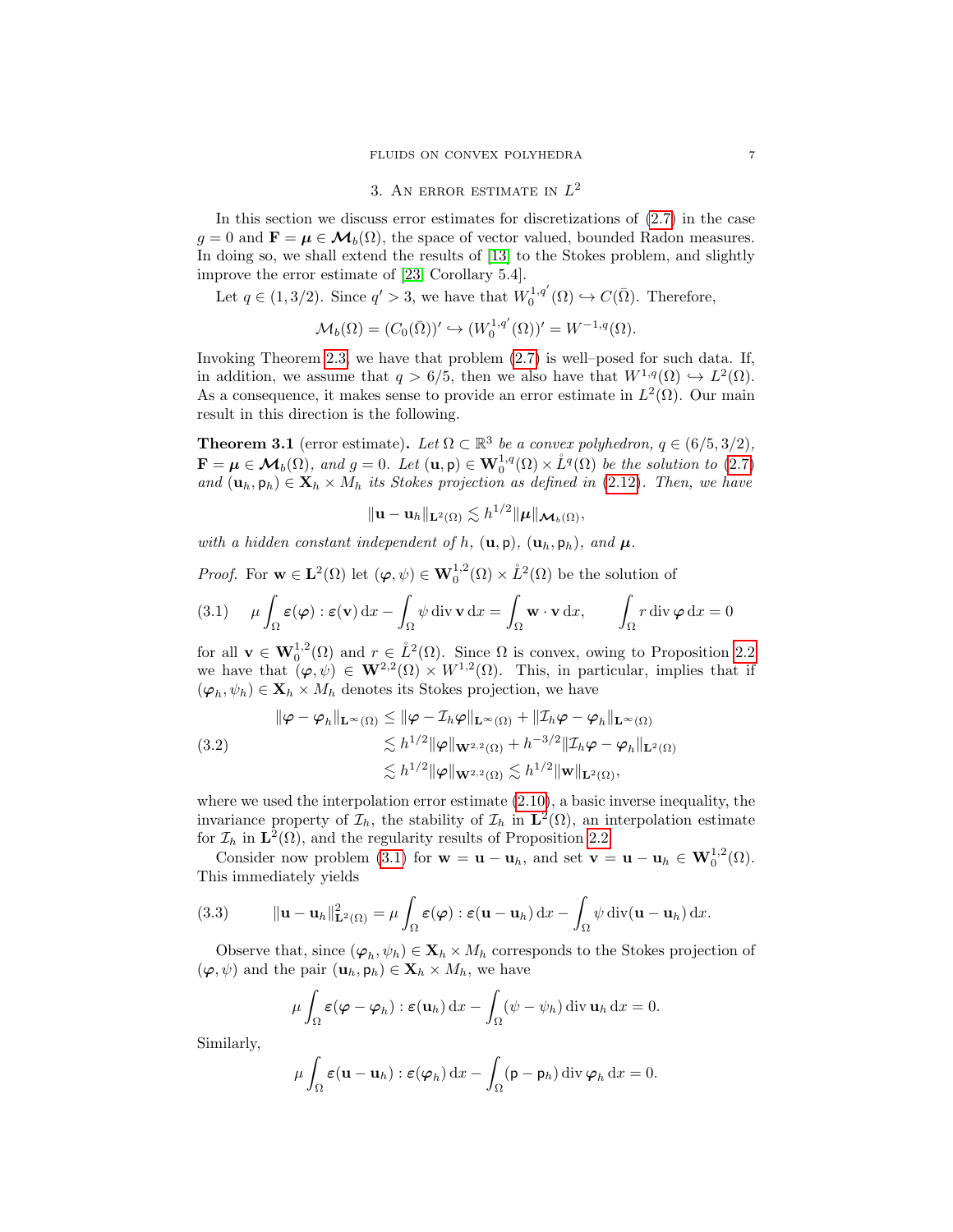On the other hand, since  $\varphi \in \mathbf{W}^{2,2}(\Omega)$ , and  $\varphi_h \in \mathbf{W}^{1,\infty}(\Omega)$ , then we have that  $\varphi - \varphi_h \in \mathbf{W}^{1,s}(\Omega)$  for every  $s \leq 6$ . We can thus consider  $\varphi - \varphi_h$  as a test function in the weak version of [\(2.7\)](#page-3-1) with  $\mathbf{F} = \boldsymbol{\mu}$  to arrive at

$$
\mu \int_{\Omega} \varepsilon(\mathbf{u}) : \varepsilon(\boldsymbol{\varphi} - \boldsymbol{\varphi}_h) \, dx - \int_{\Omega} \mathsf{p} \operatorname{div}(\boldsymbol{\varphi} - \boldsymbol{\varphi}_h) \, dx = \int_{\Omega} (\boldsymbol{\varphi} - \boldsymbol{\varphi}_h) \cdot d\boldsymbol{\mu}(x).
$$

We can then rewrite the right hand side of  $(3.3)$  and invoke the previous three relations to conclude, on the basis of [\(3.2\)](#page-6-3), that

$$
\|\mathbf{u}-\mathbf{u}_h\|_{\mathbf{L}^2(\Omega)}^2 = \int_{\Omega} (\varphi - \varphi_h) \cdot d\mu(x) \leq \|\varphi - \varphi_h\|_{\mathbf{L}^\infty(\Omega)} \|\mu\|_{\mathcal{M}_b(\Omega)}
$$
  

$$
\lesssim h^{1/2} \|\mathbf{u}-\mathbf{u}_h\|_{\mathbf{L}^2(\Omega)} \|\mu\|_{\mathcal{M}(\Omega)},
$$

<span id="page-7-0"></span>which is the announced result. This concludes the proof.  $\Box$ 

## 4. Well–posedness of the Stokes problem on weighted spaces

Let us now consider the Stokes problem [\(2.7\)](#page-3-1) with  $\mathbf{F} = -\operatorname{div} \mathbf{f}$ ,  $\mathbf{f} \in \mathbf{L}^q(\omega,\Omega)$ , and  $\omega \in A_q$ . We begin by recalling that, for general Lipschitz domains, there is  $\epsilon = \epsilon(\Omega) > 0$  such that, if  $|q - 2| < \epsilon$ , and  $\omega$  belongs to the restricted class  $A_q(\Omega)$ , then this problem is well–posed; see [\[47,](#page-24-9) Theorem 17]. On the other hand, if  $\Omega$  is C<sup>1</sup>, then [\[12,](#page-23-1) Lemma 3.2] shows well–posedness for all  $q \in (1,\infty)$  and all  $\omega \in A_q$ . Here we will show a result that, in a sense, is intermediate between these two. We remove the restriction on the integrability index  $q$  and the boundary behavior of the weight, thus showing well–posedness for all  $q \in (1,\infty)$  and all  $\omega \in A_q$ , but at the expense of requiring that  $\Omega$  is a convex polyhedron.

The main tool that we shall use is the representation of the velocity given in  $(2.8)$  and the Hölder estimates of the Green matrix described in Theorem [2.5.](#page-4-1) We will follow the ideas of [\[18\]](#page-23-17), and extend the results therein to the Stokes problem.

We begin by noting that, by density, it suffices to assume that  $f \in C_0^{\infty}(\Omega)$ , so that from [\(2.8\)](#page-4-0) we can write

<span id="page-7-2"></span>(4.1) 
$$
\mathbf{u}_{j}(x) = \frac{1}{\mu} \int_{\Omega} \nabla_{y} \mathbf{G}_{j}(y, x) \mathbf{f}(y) dy - \int_{\Omega} \lambda_{j}(y, x) g(y) dy.
$$

We begin with a simplified version of the Bogovskii [\[10\]](#page-22-6) decomposition of a function with integral zero; see also [\[41\]](#page-24-14). Since, in our setting, the proof of this result is so simple, we include it for completeness.

<span id="page-7-1"></span>**Lemma 4.1** (decomposition). Let  $q \in (1,\infty)$ ,  $\omega \in A_q$ ,  $g \in \mathring{L}^q(\omega,\Omega)$ , and  $Q \subset \Omega$ be such that  $\frac{3}{2}Q \subset \Omega$ . Then, there are  $g_i \in \overset{\circ}{L}^q(\omega, \Omega)$ ,  $i = 1, 2$ , such that

$$
g = g_1 + g_2, \quad \text{supp } g_1 \subset \frac{3}{2}Q \quad \text{supp } g_2 \subset Q^c, \quad \|g_i\|_{L^q(\omega,\Omega)} \lesssim \|g\|_{L^q(\omega,\Omega)},
$$

where the hidden constant is independent of g and Q.

*Proof.* To simplify notation let us set  $D = \frac{3}{2}Q$  and  $A = D \setminus Q$ . Notice also that

$$
|D| = \left(\frac{3}{2}\right)^3 |Q|, \qquad |A| = |D| - |Q| = \left[\left(\frac{3}{2}\right)^3 - 1\right] |Q|,
$$

so that  $|D| \approx |A| \approx |Q|$ .

Let now  $\phi \in C_0^{\infty}(\mathbb{R}^3)$  be such that  $0 \le \phi \le 1$ ,  $\phi \equiv 1$  on  $Q$  and  $\phi \equiv 0$  on  $D^c$ . Set  $q = \phi q + (1 - \phi)q =: \tilde{q}_1 + \tilde{q}_2.$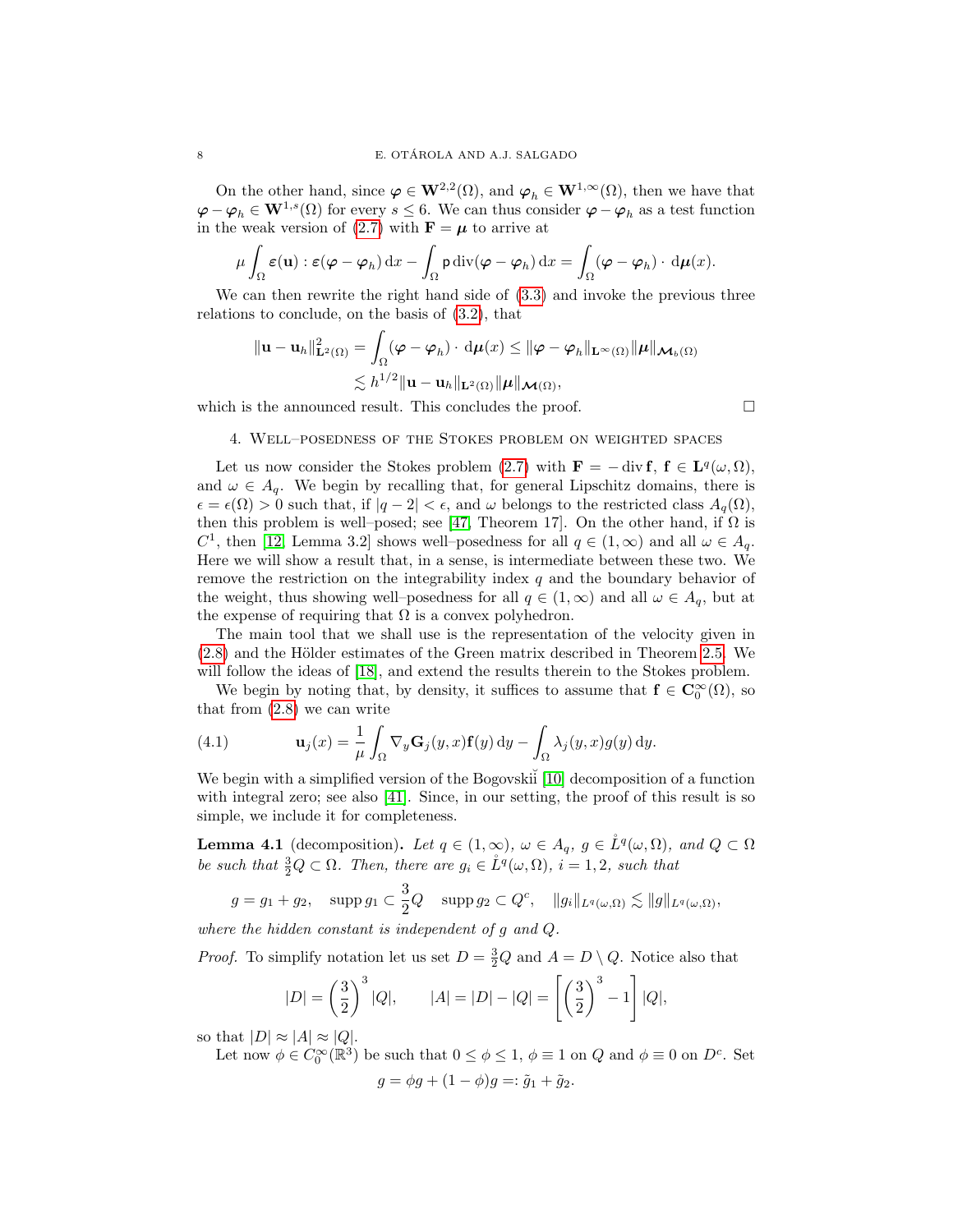Note that the functions  $\tilde{g}_i$ , for  $i = 1, 2$ , have the requisite support property. In addition,

 $\|\tilde{g}_1\|_{L^q(\omega,\Omega)} \leq \|\phi\|_{L^\infty(\Omega)} \|g\|_{L^q(\omega,\Omega)}, \quad \|\tilde{g}_2\|_{L^q(\omega,\Omega)} \leq \|1-\phi\|_{L^\infty(\Omega)} \|g\|_{L^q(\omega,\Omega)}.$ The functions  $\tilde{g}_1, \tilde{g}_2$ , however, do not integrate to zero. Thus, we correct them as follows. Define

$$
g_1 = \tilde{g}_1 - \frac{\chi_A}{|A|} \int_D \tilde{g}_1 \, dx.
$$

Then, we have that supp  $g_1 \subseteq \text{supp }\tilde{g}_1 \cup A \subset D$  and, moreover,

$$
\int_{\Omega} g_1 \, \mathrm{d}x = \int_{\Omega} \tilde{g}_1 \, \mathrm{d}x - \int_{D} \tilde{g}_1 \, \mathrm{d}x = 0.
$$

Using that

<span id="page-8-0"></span>(4.2) 
$$
\left| \int_D \tilde{g}_1 dx \right| \leq \left( \int_D \omega^{-\frac{q'}{q}} dx \right)^{\frac{1}{q'}} \|\tilde{g}_1\|_{L^q(\omega,\Omega)} \leq \left( \int_D \omega^{-\frac{q'}{q}} dx \right)^{\frac{1}{q'}} \|g\|_{L^q(\omega,\Omega)},
$$
 we are able to obtain the estimates

we are able to obtain the estimates

$$
||g_1||_{L^q(\omega,\Omega)} \le ||\tilde{g}_1||_{L^q(\omega,\Omega)} + \frac{1}{|A|} \left( \int_A \omega \,dx \right)^{1/q} \left| \int_D \tilde{g}_1 \,dx \right|
$$
  

$$
\le \left[ 1 + \frac{1}{|A|} \left[ \left( \int_A \omega \,dx \right) \left( \int_D \omega^{-\frac{q'}{q}} \,dx \right)^{q-1} \right]^{1/q} \right] ||g||_{L^q(\omega,\Omega)}.
$$

Now, since

$$
\frac{1}{|A|}\left[\int_A\omega\,\mathrm{d} x\left(\int_D\omega^{-\frac{q'}{q}}\,\mathrm{d} x\right)^{q-1}\right]^{\frac{1}{q}}\leq \frac{|D|}{|A|}\left[\int_D\omega\,\mathrm{d} x\left(\int_D\omega^{-\frac{q'}{q}}\,\mathrm{d} x\right)^{q-1}\right]^{\frac{1}{q}}\lesssim [\omega]_{A_q}^{\frac{1}{q}},
$$

we obtain  $||g_1||_{L^q(\omega,\Omega)} \lesssim ||g||_{L^q(\omega,\Omega)}$ , with a constant that only depends on  $[\omega]_{A_q}$ . Note now that the function

$$
g_2 = \tilde{g}_2 + \frac{\chi_A}{|A|} \int_D \tilde{g}_1 \, \mathrm{d}x
$$

satisfies supp  $g_2 \subseteq \text{supp }\tilde{g}_2 \cup A \subset Q^c$ ,  $g_1 + g_2 = \tilde{g}_1 + \tilde{g}_2 = g$ , and, since  $g \in \overset{\circ}{L}^q(\omega, \Omega)$ ,

$$
\int_{\Omega} g_2 \, \mathrm{d}x = \int_{\Omega} (g - g_1) \, \mathrm{d}x = 0.
$$

Finally, using [\(4.2\)](#page-8-0), we have

$$
\|g_2\|_{L^q(\omega,\Omega)}\leq \|\tilde g_2\|_{L^q(\omega,\Omega)}+\left|\int_D \tilde g_1 \,\mathrm{d} x\right|\frac{1}{|A|}\left(\int_A \omega \,\mathrm{d} x\right)^{1/q}\lesssim \|g\|_{L^q(\omega,\Omega)},
$$

where the hidden constant only depends on  $[\omega]_{A_q}$ .

This concludes the proof.

With this decomposition at hand we can obtain an a priori estimate on the oscillation of the gradient of u, much as in [\[18,](#page-23-17) Lemma 2.4] and [\[22,](#page-23-7) Lemma 7.9].

<span id="page-8-1"></span>**Lemma 4.2** (oscillation estimate). Let  $\Omega \subset \mathbb{R}^3$  be a convex polyhedron,  $q \in (1, \infty)$ ,  $\omega \in A_q$ ,  $f \in \mathbf{L}^q(\omega,\Omega)$ , and  $g \in \mathring{L}^q(\omega,\Omega)$ . Let **u** be the velocity component of the solution of [\(2.7\)](#page-3-1) with  $\mathbf{F} = - \text{div } \mathbf{f}$ . Then, for any  $s > 1$  and  $z \in \Omega$ , we have that

$$
\mathcal{M}_{\Omega}^{\sharp}\left[\left|\nabla\mathbf{u}\right|\right](z) \lesssim \mathcal{M}\left[\left|\mathbf{f}\right|^{s}\right](z)^{1/s} + \mathcal{M}\left[\left|g\right|^{s}\right](z)^{1/s},
$$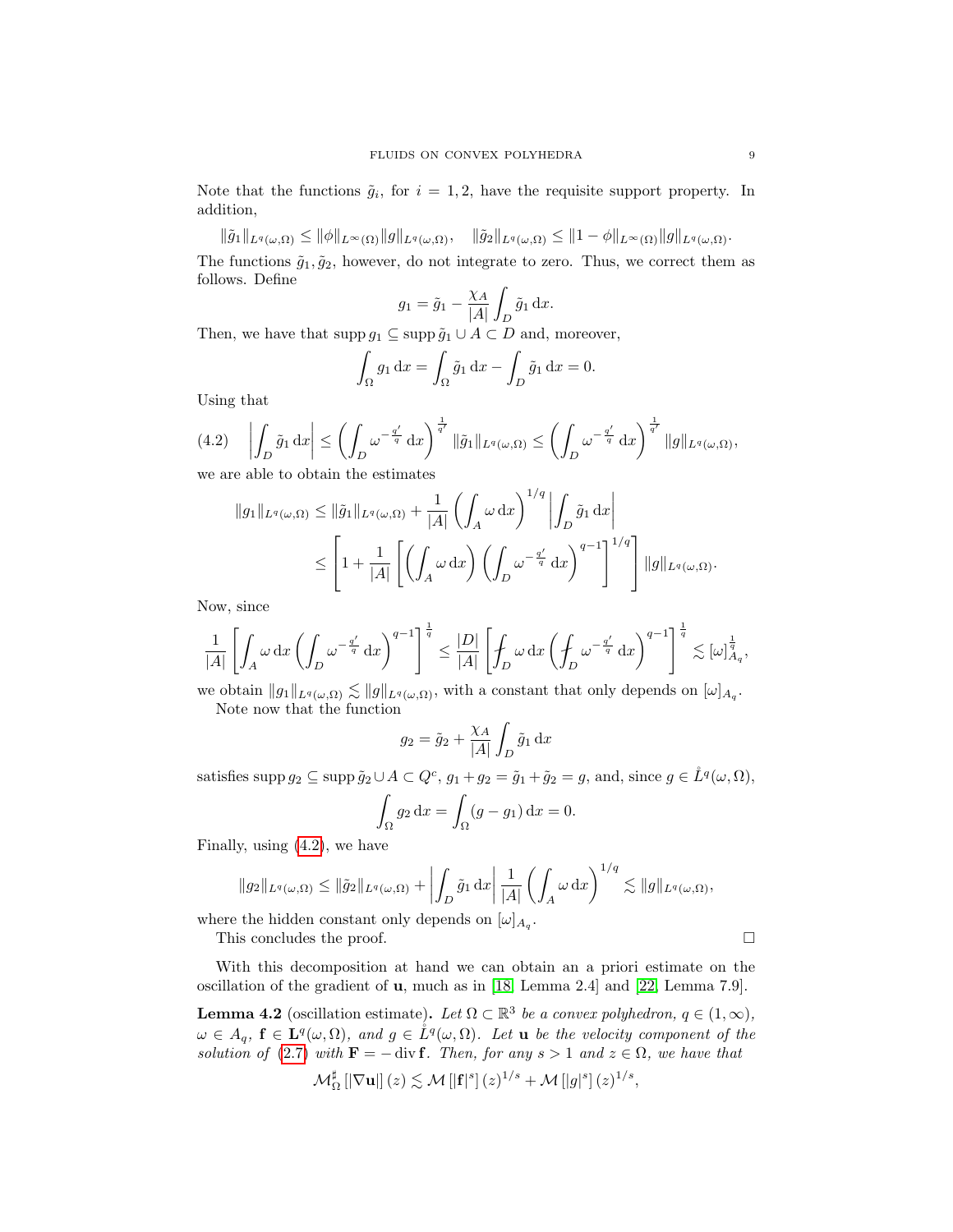where the hidden constant is independent of  $f$ ,  $g$ , and  $z$ .

*Proof.* Let Q be a cube with center in z such that  $\frac{3}{2}Q^* \subset \Omega$ , where  $Q^* = 2Q$ . Extend f and g to zero outside  $\Omega$  and decompose  $f = f_1 + f_2$ , with  $f_1 = f \chi_{Q^*}$ , and  $g = g_1 + g_2$  with  $g_i$ ,  $i = 1, 2$ , as in Lemma [4.1](#page-7-1) but with Q replaced by  $Q^*$ . Let now  $\mathbf{u}^i$ be the velocity component of the solution to  $(2.7)$  with data  $(-\text{div } \mathbf{f}_i, g_i)$ . It suffices then to bound the oscillation of  $\partial_{x_k} \mathbf{u}_j$  for all  $k, j \in \{1, 2, 3\}$ . Fix  $j, k \in \{1, 2, 3\}$  and set  $v = \mathbf{u}_j$ . With this notation, for  $i \in \{1, 2\}$ , we have  $\partial_{x_k} v^i = \partial_{x_k} \mathbf{u}_j^i$ .

To estimate  $\mathcal{M}_{\Omega}^{\sharp}[\partial_{x_k}v]$  we follow [\(2.6\)](#page-3-5) and bound the average of the difference between  $\partial_{x_k} v$  and any constant. Thus, we have

$$
\int_{Q} |\partial_{x_k} v(x) - \partial_{x_k} v^2(z)| dx \le \int_{Q} |\partial_{x_k} v^1(x)| dx + \int_{Q} |\partial_{x_k} v^2(x) - \partial_{x_k} v^2(z)| dx
$$
  
=: I + II.

We bound each of the terms separately.

First, by Hölder's inequality, for any  $s > 1$ , we have

$$
I \le \left(\int_Q |\partial_{x_k} v^1(x)|^s \,\mathrm{d}x\right)^{\frac{1}{s}}.
$$

Next, the unweighted Korn's inequality, the unweighted estimate given in Theo-rem [2.3,](#page-3-3) and the fact that  $f_1$  and  $g_1$  vanish outside  $\Omega \cap Q^*$  yield

$$
\mathrm{I} \lesssim \left( \oint_{Q^\star} |\mathbf{f}(x)|^s \,\mathrm{d}x \right)^{\frac{1}{s}} + \left( \oint_{Q^\star} |g(x)|^s \,\mathrm{d}x \right)^{\frac{1}{s}} \leq \mathcal{M} \left[ |\mathbf{f}|^s \right] (z)^{\frac{1}{s}} + \mathcal{M} \left[ |g|^s \right] (z)^{\frac{1}{s}}.
$$

To bound II we observe that, since  $x, z \notin \text{supp } f_2 \cup \text{supp } g_2$  then it is legitimate to differentiate the pointwise representation of  $v^2$  given in [\(4.1\)](#page-7-2) so that, we get

$$
\begin{split} \mathrm{II} &\leq \frac{1}{\mu} \int_{Q} \int_{\Omega \cap (Q^{\star})^c} |\partial_{x_k} \nabla_y \mathbf{G}_j(x, y) - \partial_{x_k} \nabla_y \mathbf{G}_j(z, y)| \, |\mathbf{f}_2(y)| \, \mathrm{d}y \, \mathrm{d}x \\ &+ \int_{Q} \int_{\Omega \cap (Q^{\star})^c} |\partial_{x_k} \lambda_j(x, y) - \partial_{x_k} \lambda_j(z, y)| \, |g_2(y)| \, \mathrm{d}y \, \mathrm{d}x =: \mathrm{II}_1 + \mathrm{II}_2. \end{split}
$$

Now, using Theorem [2.5](#page-4-1) with  $|\alpha| = |\beta| = 1$  and  $i, j \in \{1, 2, 3\}$  we conclude that

$$
\begin{split} \text{II}_1 &\lesssim \int_Q \int_{(Q^\star)^c} |x - z|^{\sigma} \left( |x - y|^{-3 - \sigma} + |z - y|^{-3 - \sigma} \right) |\mathbf{f}(y)| \, \mathrm{d}y \, \mathrm{d}x \\ &\lesssim \frac{\ell(Q)^{\sigma}}{|Q|} \int_Q \int_{(Q^\star)^c} \frac{|\mathbf{f}(y)|}{|z - y|^{3 + \sigma}} \, \mathrm{d}y \, \mathrm{d}x \lesssim \mathcal{M} \left[ |\mathbf{f}| \right] (z) \end{split}
$$

where, in the last two steps, we argued as in the proof of [\[18,](#page-23-17) Lemma 2.4].

Similarly, we can use Theorem [2.5](#page-4-1) with  $|\alpha|=1$ ,  $\beta=0$ ,  $j=4$ , and  $i \in \{1,2,3\}$ to assert that

$$
\mathrm{II}_2 \lesssim \int_Q \int_{(Q^*)^c} |x - z|^{\sigma} \left( |x - y|^{-3 - \sigma} + |z - y|^{-3 - \sigma} \right) |g(y)| \, \mathrm{d}y \, \mathrm{d}x \lesssim \mathcal{M} \left[ |g| \right](z),
$$

where the argument, once again, follows the proof of [\[18,](#page-23-17) Lemma 2.4].

Conclude by noticing that for every  $s > 1$ , by Hölder's inequality, we have that  $\mathcal{M}[|w|](z) \leq \mathcal{M}[|w|^s](z)^{1/s}$ .

The weighted a priori estimate of the velocity component of the solution to [\(2.7\)](#page-3-1) is the content of the following result.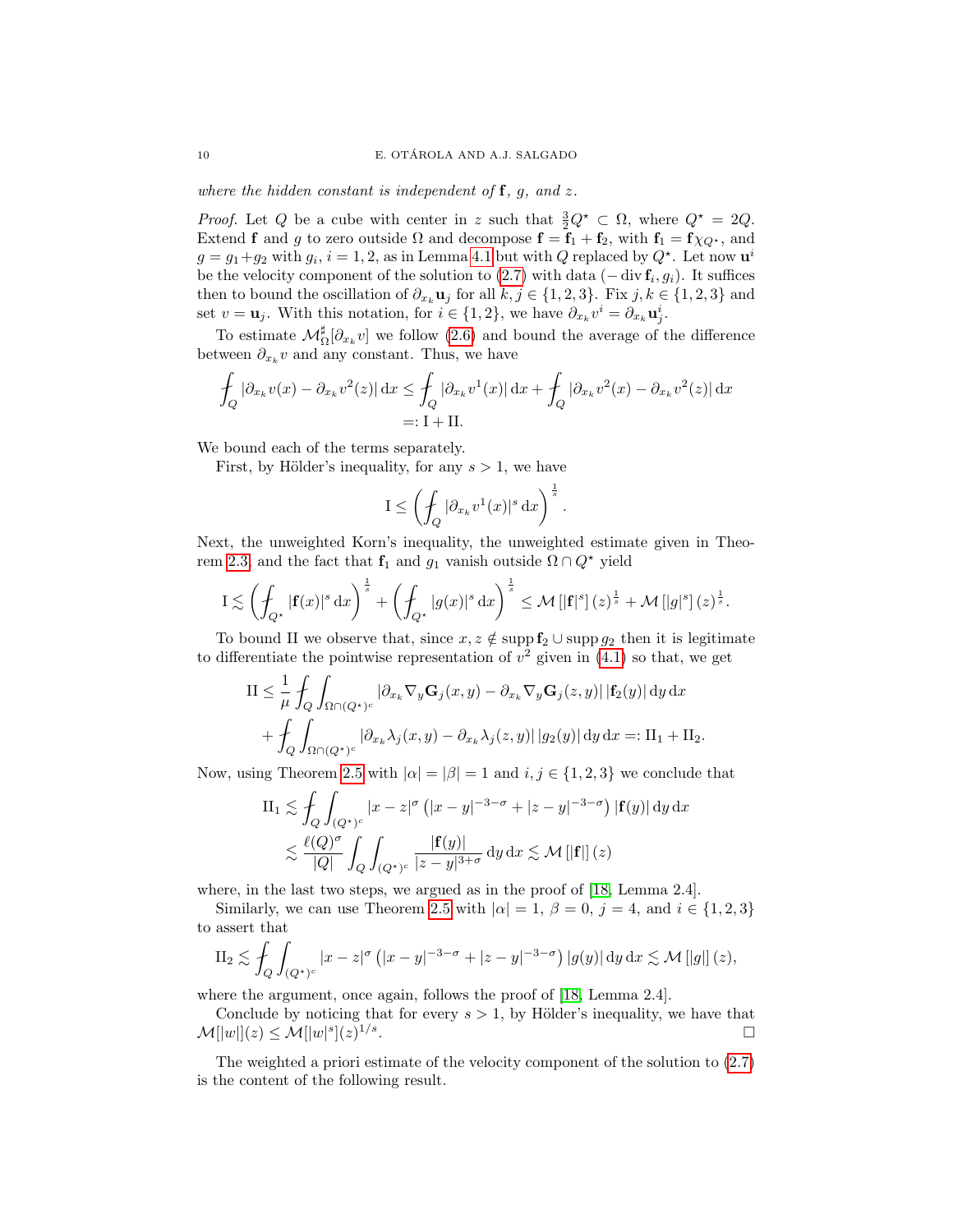<span id="page-10-0"></span>**Theorem 4.3** (velocity estimate). Let  $\Omega \subset \mathbb{R}^3$  be a convex polyhedron,  $q \in (1, \infty)$ ,  $\omega \in A_q$ ,  $f \in \mathbf{L}^q(\omega,\Omega)$ , and  $g \in \mathring{L}^q(\omega,\Omega)$ . Let **u** be the velocity component of the solution of [\(2.7\)](#page-3-1) with  $\mathbf{F} = - \text{div } \mathbf{f}$ . Then we have that

$$
\|\nabla \mathbf{u}\|_{\mathbf{L}^{q}(\omega,\Omega)} \lesssim \| \mathbf{f} \|_{\mathbf{L}^{q}(\omega,\Omega)} + \| g \|_{L^{q}(\omega,\Omega)},
$$

where the hidden constant is independent of  $f$  and  $g$ , and depends on  $\omega$  only through  $[\omega]_{A_q}$ .

*Proof.* We argue as in [\[18,](#page-23-17) Theorem 2.5]. Let  $(\nabla \mathbf{u})_{\Omega} = \int_{\Omega} \nabla \mathbf{u} \, dx$ . Then,

$$
\|\nabla \mathbf{u}\|_{\mathbf{L}^{q}(\omega,\Omega)} \leq \|\nabla \mathbf{u} - (\nabla \mathbf{u})_{\Omega}\|_{\mathbf{L}^{q}(\omega,\Omega)} + \|(\nabla \mathbf{u})_{\Omega}\|_{\mathbf{L}^{q}(\omega,\Omega)} =: \mathbf{I} + \mathbf{II}.
$$

In view of the definition of the sharp maximal operator, given in [\(2.5\)](#page-2-1), we use the bound from Lemma [4.2](#page-8-1) to obtain

$$
\mathrm{I} \lesssim \left\|{\cal M}_{\Omega}^{\sharp}\left[\left|\nabla{\mathbf u} \right|\right]\right\|_{{\bf L}^q(\omega,\Omega)} \lesssim \|{\cal M}[|{\bf f}|^s]^{1/s}\|_{{\bf L}^q(\omega,\Omega)} + \|{\cal M}[|g|^s]^{1/s}\|_{L^q(\omega,\Omega)}.
$$

Now, using the so–called open ended property of Muckenhoupt weights [\[57,](#page-24-8) Corollary 1.2.17], we have that there is  $s > 1$  such that  $\omega \in A_q$  implies  $\omega \in A_{q/s}$ . Thus, using the boundedness of  $M$  over Muckenhoupt weighted spaces we obtain

$$
\|\mathcal{M}[|g|^s]^{1/s}\|_{L^q(\omega,\Omega)} = \|\mathcal{M}[|g|^s]\|_{L^{q/s}(\omega,\Omega)}^{1/s} \lesssim \| |g|^s\|_{L^{q/s}(\omega,\Omega)}^{1/s} = \|g\|_{L^q(\omega,\Omega)}
$$

with a similar estimate for  $\|\mathcal{M}[||\mathbf{f}||^s]^{1/s}\|_{\mathbf{L}^q(\omega,\Omega)}$ . In conclusion

$$
I \lesssim \|\mathbf{f}\|_{\mathbf{L}^q(\omega,\Omega)} + \|g\|_{L^q(\omega,\Omega)}.
$$

To bound II we use the unweighted estimate of Theorem [2.3](#page-3-3) to obtain

$$
|(\nabla \mathbf{u})_{\Omega}| \leq \left(\int_{\Omega} |\nabla \mathbf{u}|^{s} d x\right)^{1/s} \lesssim \left(\int_{\Omega} |\mathbf{f}|^{s} d x\right)^{1/s} + \left(\int_{\Omega} |g|^{s} d x\right)^{1/s},
$$

where we have also used that  $\|\mathbf{F}\|_{\mathbf{W}^{-1,s}(\Omega)} \leq \|\mathbf{f}\|_{\mathbf{L}^s(\Omega)}$ . Now, by Hölder's inequality,

$$
\left(\int_{\Omega} |g|^{s} \, \mathrm{d}x\right)^{1/s} \le \left(\int_{\Omega} |g|^{q} \omega \, \mathrm{d}x\right)^{1/q} \left(\int_{\Omega} \omega^{s/(s-q)} \, \mathrm{d}x\right)^{1/s-1/q}
$$

with a similar estimate for  $(\int_{\Omega} |\mathbf{f}|^{s} d x)^{1/s}$ . We can thus obtain the estimate

$$
\int_{\Omega} \omega |(\nabla \mathbf{u})_{\Omega}|^q \,dx \lesssim \left(\int_{\Omega} \omega^{s/(s-q)} \,dx\right)^{q/s-1} \left(\int_{\Omega} \omega \,dx\right) \left(\|\mathbf{f}\|_{\mathbf{L}^q(\omega,\Omega)}^q + \|g\|_{L^q(\omega,\Omega)}^q\right) \lesssim [\omega]_{A_{q/s}} \left(\|\mathbf{f}\|_{\mathbf{L}^q(\omega,\Omega)}^q + \|g\|_{L^q(\omega,\Omega)}^q\right).
$$

The theorem is thus proved.  $\Box$ 

.

We now obtain an a priori estimate on the pressure.

<span id="page-10-1"></span>**Corollary 4.4** (pressure estimate). In the setting of Theorem [4.3,](#page-10-0) if p is the pressure component of the solution to  $(2.7)$ , then we have

$$
\|\mathbf{p}\|_{L^q(\omega,\Omega)} \lesssim \|\mathbf{f}\|_{\mathbf{L}^q(\omega,\Omega)} + \|g\|_{L^q(\omega,\Omega)},
$$

where the hidden constant is independent of  $f$  and  $g$ , and depends on  $\omega$  only through  $[\omega]_{A_q}$ .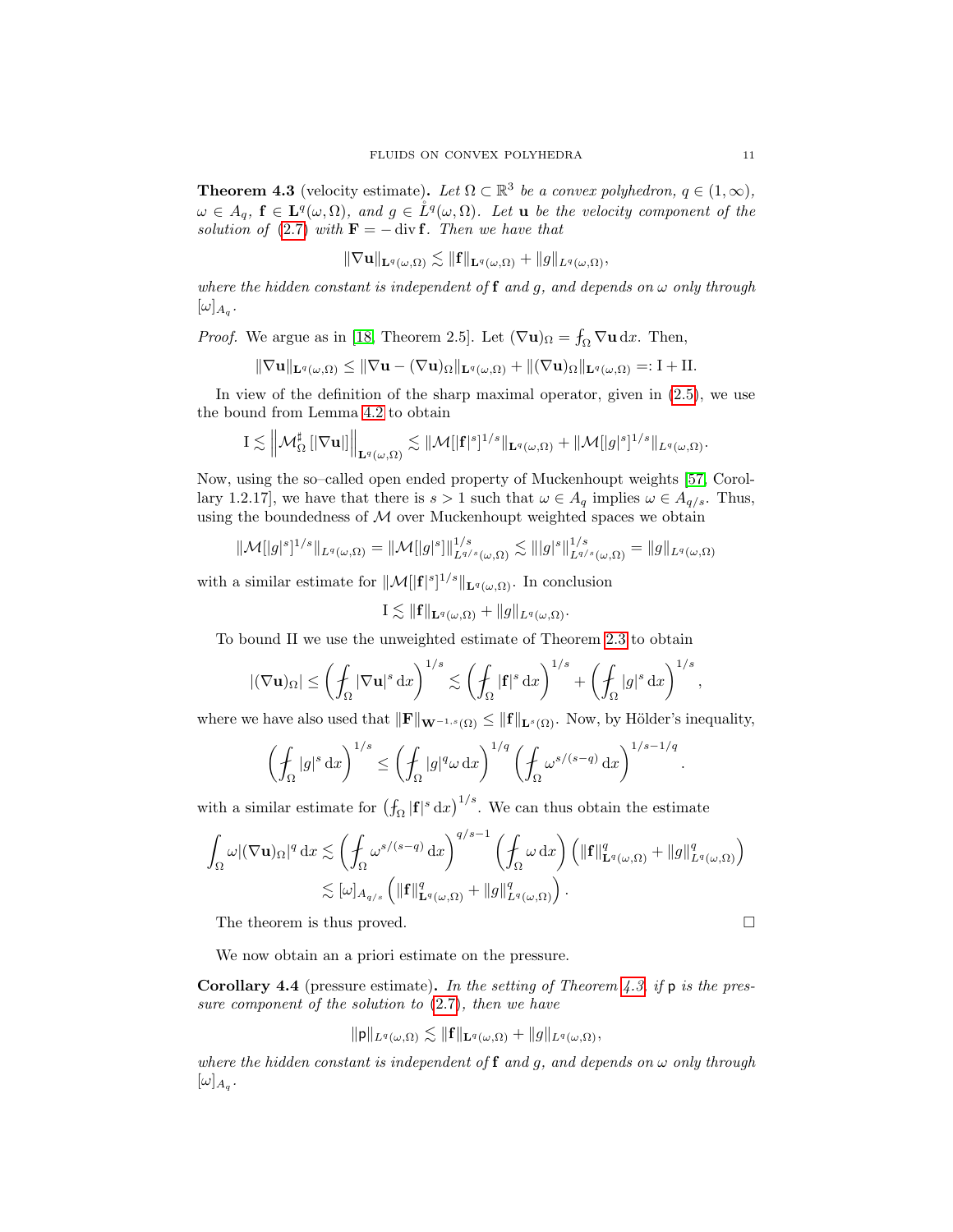*Proof.* The proof is a simple application of the the inf–sup condition  $(2.2)$ . Indeed, using that  $(\mathbf{u}, \mathbf{p})$  solves [\(2.7\)](#page-3-1) and the conclusion of Theorem [4.3](#page-10-0) we obtain

$$
\|\mathbf{p}\|_{L^{q}(\omega,\Omega)} \lesssim \sup_{\mathbf{0}\neq \mathbf{v}\in \mathbf{W}^{1,q'}(\omega',\Omega)} \frac{1}{\|\nabla \mathbf{v}\|_{\mathbf{L}^{q'}(\omega',\Omega)}} \int_{\Omega} (\mathbf{f}:\nabla \mathbf{v}-\mu \varepsilon(\mathbf{u}):\varepsilon(\mathbf{v})) \, \mathrm{d}x
$$
  

$$
\lesssim \|\mathbf{f}\|_{\mathbf{L}^{q}(\omega,\Omega)} + \|g\|_{L^{q}(\omega,\Omega)},
$$

as we intended to show.  $\hfill \square$ 

We conclude with a corollary regarding the stability of the Stokes projection on weighted spaces. In doing so we will remove some of the assumptions used in [\[23,](#page-23-6) Theorem 4.1]. Namely, we no longer have a lower bound on the integrability index, and we do not require good behavior of the weight near the boundary.

<span id="page-11-1"></span>**Corollary 4.5** (stability). Let  $\Omega \subset \mathbb{R}^3$  be a convex polyhedron. Assume that either: •  $q \in [2, \infty)$  and  $\omega \in A_{q/2}$ ,

•  $q \in (1,2]$  and  $\omega' \in A_{q'/2}$ .

Then, the Stokes projection defined in [\(2.12\)](#page-5-3) is stable on  $\mathbf{W}_0^{1,q}(\omega,\Omega) \times \mathring{L}^q(\omega,\Omega)$ .

*Proof.* The assertion, for  $q = 2$ , is Theorem [2.6.](#page-5-4) Now, according to [\[22,](#page-23-7) page 142], the following variant of the extrapolation theorem [\[22,](#page-23-7) Theorem 7.8] can be derived: given  $s \geq 1$ , if T is a bounded operator on  $L^r(\rho, \Omega)$  for all  $\rho \in A_{r/s}$ , then for  $q > s$ it is bounded on  $L^q(\varpi, \Omega)$  for all  $\varpi \in A_{q/s}$ . Use this result with  $r = s = 2$  to conclude the stability for  $q > 2$ .

For the second case, repeat duality argument given in the proof of [\[23,](#page-23-6) Theorem 4.1]. But, since we are in a convex polyhedron, we use the well–posedness of Theorem [4.3,](#page-10-0) so that there is no restriction on  $q' > 2$ , nor it is required that the weight behaves nicely close to the boundary. Conclude using the just obtained stability of the Stokes projection for  $q' > 2$  and  $\omega' \in A_{q'/2}$ .

## 5. A class of non–Newtonian fluids under singular forcing

<span id="page-11-0"></span>In [\[12\]](#page-23-1) a class of non–Newtonian fluids was studied. The problem under consideration fits [\(1.1\)](#page-0-0) with the following data and assumptions.

<span id="page-11-2"></span>5.1. Assumptions. Let  $q \in (1,\infty)$  and  $\omega \in A_q$ . Assume that  $g \in \mathring{L}^q(\omega,\Omega)$ ,  $f \in L^{q}(\omega,\Omega)$ , and that the nonlinear stress tensor  $\hat{S}$  satisfy:

- Measurability and continuity: The mapping  $\mathbb{S}: \Omega \times \mathbb{R}^{3 \times 3} \to \mathbb{R}^{3 \times 3}$  is Carathéodory.
- Coercivity and growth: For all  $\mathbf{Q} \in \mathbb{R}^{3 \times 3}$  and every  $x \in \Omega$  we have

$$
|\mathbf{Q}^s|^2 - 1 \lesssim \mathbb{S}(x, \mathbf{Q}^s) : \mathbf{Q}, \quad |\mathbb{S}(x, \mathbf{Q}^s)| \lesssim |\mathbf{Q}| + 1,
$$

where  $\mathbf{Q}^s = \frac{1}{2}(\mathbf{Q} + \mathbf{Q}^{\mathsf{T}}).$ 

• Linearity at infinity: There is a positive number  $\mu$ , such that for all  $\mathbf{Q} \in \mathbb{R}^{3 \times 3}$ and every  $x \in \Omega$  we have

$$
\lim_{|\mathbf{Q}^s| \to \infty} \frac{|\mathbb{S}(x, \mathbf{Q}^s) - \mu \mathbf{Q}^s|}{|\mathbf{Q}^s|} = 0.
$$

• Strict monotonicity and strong asymptotic Uhlenbeck condition: For all  $Q, P \in$  $\mathbb{R}^{3\times 3}$  with  $\mathbf{Q}^s \neq \mathbf{P}^s$  and every  $x \in \Omega$ 

$$
(\mathbb{S}(x, \mathbf{Q}^s) - \mathbb{S}(x, \mathbf{P}^s)) : (\mathbf{Q} - \mathbf{P}) > 0
$$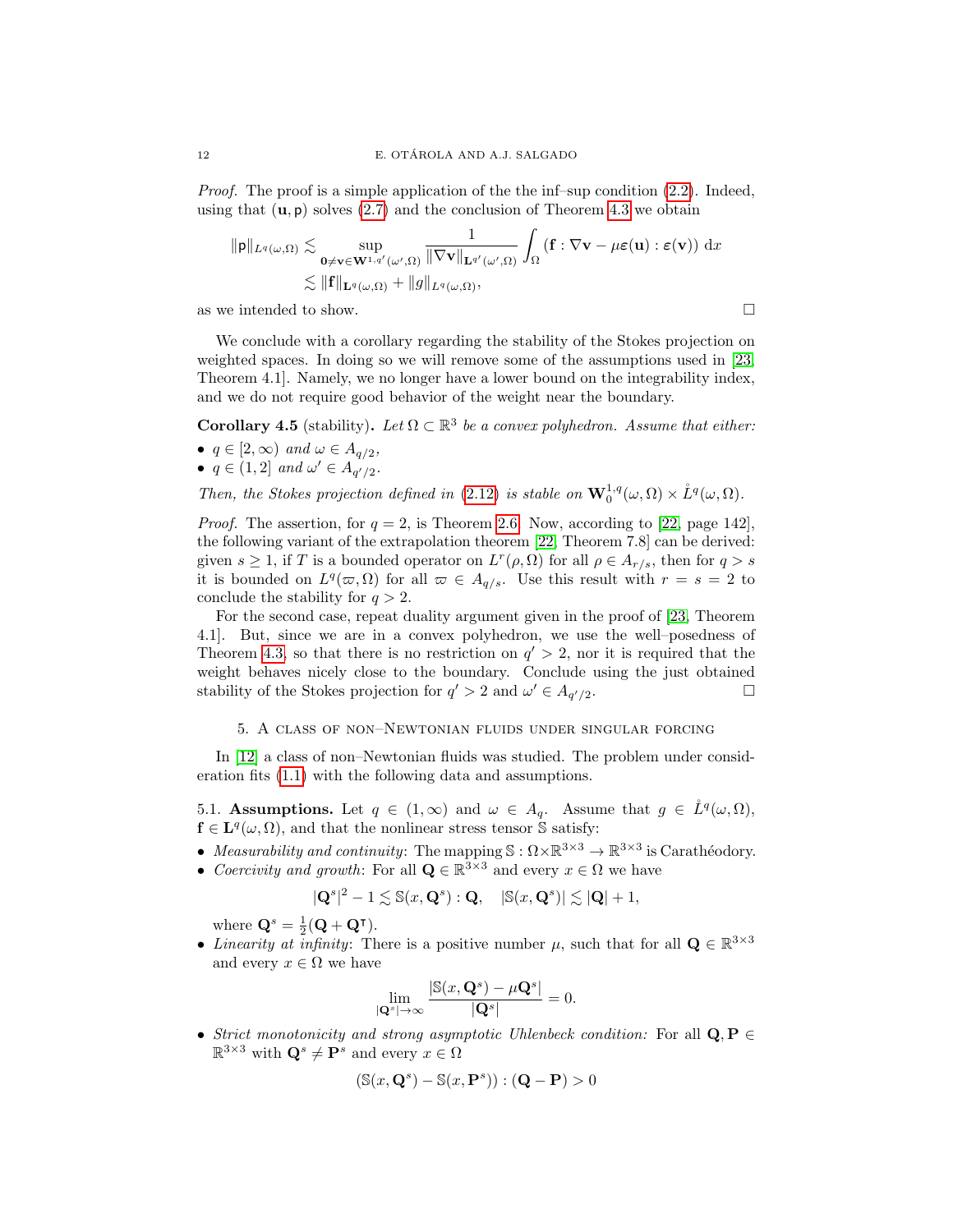and

$$
\lim_{|\mathbf{Q}^s|\to\infty}\left|\frac{\partial \mathbb{S}(x,\mathbf{Q}^s)}{\partial \mathbf{Q}^s}-\mu\mathbf{I}\right|=0.
$$

5.2. Well–posedness. Under the assumption that the domain  $\Omega$  has  $C^1$  boundary, the authors of [\[12\]](#page-23-1) show existence, uniqueness as well as a stability estimate for solutions to [\(1.1\)](#page-0-0) with the hypotheses given above. Let us, with the help of the results of Section [4,](#page-7-0) extend this theory to convex polyhedra.

<span id="page-12-0"></span>**Theorem 5.1** (well–posedness). Let  $\Omega \subset \mathbb{R}^3$  be a convex polyhedron. Assume that  $q \in (1,\infty)$  and  $\omega \in A_q$ . If  $\mathbf{f} \in \mathbf{L}^q(\omega,\Omega)$ ,  $g \in \mathring{L}^q(\omega,\Omega)$ , and the stress tensor satisfies all the aforementioned conditions, there is a unique pair  $(\mathbf{u}, \mathbf{p}) \in \mathbf{W}_0^{1,q}(\omega, \Omega)$  ×  $\mathring{L}^q(\omega,\Omega)$  that solves [\(1.1\)](#page-0-0) and it satisfies the estimate

$$
\|\nabla \mathbf{u}\|_{\mathbf{L}^{q}(\omega,\Omega)} + \|\mathbf{p}\|_{L^{q}(\omega,\Omega)} \lesssim 1 + \|\mathbf{f}\|_{\mathbf{L}^{q}(\omega,\Omega)} + \|g\|_{L^{q}(\omega,\Omega)},
$$

where the hidden constant only depends on q,  $[\omega]_{A_q}$ , and the constants involved in the properties that S satisfies.

Proof. The proof follows after minor modifications of the proof of [\[12,](#page-23-1) Theorem 1.5]. We will only indicate the main steps that need to be changed.

First, we consider [\(2.7\)](#page-3-1) with  $q \in (1,\infty)$ ,  $\omega \in A_q$ ,  $(\mathbf{f},g) \in \mathbf{L}^q(\omega,\Omega) \times \mathring{L}^q(\omega,\Omega)$ ,  $\mathbf{F} = -\text{div }\mathbf{f}$ , and  $\mu$  as in the assumptions for S. Thus, owing to the results of Theorem [4.3](#page-10-0) and Corollary [4.4,](#page-10-1) this problem is well-posed provided  $\Omega \subset \mathbb{R}^3$  is a convex polyhedron.

Next, for  $q = 2$ , we find suitable a priori estimates for solutions of  $(1.1)$ , as in [\[12,](#page-23-1) Section 3.2]. The first idea behind the argument is to approximate the weight  $\omega \in A_2$  by  $\omega_j$  such that  $\nabla$ **u**  $\in$   $\mathbf{L}^2(\omega_j, \Omega)$  and  $\mathbf{p} \in \mathring{L}^2(\omega_j, \Omega)$ . This is accomplished by defining, for  $s \in (1, 2]$ ,

<span id="page-12-2"></span>(5.1) 
$$
\tilde{\omega}_1 = \mathcal{M}[\nabla \mathbf{u}]\nvert^{s-2}, \quad \tilde{\omega}_2 = \mathcal{M}[\nvert \mathbf{p} \rvert]\nvert^{s-2}, \quad \tilde{\omega}_3 = \min{\{\tilde{\omega}_1, \tilde{\omega}_2\}}.
$$

Notice that  $\tilde{\omega}_3 \in A_2$ . If, on the other hand,  $\nabla \mathbf{u} \in \mathbf{L}^s(\Omega)$  and  $\mathbf{p} \in L^s(\Omega)$  with  $s \in (1,2],$  then [\[12,](#page-23-1) estimate (2.6)] yields  $\nabla u \in \mathbf{L}^2(\tilde{\omega}_1,\Omega)$  and  $p \in L^2(\tilde{\omega}_2,\Omega)$ . Finally, for  $j \in \mathbb{N}$ , define  $\omega_j = \min\{j\tilde{\omega}_3, \omega\}$ . Notice that  $\omega_j \in A_2$  and that

$$
\nabla \mathbf{u} \in \mathbf{L}^2(\omega_j, \Omega), \quad \mathbf{p} \in L^2(\omega_j, \Omega).
$$

Thus,  $(\mathbf{u}, \mathbf{p}) \in \mathbf{W}_0^{1,2}(\omega_j, \Omega) \times \mathring{L}^2(\omega_j, \Omega)$  solves the linear Stokes problem

$$
\int_{\Omega} (\mu \varepsilon(\mathbf{u}) : \varepsilon(\mathbf{v}) - \mathbf{p} \, \text{div} \, \mathbf{v}) \, \text{d}x = \int_{\Omega} (\mathbf{f} + \mu \varepsilon(\mathbf{u}) - \mathbb{S}(x, \varepsilon(\mathbf{u}))) : \nabla \mathbf{v} \, \text{d}x
$$
\n
$$
\int_{\Omega} \text{div} \, \mathbf{u} \, \text{div} \, \text{d}x = \int_{\Omega} gr \, \text{d}x,
$$

for every  $(\mathbf{v},r) \in \mathbf{W}_0^{1,2}(\omega_j^{-1},\Omega) \times L^2(\omega_j^{-1},\Omega)$ . The previous step, in conjunction with the estimates of Theorem [4.3](#page-10-0) and Corollary [4.4](#page-10-1) then imply that

<span id="page-12-1"></span>(5.2) 
$$
\|\nabla \mathbf{u}\|_{\mathbf{L}^2(\omega_j,\Omega)}^2 + \|\mathbf{p}\|_{L^2(\omega_j,\Omega)}^2 \lesssim 1 + \|\mathbf{f}\|_{\mathbf{L}^2(\omega_j,\Omega)}^2 + \|g\|_{L^2(\omega_j,\Omega)}^2 + \int_{\{|\boldsymbol{\varepsilon}(\mathbf{u})| \ge m\}} \omega_j \frac{|\mathbb{S}(x,\boldsymbol{\varepsilon}(\mathbf{u})) - \mu \boldsymbol{\varepsilon}(\mathbf{u})|^2}{|\boldsymbol{\varepsilon}(\mathbf{u})|^2} |\boldsymbol{\varepsilon}(\mathbf{u})|^2 \, \mathrm{d}x,
$$

where the constant depends on  $\omega$ , m, and the properties of S. By properly choosing  $m$  and using that  $S$  has linear growth at infinity we conclude

$$
\|\nabla\mathbf{u}\|^2_{\mathbf{L}^2(\omega_j,\Omega)}+\|\mathbf{p}\|^2_{L^2(\omega_j,\Omega)}\lesssim 1+\|\mathbf{f}\|^2_{\mathbf{L}^2(\omega_j,\Omega)}+\|g\|^2_{L^2(\omega_j,\Omega)}
$$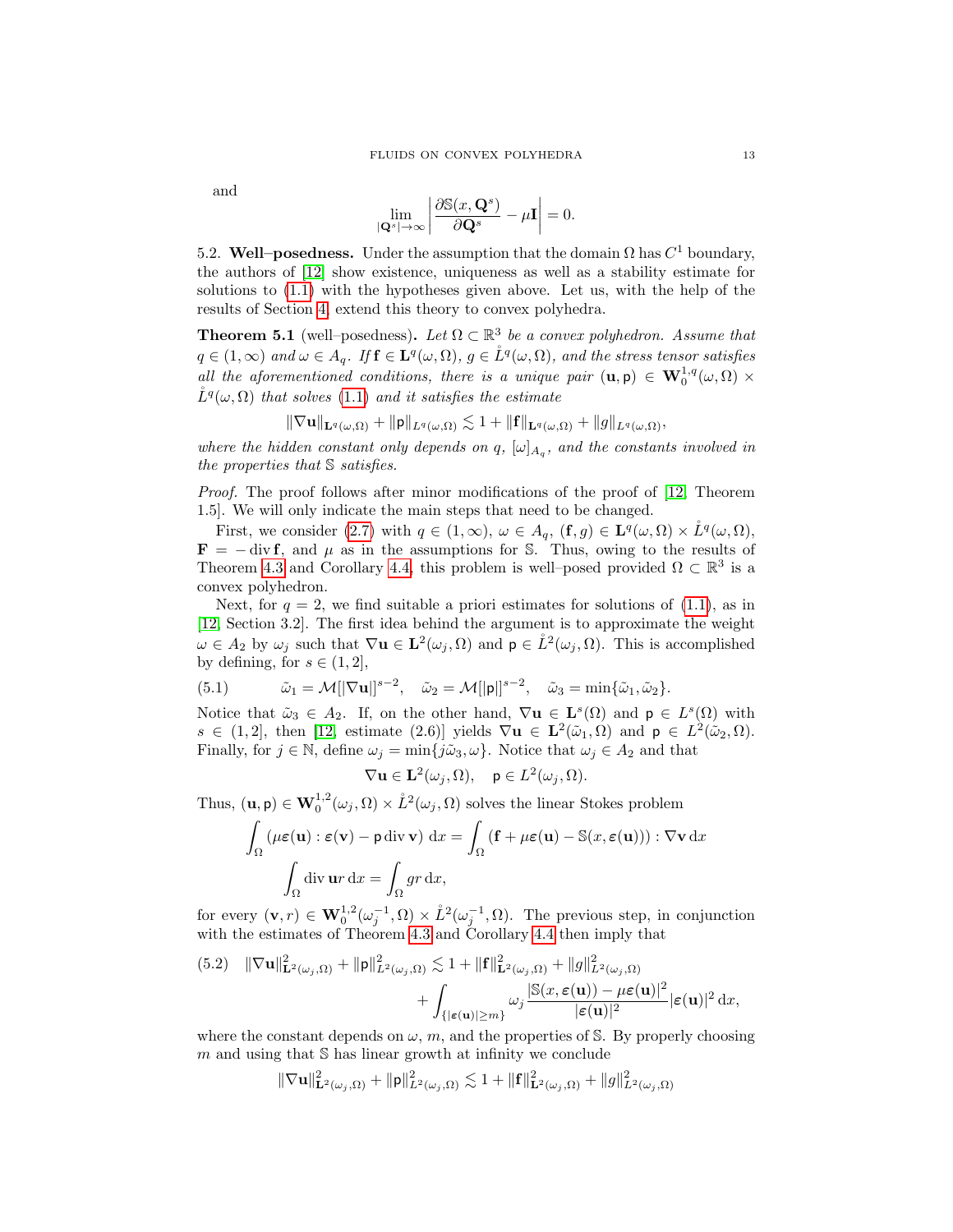which is uniform in  $j$ . Passing to the limit and cleaning up the proof, the desired a priori estimate is obtained for the case  $q = 2$ , see [\[12,](#page-23-1) Section 3.2]. For  $q \neq 2$  it suffices then to invoke the extrapolation theorem provided in [\[22,](#page-23-7) Theorem 7.8].

The rest of the proof, i.e., existence and uniqueness follows *verbatim* the results of [\[12\]](#page-23-1). It is only worth noticing that here, once again it is necessary to use, via Theorem [2.3,](#page-3-3) the fact that we are in a convex polyhedron.  $\Box$ 

Remark 5.2 (novelty). Since the proof of Theorem [5.1](#page-12-0) follows [\[12\]](#page-23-1) one must wonder what is the novelty here. The main difference lies in the fact that estimate  $(5.2)$ , over convex polyhedra, can only be obtained by invoking Theorem [4.3](#page-10-0) and Corollary [4.4.](#page-10-1) Indeed, the results of [\[12\]](#page-23-1) require a localization argument for the linear problem that would not work in general over polyhedra. On the other hand, the well–posedness results of [\[47\]](#page-24-9) require that the weights  $\omega_i \in A_2(\Omega)$  which seems impossible to guarantee, since they depend on the solution itself; see [\(5.1\)](#page-12-2)

5.3. Discretization. Let us investigate the convergence properties of finite element approximations. We will operate under the setting described in Corollary [4.5](#page-11-1) and seek for a pair  $(\mathbf{u}_h, \mathbf{p}_h) \in \mathbf{X}_h \times M_h$  that satisfies

<span id="page-13-0"></span>(5.3) 
$$
\begin{cases} \int_{\Omega} \mathbb{S}(x, \varepsilon(\mathbf{u}_h)) : \varepsilon(\mathbf{v}_h) dx - \int_{\Omega} \mathsf{p}_h \operatorname{div} \mathbf{v}_h dx = \int_{\Omega} \mathbf{f} : \nabla \mathbf{v}_h dx \quad \forall \mathbf{v}_h \in \mathbf{X}_h, \\ \int_{\Omega} \operatorname{div} \mathbf{u}_h r_h dx = 0 \qquad \qquad \forall r_h \in M_h, \end{cases}
$$

where S is assumed to satisfy the conditions described in section [5.1.](#page-11-2) Our main result regarding the convergence of this discretization is the following.

**Theorem 5.3** (convergence). Assume that either  $q \in [2,\infty)$  and  $\omega \in A_{q/2}$  or  $q \in (1,2]$  and  $\omega' \in A_{q'/2}$ . Let  $\mathbf{f} \in \mathbf{L}^q(\omega,\Omega)$ . For every  $h > 0$  problem [\(5.3\)](#page-13-0) has at least one solution which satisfies

 $\|\nabla \mathbf{u}_h\|_{\mathbf{L}^q(\omega,\Omega)} + \|p_h\|_{L^q(\omega,\Omega)} \lesssim 1 + \| \mathbf{f}\|_{\mathbf{L}^q(\omega,\Omega)},$ 

where the hidden constant does not depend on h. Moreover, as  $h \to 0$ , there is a subsequence of  $\{\mathbf u_h\}_{h>0}$  that converges weakly, in  $\mathbf W_0^{1,q}(\omega,\Omega)$  to  $\mathbf u$ , the solution of  $(1.1)$  with  $q = 0$ .

Proof. Existence of solutions follows from standard monotone operator theory [\[51,](#page-24-15) Chapter 2]. Let us now provide the claimed a priori bound with an argument similar to that of Theorem [5.1.](#page-12-0) We see that the pair  $(\mathbf{u}_h, \mathbf{p}_h)$  is such that

$$
\int_{\Omega} (\mu \varepsilon(\mathbf{u}_h) : \varepsilon(\mathbf{v}_h) - \mathsf{p}_h \operatorname{div} \mathbf{v}_h) dx = \int_{\Omega} (\mathbf{f} + \mu \varepsilon(\mathbf{u}_h) - \mathbb{S}(x, \varepsilon(\mathbf{u}_h))) : \nabla \mathbf{v}_h dx,
$$

$$
\int_{\Omega} \operatorname{div} \mathbf{u}_h r_h dx = 0,
$$

for every  $(\mathbf{v}_h, r_h) \in \mathbf{X}_h \times M_h$ . The stability of the Stokes projection on weighted spaces, proved in Corollary [4.5,](#page-11-1) implies that this pair satisfies an estimate similar to [\(5.2\)](#page-12-1). Namely,

(5.4) 
$$
\|\nabla \mathbf{u}_h\|_{\mathbf{L}^q(\omega,\Omega)} + \|\mathbf{p}_h\|_{L^q(\omega,\Omega)} \lesssim 1 + \|\mathbf{f}\|_{\mathbf{L}^q(\omega,\Omega)} + \left(\int_{\{|\boldsymbol{\varepsilon}(\mathbf{u}_h)| \ge m\}} \omega \frac{|\mathbb{S}(x,\boldsymbol{\varepsilon}(\mathbf{u}_h)) - \mu \boldsymbol{\varepsilon}(\mathbf{u}_h)|^q}{|\boldsymbol{\varepsilon}(\mathbf{u}_h)|^q} |\boldsymbol{\varepsilon}(\mathbf{u}_h)|^q \, dx\right)^{1/q}.
$$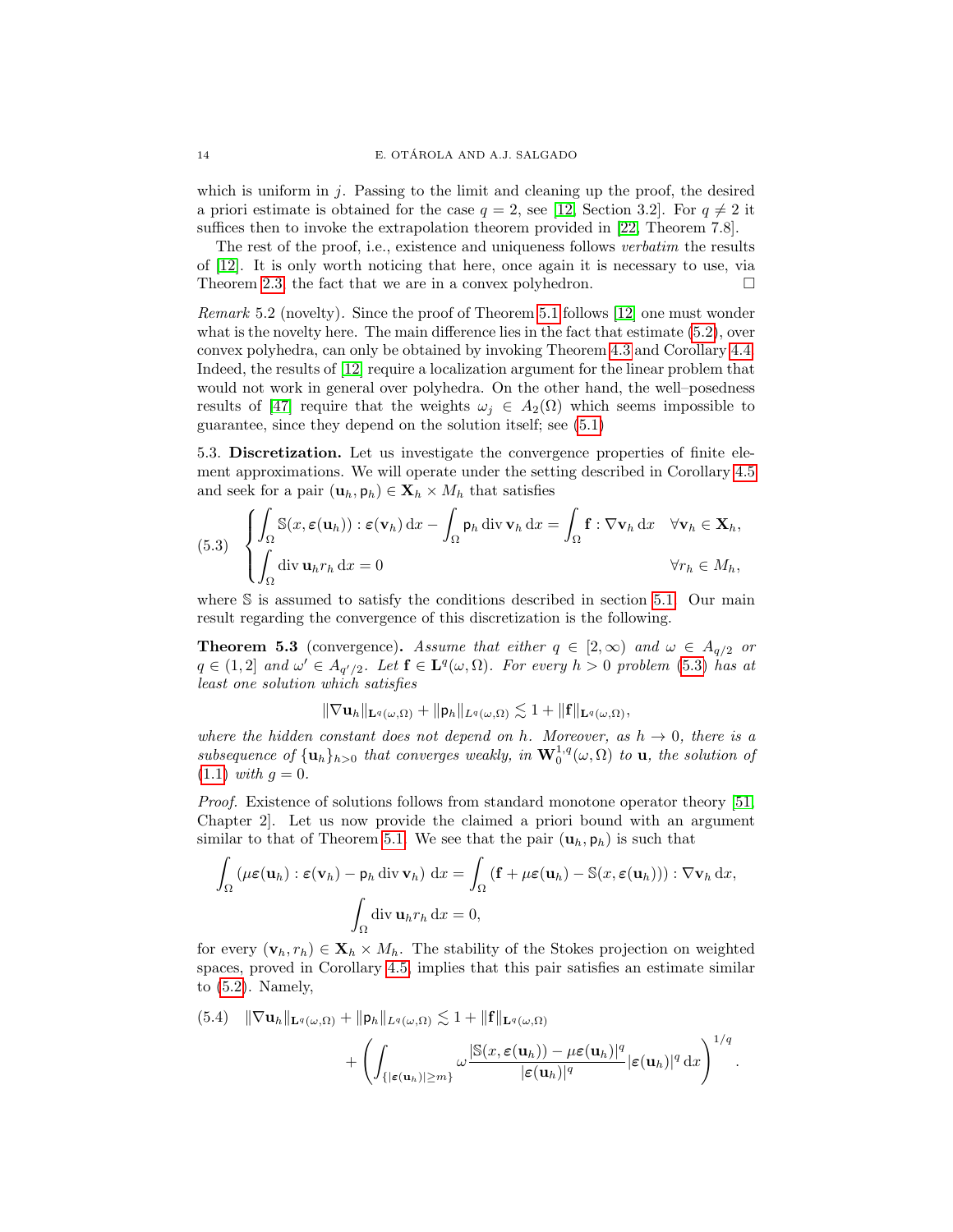Once again, choosing m and the growth properties of  $S$  allow us then to conclude the desired estimate, where the hidden constant is independent of h.

The a priori estimate allows us to extract a (not relabeled) subsequence  $\{u_h\}_{h>0}$ such that  $\mathbf{u}_h \rightharpoonup \tilde{\mathbf{u}}$  in  $\mathbf{W}_0^{1,q}(\omega,\Omega)$ . It remains then to show that  $\tilde{\mathbf{u}}$  solves [\(1.1\)](#page-0-0). To see this, notice, first of all, that  $\tilde{\mathbf{u}}$  must be solenoidal. Let  $\mathbf{v} \in \mathbf{C}^{\infty}_0(\Omega)$  be solenoidal. Set  $\mathbf{v}_h = \mathcal{F}_h \mathbf{v}$ , where  $\mathcal{F}_h$  is the Fortin operator, as a test function on [\(5.3\)](#page-13-0) to obtain

$$
\int_{\Omega} \mathbb{S}(x,\boldsymbol{\varepsilon}(\mathbf{u}_h)) : \boldsymbol{\varepsilon}(\mathcal{F}_h \mathbf{v}) \, dx = \int_{\Omega} \mathbf{f} : \nabla \mathcal{F}_h \mathbf{v} \, dx.
$$

Notice that  $\mathcal{F}_h \mathbf{v} \to \mathbf{v}$  in  $\mathbf{W}_0^{1,q'}(\omega', \Omega)$ . On the other hand, the properties of S imply that there is  $\mathbb{D} \in \mathbf{L}^q(\omega,\Omega)$  for which  $\mathbb{S}(x,\boldsymbol{\varepsilon}(\mathbf{u}_h)) \to \mathbb{D}$ , so that, passing to the limit  $h \to 0$ , the previous identity implies that

$$
\int_{\Omega} \mathbb{D} : \boldsymbol{\varepsilon}(\mathbf{v}) \, \mathrm{d}x = \int_{\Omega} \mathbf{f} : \nabla \mathbf{v} \, \mathrm{d}x \quad \forall \mathbf{v} \in \mathbf{W}_0^{1,q'}(\omega', \Omega), \text{ div } \mathbf{v} = 0.
$$

We would like to conclude with a variant of Minty's trick [\[51,](#page-24-15) Lemma 2.13]. However, as described in [\[12,](#page-23-1) section 5.3], this is not possible as  $\tilde{u}$  is not an admissible test function. However, the same reference has shown how to deal with this. The important point to note here is that the necessary technical steps developed there, [\[12,](#page-23-1) Theorems 1.9 and 1.10], do not assume smoothness on the domain  $\Omega$ . In conclusion,  $\mathbb{D} = \mathbb{S}(x, \varepsilon(\tilde{\mathbf{u}}))$  and, by uniqueness,  $\tilde{\mathbf{u}} = \mathbf{u}$ .

### 6. The Smagorinski model of turbulence

<span id="page-14-0"></span>In the subgrid modeling of turbulence, one of the first proposed models was the so–called Smagorinski model [\[55\]](#page-24-16), which is nothing but a special case of the Ladyženskaja model of non–Newtonian fluid flow. Some history on this model is described in [\[7,](#page-22-1) [6\]](#page-22-7). One of the main issues regarding this model is that, as it has been observed [\[39,](#page-24-7) [40\]](#page-24-17), it tends to overdissipate the flow near the boundaries. Several refinements of this model have been proposed, [\[52,](#page-24-18) [58,](#page-24-19) [21,](#page-23-18) [9\]](#page-22-8), and here we wish to provide some analysis to one of them.

In [\[48,](#page-24-6) [49\]](#page-24-20) an analysis of a simplified version of the so–called Smagorinski model of turbulence was studied. This problem takes the form of [\(1.1\)](#page-0-0) but the stress tensor, in this case, is

<span id="page-14-1"></span>(6.1) 
$$
\mathbb{S}(x, \mathbf{Q}^s) = (\mu + \mu_{NL} \operatorname{dist}(x, \partial \Omega)^{\alpha} | \mathbf{Q}^s |) \mathbf{Q}^s, \quad \alpha \in [0, 2).
$$

The idea here is that the additional, nonlinear viscosity, vanishes near the walls. The authors of [\[48,](#page-24-6) [49\]](#page-24-20) show existence and uniqueness of a velocity field u and the existence of a pressure field  $p$  in

$$
\mathbf{W}^{1,2}_0(\Omega)\cap \mathbf{W}^{1,3}(\text{dist}(\cdot,\partial \Omega)^\alpha,\Omega),\quad \mathring{L}^2(\Omega)\oplus \mathring{L}^{3/2}(\text{dist}(\cdot,\partial \Omega)^{-\alpha/2},\Omega),
$$

respectively; the pressure being, in general not unique. It is important to note that, even for  $\alpha = 0$ , [\(6.1\)](#page-14-1) does not fit in the framework developed in Section [5.](#page-11-0) In particular, such a stress tensor is not linear at infinity. This can serve as an explanation for the difference in the functional setting that needs to be adopted to analyze [\(1.1\)](#page-0-0) with the stress tensor in the form [\(6.1\)](#page-14-1).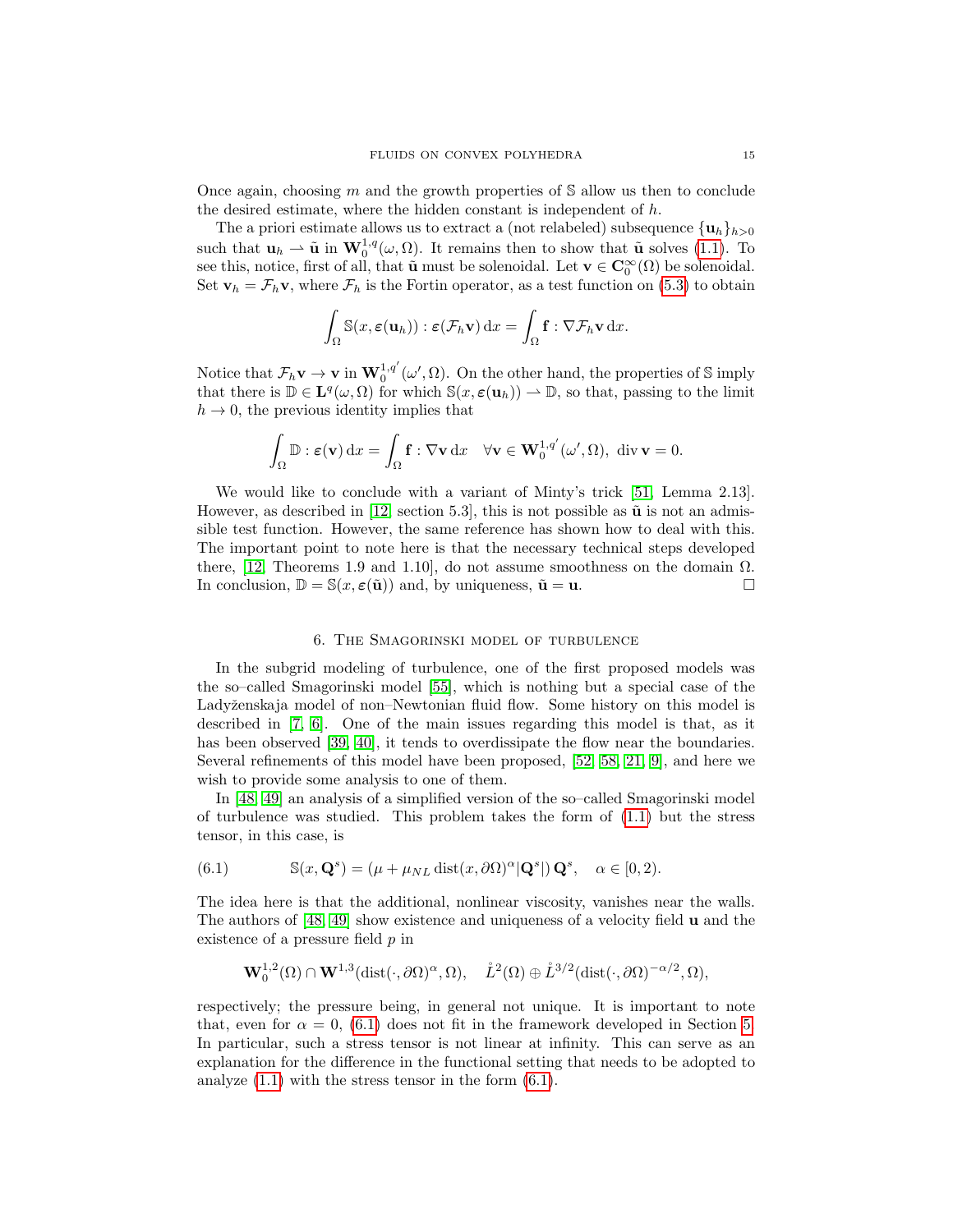6.1. Analysis. Let us, in the framework that we have developed so far, study a generalization of this problem, and in addition, provide an error estimate for finite element approximations. The specialization to the Smagorinski model [\(6.1\)](#page-14-1) will be immediate. The problem at hand is: given  $q \in (1,\infty)$ , a weight  $\omega \in A_q$ , a forcing f, and  $g = 0$ , find  $(\mathbf{u}, \mathbf{p})$  that solves  $(1.1)$  where the stress tensor is given by

(6.2) 
$$
\mathbb{S}(x, \mathbf{Q}^s) = (\mu + \omega(x)|\mathbf{Q}^s|^{q-2}) \mathbf{Q}^s.
$$

We now proceed with the analysis of this problem. To do so, we first introduce some notation. For  $q \in (1,\infty)$  and  $\omega \in A_q$  we set

<span id="page-15-0"></span>
$$
\mathbf{X}_q(\omega) = \mathbf{W}_0^{1,2}(\Omega) \cap \mathbf{W}_0^{1,q}(\omega,\Omega), \qquad M_q(\omega) = \mathring{L}^2(\Omega) \oplus \mathring{L}^{q'}(\omega',\Omega).
$$

Slight modifications of the arguments in [\[48,](#page-24-6) [49\]](#page-24-20) will give existence of solutions.

<span id="page-15-1"></span>**Theorem 6.1** (existence). Let  $\Omega \subset \mathbb{R}^3$  be a convex polyhedron,  $q \in (1,\infty)$ ,  $\omega \in A_q$ , and  $\mathbf{f} \in \mathbf{L}^2(\Omega) \oplus \mathbf{L}^{q'}(\omega', \Omega)$ . Then, there is  $(\mathbf{u}, \mathbf{p}) \in \mathbf{X}_q(\omega) \times M_q(\omega)$  that satisfies

$$
\begin{cases}\n\int_{\Omega} \mathbb{S}(x, \varepsilon(\mathbf{u})): \varepsilon(\mathbf{v}) \, dx - \int_{\Omega} \mathbf{p} \, \text{div} \, \mathbf{v} \, dx = \int_{\Omega} \mathbf{f}: \nabla \mathbf{v} \, dx & \forall \mathbf{v} \in \mathbf{X}_q(\omega), \\
\int_{\Omega} \text{div} \, \mathbf{u}r \, dx = 0 & \forall r \in M_q(\omega),\n\end{cases}
$$

where  $\mathbb S$  is given by [\(6.2\)](#page-15-0). The velocity component of this pair is unique.

Proof. We essentially follow [\[49,](#page-24-20) Sections 2.2—2.3]. Define the functional

$$
\mathcal{J}(\mathbf{v}) = \int_{\Omega} \mathbb{A}(x, \boldsymbol{\varepsilon}(\mathbf{v})) \, dx - \int_{\Omega} \mathbf{f} : \nabla \mathbf{v} \, dx,
$$

with

$$
\mathbb{A}(x,\mathbf{Q}^s) = \frac{\mu}{2} |\mathbf{Q}^s|^2 + \frac{1}{q}\omega(x) |\mathbf{Q}^s|^q,
$$

and we wish to minimize it over  $\mathbf{X}_{q,\text{div}}(\omega) := \{ \mathbf{w} \in \mathbf{X}_q(\omega) : \text{div} \mathbf{w} = 0 \}.$  Observe that  $\mathcal J$  is Gâteaux differentiable and

$$
\mathcal{J}'(\mathbf{u})\mathbf{v} = \int_{\Omega} \mathbb{S}(x, \varepsilon(\mathbf{u})) : \varepsilon(\mathbf{v}) \, dx - \int_{\Omega} \mathbf{f} : \nabla \mathbf{v} \, dx \quad \forall \mathbf{v} \in \mathbf{X}_{q, \text{div}}(\omega).
$$

In addition,  $\mathcal J$  is strictly convex, continuous, and coercive on  $\mathbf X_{q,\text{div}}(\omega)$ ; the latter follows from the weighted Korn's inequality of [\[17,](#page-23-19) Theorem 5.15]. Consequently, direct methods provide the existence and uniqueness of a minimizer  $\mathbf{u} \in \mathbf{X}_{q,div}(\omega)$ which, in addition, satisfies

$$
\int_{\Omega} \mathbb{S}(x, \varepsilon(\mathbf{u})) : \varepsilon(\mathbf{v}) \, dx = \int_{\Omega} \mathbf{f} : \nabla \mathbf{v} \, dx \quad \forall \mathbf{v} \in \mathbf{X}_{q, \text{div}}(\omega).
$$

To find the pressure we apply the inf–sup condition  $(2.2)$  twice. First with  $q = 2$ and  $\omega \equiv 1$ , to find that there is  $p_1 \in \overset{\circ}{L}^2(\Omega)$ , and another time with  $q \in (1,\infty)$  and  $\omega \in A_q$ , to find  $p_2 \in \overset{\circ}{L}^{q'}(\omega', \Omega)$ , so that  $p = p_1 + p_2 \in M_q(\omega)$  is such that

$$
\int_{\Omega} \mathsf{p} \, \mathrm{div} \, \mathbf{v} \, \mathrm{d}x = \int_{\Omega} \mathbf{f} : \nabla \mathbf{v} \, \mathrm{d}x - \int_{\Omega} \mathbb{S}(x, \boldsymbol{\varepsilon}(\mathbf{u})) : \boldsymbol{\varepsilon}(\mathbf{v}) \, \mathrm{d}x \quad \forall \mathbf{v} \in \mathbf{X}_q(\omega).
$$

As announced, nothing can be said about the uniqueness of p; see the discussion in [\[49,](#page-24-20) Remark 2].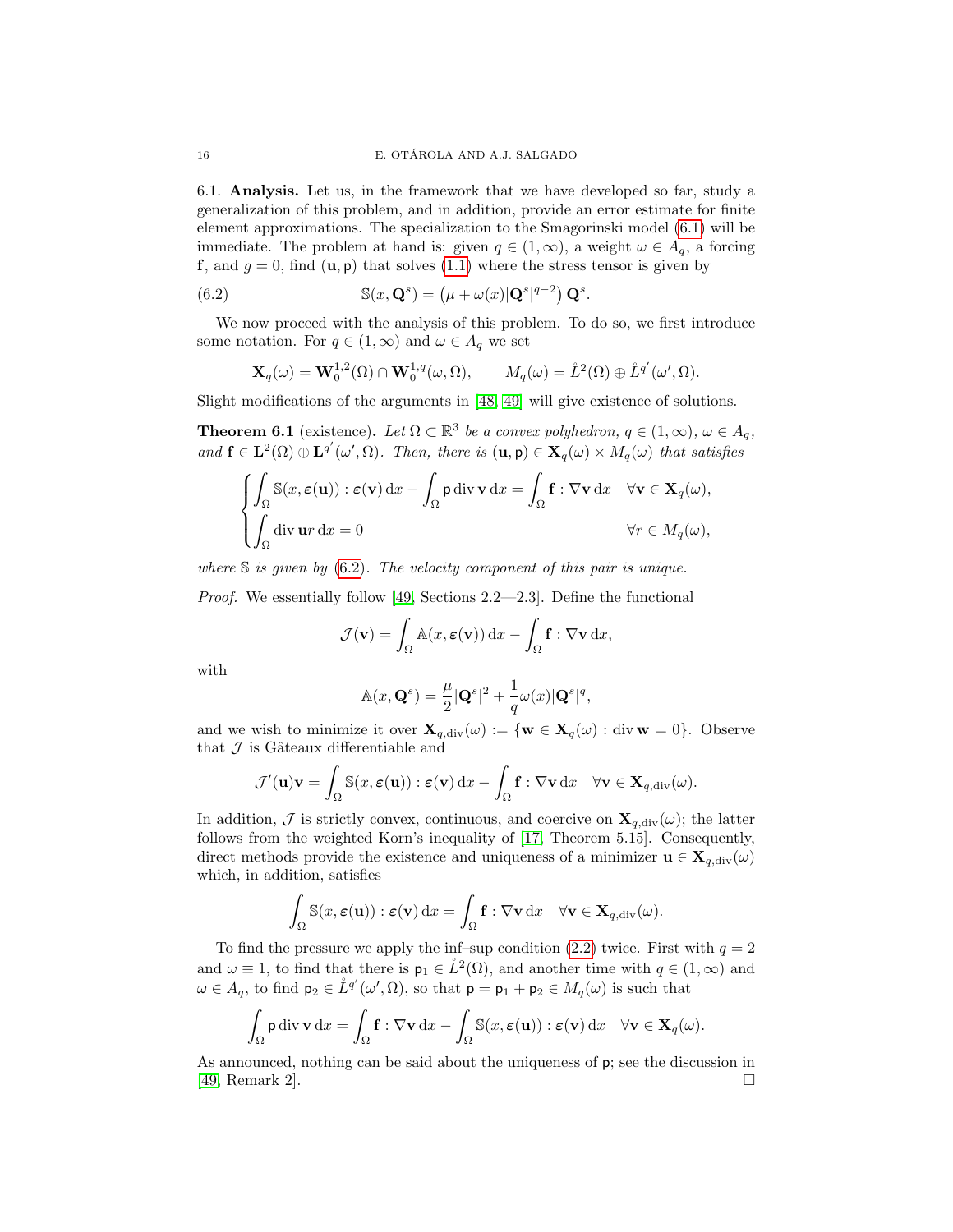6.2. Discretization. We now proceed with the finite element approximation of [\(1.1\)](#page-0-0) with the stress tensor given by [\(6.2\)](#page-15-0). We will seek for  $(\mathbf{u}_h, \mathbf{p}_h) \in \mathbf{X}_h \times M_h$ such that

<span id="page-16-0"></span>(6.3) 
$$
\begin{cases} \int_{\Omega} \mathbb{S}(x, \varepsilon(\mathbf{u}_h)) : \varepsilon(\mathbf{v}_h) dx - \int_{\Omega} \mathsf{p}_h \operatorname{div} \mathbf{v}_h dx = \int_{\Omega} \mathbf{f} : \nabla \mathbf{v}_h dx \quad \forall \mathbf{v}_h \in \mathbf{X}_h, \\ \int_{\Omega} \operatorname{div} \mathbf{u}_h r_h dx = 0 \qquad \qquad \forall r_h \in M_h. \end{cases}
$$

Existence of a solution follows along the lines of Theorem [6.1.](#page-15-1) Let us now provide an error estimate.

<span id="page-16-1"></span>**Theorem 6.2** (error estimate). Let  $q \in [2,\infty)$ ,  $(\mathbf{u}, \mathbf{p}) \in \mathbf{X}_q(\omega) \times M_q(\omega)$  solve the generalized Smagorinski problem described by [\(1.1\)](#page-0-0) with the stress tensor [\(6.2\)](#page-15-0). Let  $(\mathbf{u}_h, \mathbf{p}_h) \in \mathbf{X}_h \times M_h$  denote the solution to [\(6.3\)](#page-16-0). If  $\omega \in A_{q/2}$ , then we have the following estimate.

(6.4) 
$$
\|\varepsilon(\mathbf{u}-\mathbf{u}_h)\|_{\mathbf{L}^2(\Omega)}^2 + \|\varepsilon(\mathbf{u}-\mathbf{u}_h)\|_{\mathbf{L}^q(\omega,\Omega)}^q \n\lesssim \inf_{\mathbf{w}_h \in \mathbf{X}_h} \left( \|\varepsilon(\mathbf{u}-\mathbf{w}_h)\|_{\mathbf{L}^2(\Omega)}^2 + \|\varepsilon(\mathbf{u}-\mathbf{w}_h)\|_{\mathbf{L}^q(\omega,\Omega)}^{q/(q-1)} \right),
$$

where the hidden constant is independent of  $\mathbf{u}$ ,  $\mathbf{p}$ , and  $h$ .

Proof. We will follow, for instance, the derivation of the estimates of [\[33,](#page-23-20) Section 4]. Namely, by conformity, we have that, for all  $\mathbf{v}_h \in \mathbf{X}_h$ 

$$
\mu \int_{\Omega} \varepsilon(\mathbf{u} - \mathbf{u}_h) : \varepsilon(\mathbf{v}_h) dx + \int_{\Omega} (|\varepsilon(\mathbf{u})|^{q-2} \varepsilon(\mathbf{u}) - |\varepsilon(\mathbf{u}_h)|^{q-2} \varepsilon(\mathbf{u}_h)) : \varepsilon(\mathbf{v}_h) \omega dx
$$
  
= 
$$
\int_{\Omega} (\mathbf{p} - \mathbf{p}_h) \operatorname{div} \mathbf{v}_h dx.
$$

Denote now by  $(\mathbf{U}_h, P_h) \in \mathbf{X}_h \times M_h$  the Stokes projection of  $(\mathbf{u}, \mathbf{p})$ , as defined in [\(2.12\)](#page-5-3), Setting  $\mathbf{v}_h = \mathbf{U}_h - \mathbf{u}_h$  this identity reduces to

$$
\mu \int_{\Omega} \varepsilon (\mathbf{u} - \mathbf{u}_h) : \varepsilon (\mathbf{U}_h - \mathbf{u}_h) \, dx \n+ \int_{\Omega} (|\varepsilon(\mathbf{u})|^{q-2} \varepsilon(\mathbf{u}) - |\varepsilon(\mathbf{u}_h)|^{q-2} \varepsilon(\mathbf{u}_h)) : \varepsilon (\mathbf{U}_h - \mathbf{u}_h) \omega \, dx \n= \mu \int_{\Omega} \varepsilon (\mathbf{u} - \mathbf{U}_h) : \varepsilon (\mathbf{U}_h - \mathbf{u}_h) \, dx,
$$

where we used the fact that  $U_h - u_h$  is discretely solenoidal and that  $U_h$  is the Stokes projection of u. The previous identity can be used to derive

<span id="page-16-2"></span>(6.5) 
$$
\frac{\mu}{2} ||\boldsymbol{\varepsilon}(\mathbf{u} - \mathbf{u}_h)||_{\mathbf{L}^2(\Omega)}^2 + \int_{\Omega} (|\boldsymbol{\varepsilon}(\mathbf{u})|^{q-2} \boldsymbol{\varepsilon}(\mathbf{u}) - |\boldsymbol{\varepsilon}(\mathbf{u}_h)|^{q-2} \boldsymbol{\varepsilon}(\mathbf{u}_h)) : \boldsymbol{\varepsilon}(\mathbf{u} - \mathbf{u}_h) \omega \, dx
$$
  

$$
\leq 2\mu ||\boldsymbol{\varepsilon}(\mathbf{u} - \mathbf{U}_h)||_{\mathbf{L}^2(\Omega)}^2 + \int_{\Omega} (|\boldsymbol{\varepsilon}(\mathbf{u})|^{q-2} \boldsymbol{\varepsilon}(\mathbf{u}) - |\boldsymbol{\varepsilon}(\mathbf{u}_h)|^{q-2} \boldsymbol{\varepsilon}(\mathbf{u}_h)) : \boldsymbol{\varepsilon}(\mathbf{u} - \mathbf{U}_h) \omega \, dx.
$$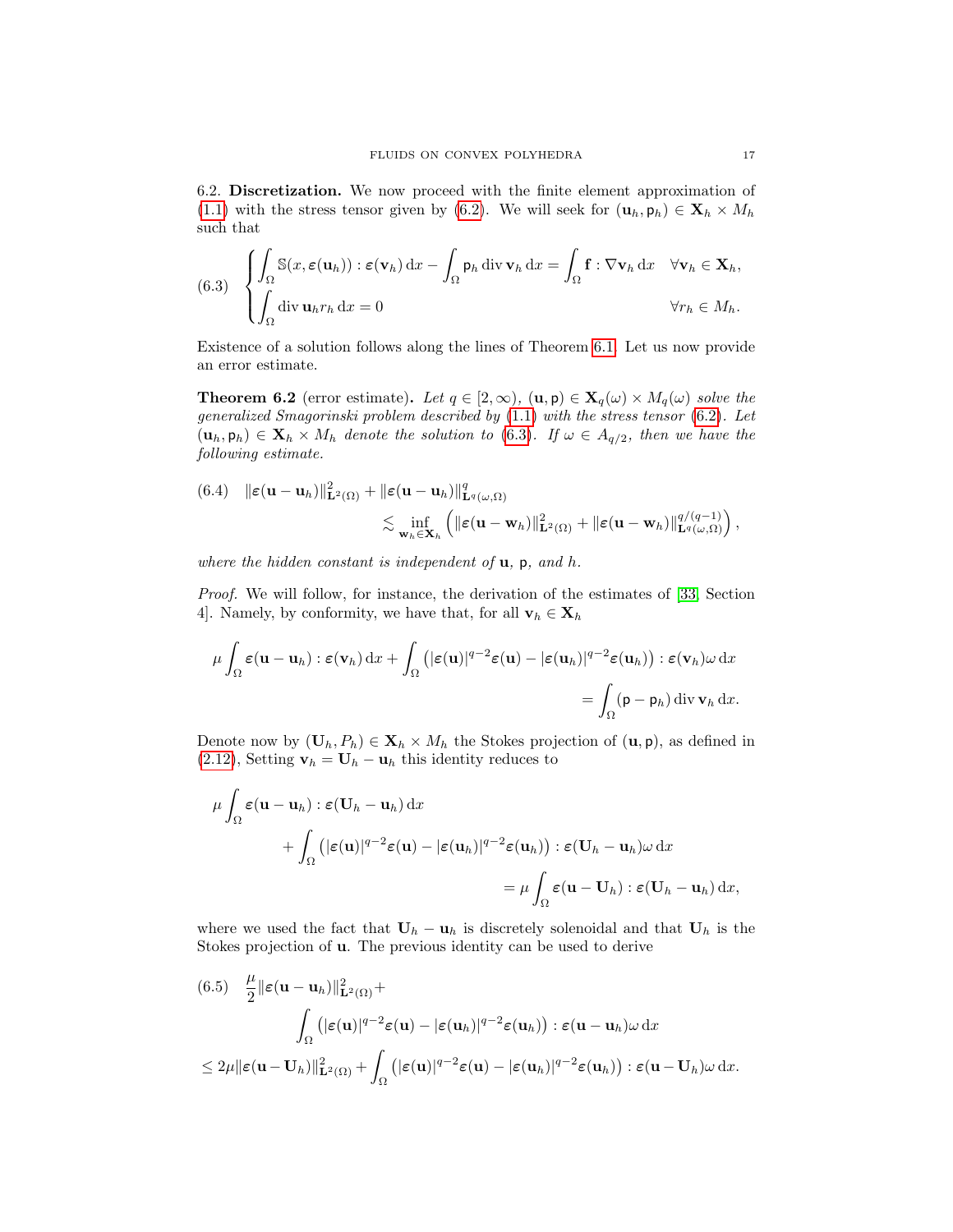Now, since  $q \geq 2$  we have that

<span id="page-17-0"></span>(6.6) 
$$
\|\boldsymbol{\varepsilon}(\mathbf{u}-\mathbf{u}_h)\|_{\mathbf{L}^2(\Omega)}^2 + \|\boldsymbol{\varepsilon}(\mathbf{u}-\mathbf{u}_h)\|_{\mathbf{L}^q(\omega,\Omega)}^q \lesssim \|\boldsymbol{\varepsilon}(\mathbf{u}-\mathbf{U}_h)\|_{\mathbf{L}^2(\Omega)}^2 + \int_{\Omega} |\boldsymbol{\varepsilon}(\mathbf{u}-\mathbf{u}_h)| \left(|\boldsymbol{\varepsilon}(\mathbf{u})| + |\boldsymbol{\varepsilon}(\mathbf{u}_h)|\right)^{q-2} |\boldsymbol{\varepsilon}(\mathbf{u}-\mathbf{U}_h)| \omega \, dx.
$$

where we used, for instance, the estimates in  $[14,$  Theorem 5.3.3], see also [\[16,](#page-23-21) Lemma 4.4], for the lower bound, and [\[5,](#page-22-9) Lemma 2.1] with  $\delta = 0$  for the upper bound. Let us denote the last term by  $\wp$  and examine it in more detail. Using that **u** and  $\mathbf{u}_h$  minimize  $\mathcal{J}$  over  $\mathbf{X}_q(\omega)$  and  $\mathbf{X}_h$ , respectively, we obtain that their  $\mathbf{W}^{1,q}(\omega,\Omega)$  norms are uniformly bounded with bounds that only depend on the problem data. Thus, Hölder inequality implies that

$$
\varrho \leq |||\varepsilon(\mathbf{u})| + |\varepsilon(\mathbf{u}_h)||_{\mathbf{L}^q(\omega,\Omega)}^{q-2} \|\varepsilon(\mathbf{u}-\mathbf{u}_h)\|_{\mathbf{L}^q(\omega,\Omega)} \|\varepsilon(\mathbf{u}-\mathbf{U}_h)\|_{\mathbf{L}^q(\omega,\Omega)} \leq \gamma \|\varepsilon(\mathbf{u}-\mathbf{u}_h)\|_{\mathbf{L}^q(\omega,\Omega)}^q + C(\mathbf{f},\gamma)\|\varepsilon(\mathbf{u}-\mathbf{U}_h)\|_{\mathbf{L}^q(\omega,\Omega)}^{q/(q-1)}.
$$

Choosing  $\gamma$  sufficiently small we can absorb the first term of this estimate for  $\wp$  on the left hand side of [\(6.6\)](#page-17-0). The fact that  $q > 2$  and  $\omega \in A_{q/2}$  allows us to invoke the stability of the Stokes projection which in turn, via [\[23,](#page-23-6) Corollary 4.2], implies its best approximation properties. This yields the claimed estimate.

As a corollary, we provide an error estimate for the Smagorinski model [\(6.1\)](#page-14-1).

<span id="page-17-1"></span>**Corollary 6.3** (error estimate). Assume that  $\alpha \in (-1, \frac{1}{2})$ . Let the pair  $(\mathbf{u}, \mathbf{p}) \in$  $\mathbf{X}_3(\text{dist}(\cdot,\partial\Omega)^\alpha)\times M_3(\text{dist}(\cdot,\partial\Omega)^\alpha)$  solve [\(1.1\)](#page-0-0) with the stress tensor given by [\(6.1\)](#page-14-1), and  $(\mathbf{u}_h, \mathbf{p}_h) \in \mathbf{X}_h \times M_h$  be its finite element approximation. Then we have the following error estimate

$$
\|\varepsilon(\mathbf{u}-\mathbf{u}_h)\|^2_{\mathbf{L}^2(\Omega)} + \|\varepsilon(\mathbf{u}-\mathbf{u}_h)\|^3_{\mathbf{L}^3(\text{dist}(\cdot,\partial\Omega)^\alpha,\Omega)} \n\lesssim \inf_{\mathbf{w}_h\in\mathbf{X}_h} \left( \|\varepsilon(\mathbf{u}-\mathbf{w}_h)\|^2_{\mathbf{L}^2(\Omega)} + \|\varepsilon(\mathbf{u}-\mathbf{w}_h)\|^{3/2}_{\mathbf{L}^3(\text{dist}(\cdot,\partial\Omega)^\alpha,\Omega)} \right),
$$

where the hidden constant is independent of  $\mathbf{u}$ ,  $\mathbf{p}$ , and  $h$ .

*Proof.* According to [\[1\]](#page-22-10) and [\[25,](#page-23-9) Lemma 2.3(vi)], in d dimensions, if  $P$  denotes a k–dimensional compact Lipschitzian manifold, with  $k \in \{0, 1, \ldots d-1\}$ , then dist $(\cdot, \mathcal{P})^{\alpha} \in A_t$  provided

$$
\alpha \in (-(d-k),(d-k)(t-1)).
$$

In our setting  $d = 3$ ,  $\mathcal{P} = \partial\Omega$  so that  $k = 2$ , and  $t = 3/2$ . Thus, requiring  $\alpha \in (-1, \frac{1}{2})$  guarantees that  $dist(\cdot, \partial \Omega)^{\alpha} \in A_{3/2}$ . We can then apply Theorem [6.2](#page-16-1) to conclude.

Remark 6.4 (novelty). Notice that dist $(\cdot, \partial\Omega)^\alpha \notin A_t(\Omega)$  for any t. Thus our new results, namely Theorem [4.3](#page-10-0) and Corollaries [4.4](#page-10-1) and [4.5](#page-11-1) are, once again, essential in deducing Corollary [6.3.](#page-17-1)

Remark 6.5  $(q < 2)$ . The error estimates of Theorem [6.2](#page-16-1) can be extended to the case  $q \in (1,2)$  provided  $\omega \in A_{q'/2}$ . One only needs to repeat the same arguments that lead to [\(6.5\)](#page-16-2). In this case, however,

$$
\int_{\Omega} \left( |\varepsilon(\mathbf{u})|^{q-2} \varepsilon(\mathbf{u}) - |\varepsilon(\mathbf{u}_h)|^{q-2} \varepsilon(\mathbf{u}_h) \right) : \varepsilon(\mathbf{u}-\mathbf{u}_h) \omega \, dx
$$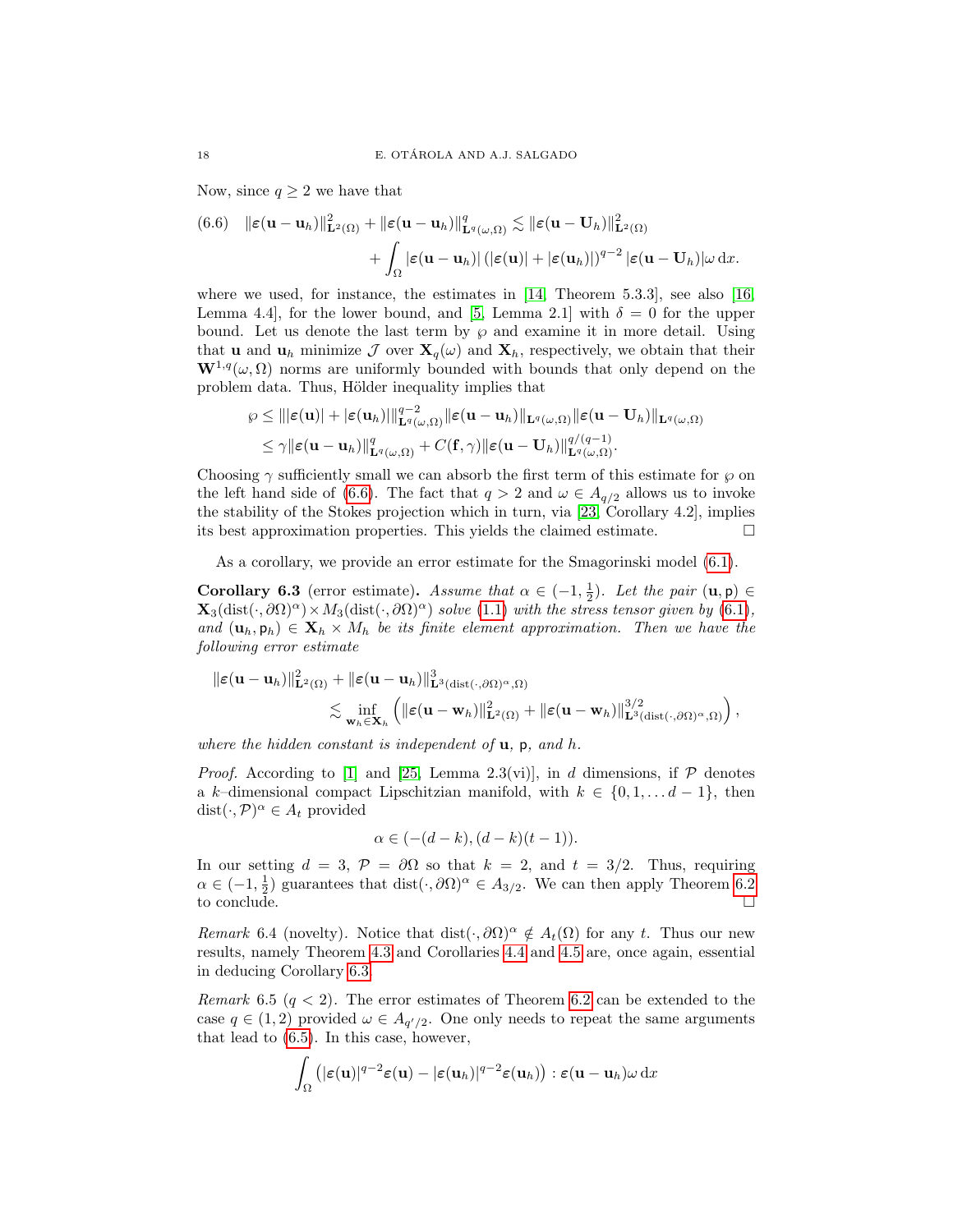is dropped because it is nonnegative, as it is the derivative of a convex function. To deal with the last term on the right hand side of [\(6.5\)](#page-16-2), we apply [\[5,](#page-22-9) Lemma 2.1] with  $\delta = 1$  and obtain that

$$
\varphi \lesssim \int_{\Omega} \left( |\varepsilon(\mathbf{u})| + |\varepsilon(\mathbf{u}_h)| \right)^{q-1} |\varepsilon(\mathbf{u} - \mathbf{U}_h)| \omega \, \mathrm{d}x
$$
  

$$
\leq \left( ||\varepsilon(\mathbf{u})||_{\mathbf{L}^q(\omega,\Omega)} + ||\varepsilon(\mathbf{u}_h)||_{\mathbf{L}^q(\omega,\Omega)} \right)^{q-1} ||\varepsilon(\mathbf{u} - \mathbf{U}_h)||_{\mathbf{L}^q(\omega,\Omega)},
$$

and argue, again, that the  $\mathbf{W}_0^{1,q}(\omega,\Omega)$  norms of **u** and  $\mathbf{u}_h$  must be bounded, respectively, by data. In conclusion, we have proved the estimate

$$
\|\boldsymbol{\varepsilon}(\mathbf{u}-\mathbf{u}_h)\|^2_{\mathbf{L}^2(\Omega)} \lesssim \inf_{\mathbf{w}_h \in \mathbf{X}_h} \left( \|\boldsymbol{\varepsilon}(\mathbf{u}-\mathbf{w}_h)\|^2_{\mathbf{L}^2(\Omega)} + \|\boldsymbol{\varepsilon}(\mathbf{u}-\mathbf{w}_h)\|_{\mathbf{L}^q(\omega,\Omega)} \right),
$$

6.3. Convection. Let us, as a final extension, consider a generalization of [\(1.1\)](#page-0-0) with stress  $(6.2)$  that takes into account convection. We consider the problem

(6.7) 
$$
\begin{cases}\n-\operatorname{div} \mathbb{S}(x, \varepsilon(\mathbf{u})) + (\mathbf{u} \cdot \nabla) \mathbf{u} + \nabla \mathbf{p} = -\operatorname{div} \mathbf{f} & \text{in } \Omega, \\
\operatorname{div} \mathbf{u} = 0, & \text{in } \Omega, \\
\mathbf{u} = \mathbf{0}, & \text{on } \partial \Omega.\n\end{cases}
$$

The following is our main existence result.

**Theorem 6.6** (existence). Let  $\Omega \subset \mathbb{R}^3$  be a convex polyhedron,  $q \in (2,\infty)$ ,  $\omega \in A_q$ , and  $\mathbf{f} \in \mathbf{L}^2(\Omega) \oplus \mathbf{L}^{q'}(\omega', \Omega)$ . Then, there is  $(\mathbf{u}, \mathbf{p}) \in \mathbf{X}_q(\omega) \times M_q(\omega)$  that satisfies

$$
\begin{cases}\n\int_{\Omega} \mathbb{S}(x, \varepsilon(\mathbf{u})) : \varepsilon(\mathbf{v}) \, dx + \int_{\Omega} (\mathbf{u} \cdot \nabla) \mathbf{u} \cdot \mathbf{v} \, dx - \int_{\Omega} \mathbf{p} \, \text{div} \, \mathbf{v} \, dx = \int_{\Omega} \mathbf{f} : \nabla \mathbf{v} \, dx, \\
\int_{\Omega} \text{div} \, \mathbf{u}r \, dx = 0,\n\end{cases}
$$

for all  $(v, q) \in \mathbf{X}_q(\omega) \times M_q(\omega)$ , where S is given by [\(6.2\)](#page-15-0). In addition, if  $\mu$  is sufficiently large, or  $f$  sufficiently small, we obtain that  $u$  is unique.

*Proof.* Recall the definition of  $\mathbf{X}_{q,\text{div}}(\omega)$ . Define the operator

$$
\mathfrak{NL}: \mathbf{X}_{q, \mathrm{div}}(\omega) \times \mathbf{X}_{q, \mathrm{div}}(\omega) \to \mathbf{X}_{q, \mathrm{div}}(\omega)'
$$

by

$$
\langle \mathfrak{NL}(\mathbf{u}, \mathbf{v}), \mathbf{w} \rangle = \int_{\Omega} (\mathbf{u} \cdot \nabla) \mathbf{v} \cdot \mathbf{w} \, \mathrm{d}x.
$$

The fact that

$$
\|\mathbf{w}\|_{\mathbf{X}_{q,\textup{div}}(\omega)} = \|\nabla \mathbf{w}\|_{\mathbf{L}^2(\Omega)} + \|\nabla \mathbf{w}\|_{\mathbf{L}^q(\omega,\Omega)}
$$

shows that this is a compact operator in  $\mathbf{X}_{q,\text{div}}(\omega)$ . A standard fixed point argument then yields existence of solutions.

Existence of the pressure follows the argument of Theorem [6.1.](#page-15-1) Notice also that testing with  $\mathbf{v} = \mathbf{u}$  yields the following estimate

<span id="page-18-0"></span>(6.8) 
$$
\mu \|\boldsymbol{\varepsilon}(\mathbf{u})\|_{\mathbf{L}^2(\Omega)}^2 + \|\boldsymbol{\varepsilon}(\mathbf{u})\|_{\mathbf{L}^q(\omega,\Omega)}^q \lesssim \|\mathbf{f}_1\|_{\mathbf{L}^2(\Omega)}^2 + \|\mathbf{f}_2\|_{\mathbf{L}^{q'}(\omega',\Omega)}^{q'},
$$

for any decomposition  $f = f_1 + f_2$ .

To obtain uniqueness with small data, we follow the classical uniqueness ideas for the Navier Stokes equations [\[56,](#page-24-21) Theorem 2.1.3]. Assuming that there are two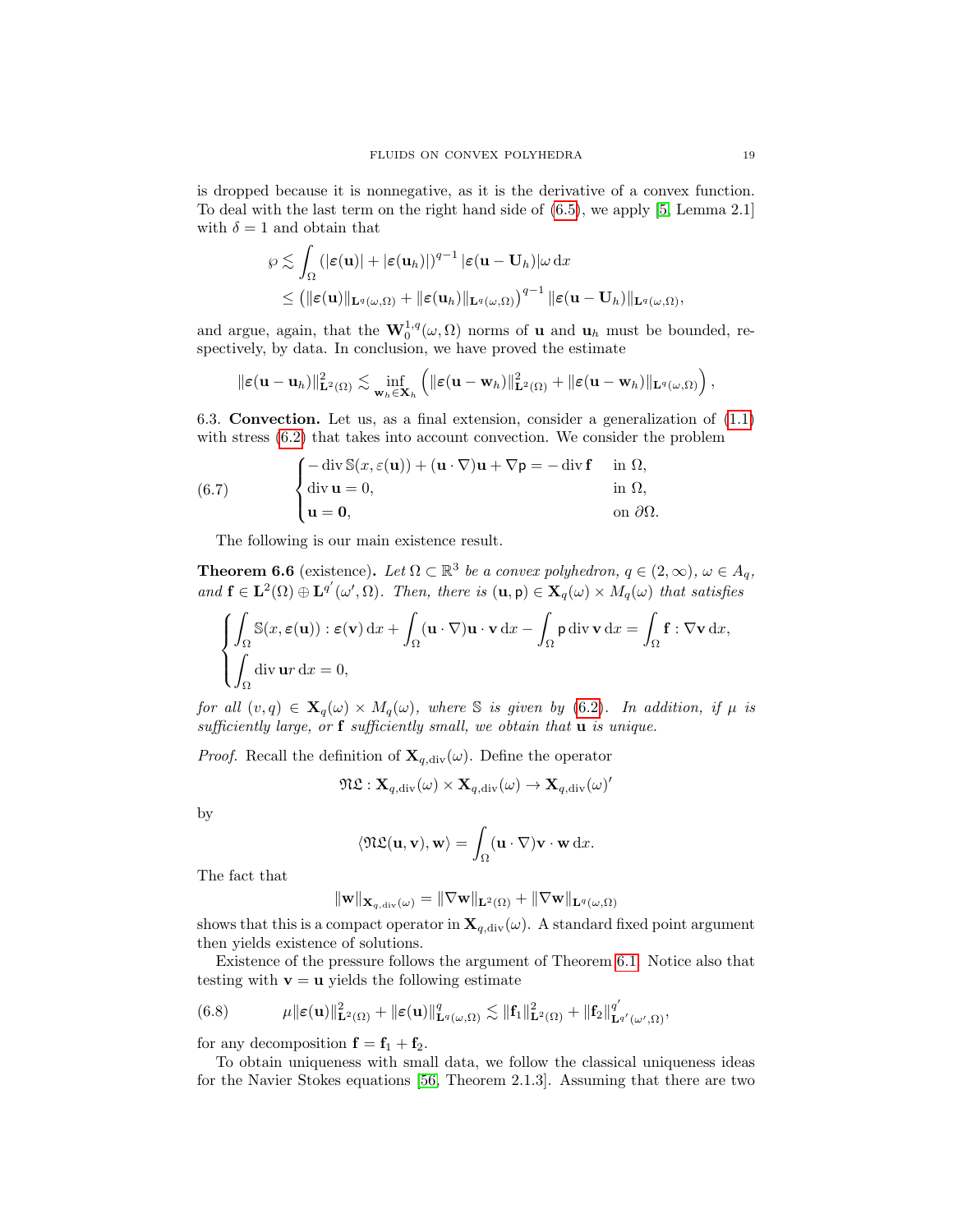solutions  $\mathbf{u}_1, \mathbf{u}_2$ , and denoting the difference  $\mathbf{u} = \mathbf{u}_1 - \mathbf{u}_2$  yields

$$
\int_{\Omega} (\mathbb{S}(x, \varepsilon(\mathbf{u}_1)) - \mathbb{S}(x, \varepsilon(\mathbf{u}_2))) : \varepsilon(\mathbf{u}) \, dx = -\int_{\Omega} (\mathbf{u} \cdot \nabla) \mathbf{u}_1 \cdot \mathbf{u} \, dx
$$
  

$$
\lesssim ||\nabla \mathbf{u}||_{\mathbf{L}^2(\Omega)}^2 ||\nabla \mathbf{u}_1||_{\mathbf{L}^2(\Omega)}.
$$

Estimate [\(6.8\)](#page-18-0) and the assumption that  $f$  is sufficiently small or  $\mu$  sufficiently large, allows us to absorb this term on the left hand side and conclude uniqueness.  $\Box$ 

## **ACKNOWLEDGEMENTS**

The authors would like to thank Vivette Girault and Johnny Guzmán for interesting discussions and hints that led to the proof of Theorem [2.6.](#page-5-4) They would also like to thank Leo Rebholz for providing insight and useful references regarding the Smagorinski model.

#### Appendix A. Proof of Theorem [2.6](#page-5-4)

<span id="page-19-0"></span>The purpose of this, supplementary, section is to detail what changes, if any, are necessary to translate the results of [\[23,](#page-23-6) Theorem 4.1] to the case that we are interested in here. We comment that the main difference here is that, in the first line of the definition of the Stokes projection, reference [\[23\]](#page-23-6) employs gradients, see [\[23,](#page-23-6) formula (1.1)], while we employ symmetric gradients. While in the continouous case this only amounted to a redefinition of the pressure, it rarely happens in practice that we have div  $X_h \subset M_h$  and so this change of variables cannot be performed.

Let us begin then with some notation. We define

<span id="page-19-1"></span>
$$
a(\mathbf{v}, \mathbf{w}) = \mu \int_{\Omega} \varepsilon(\mathbf{v}) : \varepsilon(\mathbf{w}) \, dx, \qquad b(\mathbf{v}, q) = - \int_{\Omega} q \, \text{div} \, \mathbf{v} \, dx.
$$

We now realize that the heart of the matter in the proof of [\[23,](#page-23-6) Theorem 4.1] is the estimate provided in [\[23,](#page-23-6) formula (4.1)]. Thus, if we can prove

(A.1) 
$$
\|\varepsilon(\mathbf{u}_h)\|_{\mathbf{L}^2(\omega,\Omega)} \lesssim \|\varepsilon(\mathbf{u})\|_{\mathbf{L}^2(\omega,\Omega)} + \|p\|_{L^2(\omega,\Omega)}
$$

the rest of the proof follows verbatim. Thus, we focus on the proof of [\(A.1\)](#page-19-1). This is derived in several steps.

A.1. Approximate Green function. We begin the proof of [\(A.1\)](#page-19-1) by defining suitable approximate Green functions. Let  $z \in \Omega$  be such that  $z \in \tilde{T}_z$ , for some  $T_z \in \mathscr{T}_h$ , and  $\tilde{\delta}_z$  be a regularized Dirac delta function that satisfies the properties:

- $\tilde{\delta}_z \in C_0^{\infty}(T_z);$
- $\int_{\Omega} \tilde{\delta}_z \, dx = 1;$
- $\|\widetilde{\delta}_z\|_{L^t(T_z)} \lesssim h^{-3/t'}$ , for  $t \in [1,\infty]$ ;
- $\int_{\Omega} \tilde{\delta}_z \mathbf{v}_h \, dx = \mathbf{v}_h(z)$  for all  $\mathbf{v}_h \in \mathbf{X}_h$ .

The construction of such a regularized Dirac delta is presented in [\[29,](#page-23-22) Section 1].

Let  $z \in \Omega$  be arbitrary and  $i, j \in \{1, 2, 3\}$ . We define the approximate (derivative of the) Green function as the pair  $(\mathfrak{G}, \mathfrak{q}) \in \mathbf{W}_0^{1,2}(\Omega) \times \mathring{L}^2(\Omega)$  that solves

(A.2) 
$$
\begin{cases} a(\mathfrak{G}, \mathbf{v}) + b(\mathbf{v}, \mathbf{q}) = \int_{\Omega} \tilde{\delta}_z \varepsilon(\mathbf{v})_{i,j} dx & \forall \mathbf{v} \in \mathbf{W}_0^{1,2}(\Omega), \\ b(\mathfrak{G}, q) = 0 & \forall q \in \mathring{L}^2(\Omega). \end{cases}
$$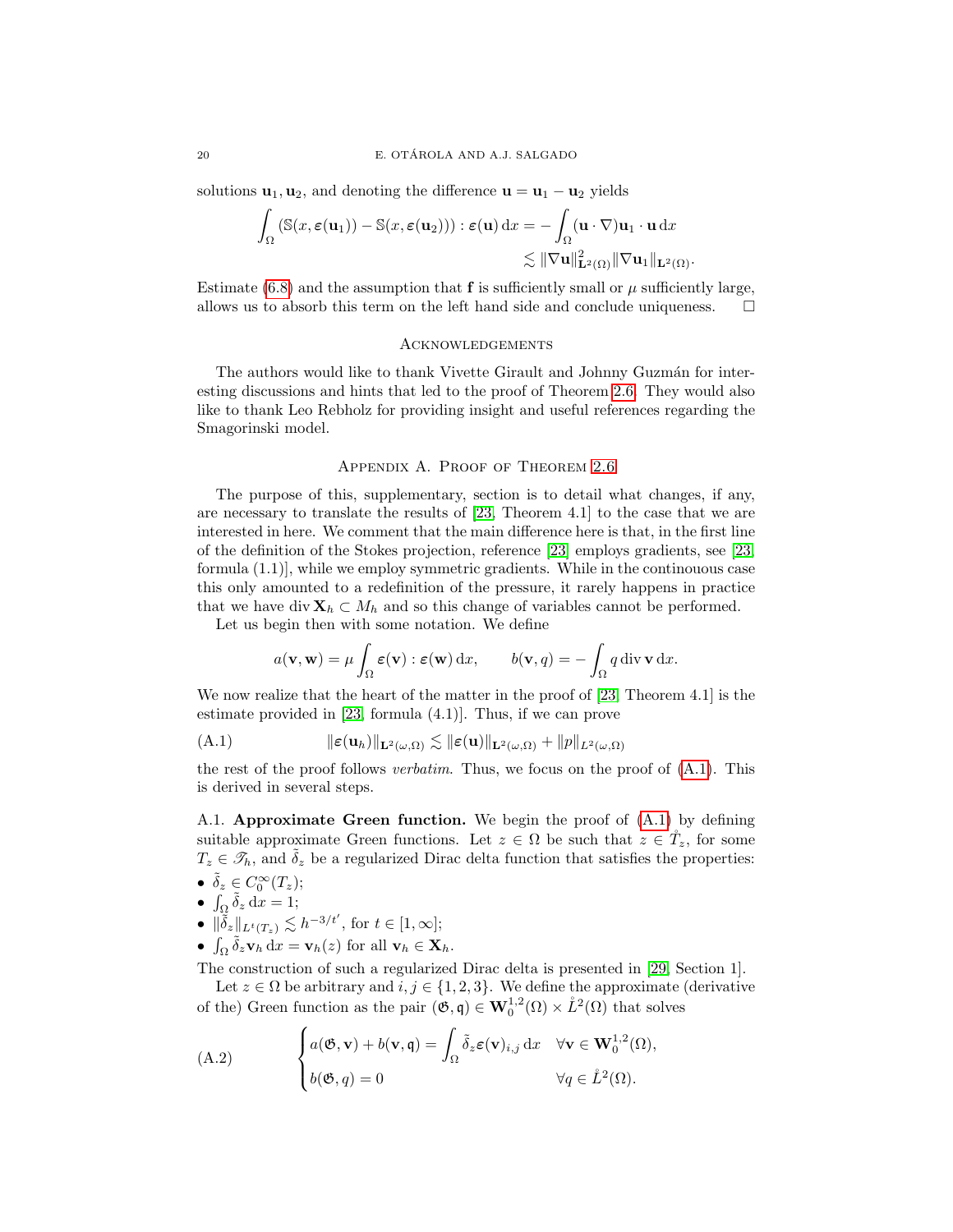We also define the Stokes projection  $(\mathfrak{G}_h, \mathfrak{q}_h) \in \mathbf{X}_h \times M_h$  of  $(\mathfrak{G}, \mathfrak{q})$  via

(A.3) 
$$
\begin{cases} a(\mathfrak{G}_h, \mathbf{v}_h) + b(\mathbf{v}_h, \mathfrak{q}_h) = \int_{\Omega} \tilde{\delta}_z \varepsilon(\mathbf{v}_h)_{i,j} dx & \forall \mathbf{v}_h \in \mathbf{X}_h, \\ b(\mathfrak{G}_h, q_h) = 0 & \forall q_h \in M_h. \end{cases}
$$

As one last ingredient, we introduce the regularized distances. For  $y \in \Omega$ , we define

$$
\sigma_y(x) = (|x - y|^2 + \kappa^2 h^2)^{1/2}
$$

,

where the constant  $\kappa > 1$  is independent of h but must satisfy that  $\kappa h \leq R$  where  $R = \text{diam }\Omega$ . The properties of this weight are given in [\[29,](#page-23-22) Section 1] and [\[28,](#page-23-23) Section 1.7].

A.2. Reduction to weighted estimates. Having introduced the functions  $(\mathfrak{G}, \mathfrak{q})$ and their approximations  $(\mathfrak{G}_h, \mathfrak{q}_h)$  we can proceed with the proof of  $(A.1)$ . Upon realizing that the only property of  $\alpha$  that is used in step 2 of the proof of [\[23,](#page-23-6) Theorem 4.1] is symmetry, we can follow the arguments without any change to arrive at

$$
\int_{\Omega} \omega |\varepsilon(\mathbf{u}_h)_{i,j}|^2 \, \mathrm{d}z \lesssim \int_{\Omega} \omega \left[ \int_{\Omega} \varepsilon(\mathbf{u}) : \varepsilon(\mathbf{E}) \, \mathrm{d}x \right]^2 \, \mathrm{d}x + \int_{\Omega} \omega \left[ \int_{\Omega} p \, \mathrm{div} \, \mathbf{E} \, \mathrm{d}x \right]^2 \, \mathrm{d}z
$$
\n
$$
+ \int_{\Omega} \omega \left[ \int_{T_z} |\varepsilon(\mathbf{u})| \, \mathrm{d}x \right]^2 \, \mathrm{d}z,
$$

where we denoted  $\mathbf{E} = \mathfrak{G} - \mathfrak{G}_h$ . In conclusion, [\(A.1\)](#page-19-1) holds provided we can show that the estimate

<span id="page-20-0"></span>(A.4) 
$$
\sup_{z \in \Omega} \|\sigma_z^{\mu/2} \varepsilon (\mathfrak{G} - \mathfrak{G}_h)\|_{\mathbf{L}^2(\Omega)} \lesssim h^{\lambda/2},
$$

holds for all  $\nu \in (0, 1/2), \lambda \in (0, \nu/2)$  and  $\mu = 3 + \lambda$ .

The rest of this Appendix is dedicated to indicate what changes, if any, are necessary to prove  $(A.4)$ .

A.3. Proof of [\(A.4\)](#page-20-0). Notice, first of all, that [\(A.4\)](#page-20-0) is the analogue of [\[28,](#page-23-23) formula (1.46)], so we follow this reference to indicate what changes are necessary. By changing gradients to symmetric gradients, where appropriate, we can reach the analogue of [\[28,](#page-23-23) formula (2.3)]

$$
\int_{\Omega} \sigma_z^{\mu} |\varepsilon(\mathbf{E})|^2 dx = \int_{\Omega} \varepsilon(\mathbf{E}) : \varepsilon(\sigma_z^{\mu}(\mathfrak{G} - P_h(\mathfrak{G}))) dx + \int_{\Omega} \varepsilon(\mathbf{E}) : \varepsilon(\psi - \bar{P}_h(\psi)) dx
$$

$$
- \int_{\Omega} \nabla \sigma_z^{\mu} \cdot \varepsilon(\mathbf{E}) \cdot \mathbf{E} dx + \int_{\Omega} R \operatorname{div} \bar{P}_h(\psi) dx,
$$

where we set  $R = \mathfrak{q} - \mathfrak{q}_h$ ,  $\psi = \sigma_z^{\mu}(P_h(\mathfrak{G}) - \mathfrak{G}_h)$ , and the interpolants  $P_h$  and  $\bar{P}_h$ are described in [\[28,](#page-23-23) Section 1.8].

We must now derive suitable weighted bounds on the pair  $(\mathfrak{G}, \mathfrak{q})$ , as it is done in [\[28,](#page-23-23) Section 2.4]. We just comment that:

• Proposition 2, which is Propostion 3.1 in [\[29\]](#page-23-22), follows without changes, so that we obtain

$$
\|\sigma_z^{\mu/2-1}\mathfrak{q}\|_{L^2(\Omega)}\lesssim \|\sigma_z^{\mu/2-1}\varepsilon(\mathfrak{G})\|_{\mathbf{L}^2(\Omega)}+ \kappa^{\mu/2-1}h^{\lambda/2-1}.
$$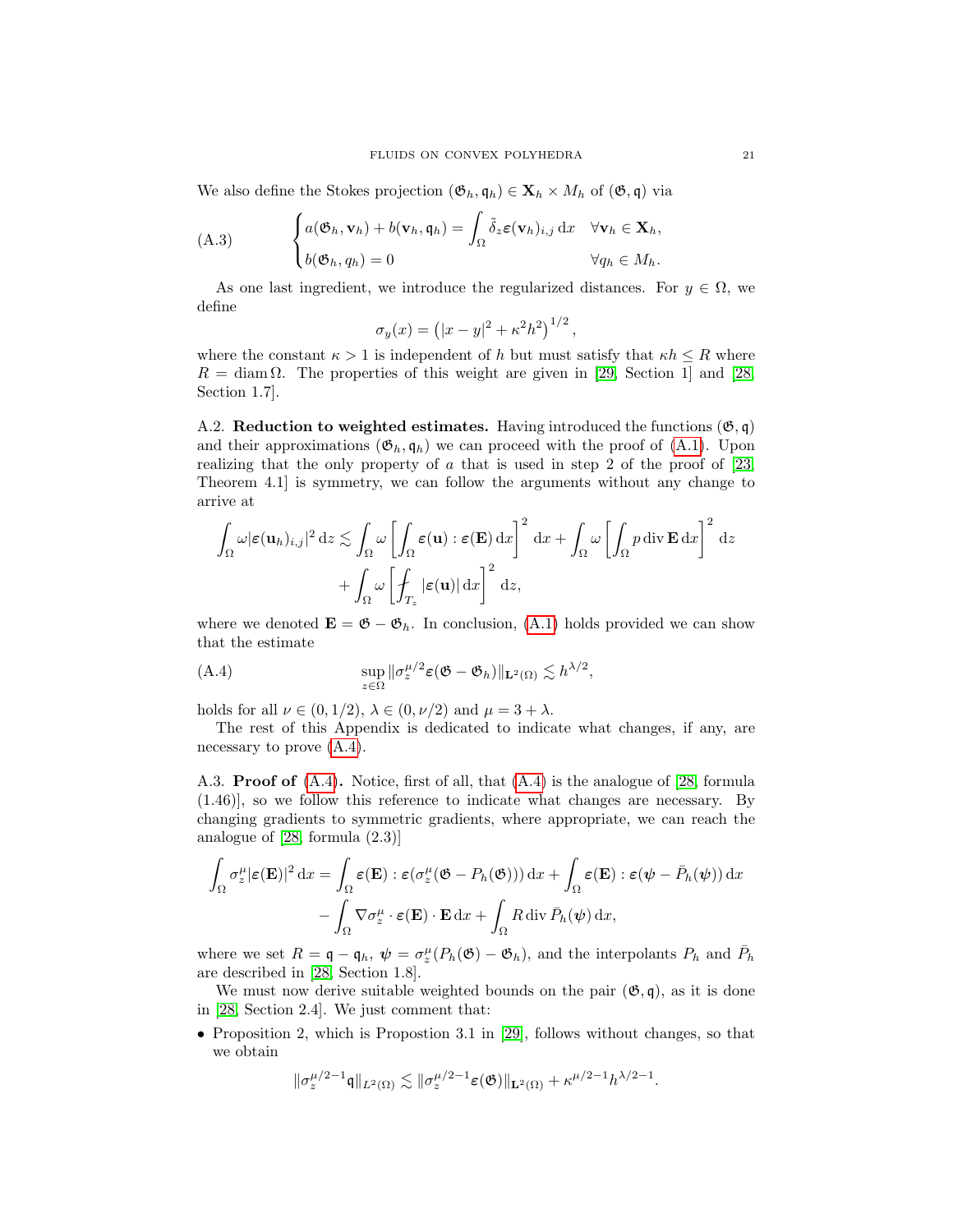• Proposition 3, which is Proposition 3.2 in [\[29\]](#page-23-22), follows with little changes to obtain

$$
\|\sigma_z^{\mu/2-1}\varepsilon(\mathfrak{G})\|_{\mathbf{L}^2(\Omega)} \le \|\sigma_z^{\mu/2-2}\mathfrak{G}\|_{\mathbf{L}^2(\Omega)} \left(c_1 \kappa^{\mu/2} h^{\lambda/2-1} + c_2 \|\sigma_z^{\mu/2-1}\varepsilon(\mathfrak{G})\|_{\mathbf{L}^2(\Omega)}\right).
$$

• Theorem 5, follows without changes, so that we obtain the analogue of Corollary 1:

$$
\|\sigma_z^{\mu/2-1}\varepsilon(\mathfrak{G})\|_{\mathbf{L}^2(\Omega)} + \|\sigma_z^{\mu/2-1}\mathfrak{q}\|_{L^2(\Omega)} \lesssim \kappa^{\mu/4}h^{\lambda/2-1}.
$$

• To obtain the regularity estimates of Theorem 6, we follow the arguments given in [\[29,](#page-23-22) Theorem 3.6] and realize that we must compute the effect of the Stokes operator on  $(\sigma_z^{\mu/2} \mathfrak{G}, \sigma_z^{\mu/2} \mathfrak{q})$ . After elementary computations, one realizes that

$$
-\operatorname{div}(\varepsilon(\sigma_z^{\mu/2}\mathfrak{G})) + \nabla(\sigma_z^{\mu/2}\mathfrak{q}) = \sigma_z^{\mu/2}\left[-\operatorname{div}(\varepsilon(\mathfrak{G})) + \nabla\mathfrak{q}\right] + \mathcal{F},
$$

where F depends on  $\mathfrak{G}, \nabla \mathfrak{G}, \nabla \sigma_z^{\mu/2},$  and q. The important point is that  $\mathcal{F} \in$  $\mathbf{L}^2(\Omega)$ . Using the regularity results for the Stokes operator of Proposition [2.2,](#page-3-2) we conclude then that the right hand side of the expression above is an element of  $\mathbf{L}^2(\Omega)$ . In addition, we have that

$$
\operatorname{div}(\sigma_z^{\mu/2} \mathfrak{G}) = \nabla \sigma_z^{\mu/2} \cdot \mathfrak{G} \in W_0^{1,2}(\Omega) \cap \mathring{L}^2(\Omega).
$$

In conclusion, upon invoking Proposition [2.2](#page-3-2) once again, we have that

 $\|\sigma_z^{\mu/2}D^2\mathfrak{G}\|_{\mathbf{L}^2(\Omega)}+\|\sigma_z^{\mu/2}\nabla\mathfrak{q}\|_{\mathbf{L}^2(\Omega)}\lesssim \kappa^{\mu/2}h^{\lambda/2-1}$ 

and Theorem 7 follows without changes.

The discussion of [\[28,](#page-23-23) Section 3] is about finite element spaces, and so it does not need any changes.

At this point we have set the stage to carry out the bootstrap procedure of [\[28,](#page-23-23) Section 4]. To carry out the duality argument in the proof of Theorem 9, we must introduce the pair  $(\varphi, s) \in \mathbf{W}_0^{1,2}(\Omega) \times \mathring{L}^2(\Omega)$  that solves

$$
-\operatorname{div}(\varepsilon(\varphi)) + \nabla s = \sigma_z^{\mu+\epsilon-2}(\mathfrak{G} - \mathfrak{G}_h), \quad \operatorname{div}\varphi = 0, \text{ in } \Omega, \quad \varphi = 0, \text{ on } \partial\Omega.
$$

The redefinition of the pressure indicated in Remark [2.4](#page-3-4) allows us to conclude that  $(\varphi, s) \in \mathbb{C}^{1,\alpha}(\bar{\Omega}) \times C^{0,\alpha}(\bar{\Omega})$  [\[44\]](#page-24-22) with an estimate similar to (4.4). Upon replacing gradients by symmetric gradients in (4.5), (4.6), (4.7) we arrive at the analogue of estimate (4.8):

$$
\left\| \sigma_z^{\frac{1}{2}(\mu+\epsilon)-1}(\mathfrak{G}-\mathfrak{G}_h) \right\|_{\mathbf{L}^2(\Omega)}^2 \leq \left\| \sigma_z^{-\mu/2} \varepsilon(\varphi-\bar{P}_h(\varphi)) \right\|_{\mathbf{L}^2(\Omega)} \left\| \sigma_z^{\mu/2} \varepsilon(\mathfrak{G}-\mathfrak{G}_h) \right\|_{\mathbf{L}^2(\Omega)} + \left\| \sigma_z^{-\mu/2} \operatorname{div}(\varphi-\bar{P}_h(\varphi)) \right\|_{L^2(\Omega)} \left\| \sigma_z^{\mu/2}(\mathfrak{q}-r_h(\mathfrak{q})) \right\|_{L^2(\Omega)} + \int_{\Omega} (s-\bar{r}_h(s)) \operatorname{div}(\mathfrak{G}-\mathfrak{G}_h) \, \mathrm{d}x = I + II + III,
$$

where  $r_h$  and  $\bar{r}_h$  are the interpolants described in [\[28,](#page-23-23) Section 1.8]. Although slight, this is the only point of major departure from the argument in [\[28\]](#page-23-23), so we provide some detail. As in [\[28\]](#page-23-23), the regularity of  $(\varphi, s)$  implies that

$$
\begin{aligned} \|\sigma_z^{-\mu/2}\varepsilon(\pmb{\varphi}-\bar{P}_h(\pmb{\varphi}))\|_{\mathbf{L}^2(\Omega)}+\|\sigma_z^{-\mu/2}\operatorname{div}(\pmb{\varphi}-\bar{P}_h(\pmb{\varphi}))\|_{L^2(\Omega)}\\ &+\|\sigma_z^{-\mu/2}(s-\bar{r}_h(s))\|_{L^2(\Omega)}\lesssim h^\alpha(\kappa h)^{-\lambda/2}\left\|\sigma_z^{\mu+\epsilon-2}(\mathfrak{G}-\mathfrak{G}_h)\right\|_{\mathbf{L}^r(\Omega)}, \end{aligned}
$$

where  $\alpha = 1 - 3/r$ . The estimate on terms I and II then proceeds as in [\[28\]](#page-23-23). The estimate of III is, however, somewhat different. Notice that, for any matrix  $M$ ,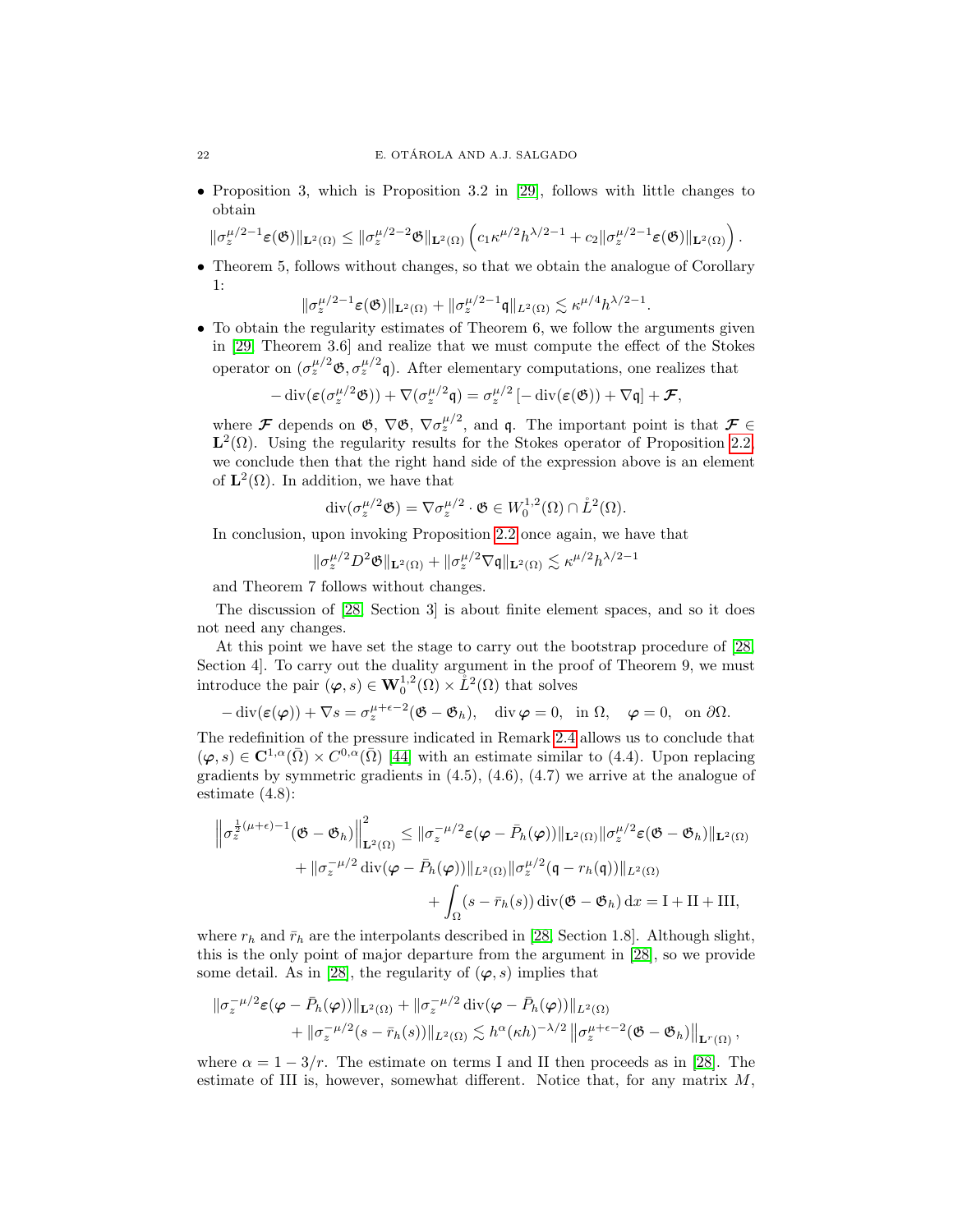$|\text{tr }M| \lesssim |M|_F$ , where  $|\cdot|_F$  denotes the Fröbenius norm. In addition, for any vector field **v**, we have  $tr \varepsilon(\mathbf{v}) = div \mathbf{v}$ . These observations allow us to write

$$
\text{III} \leq \|\sigma_z^{-\mu/2}(s-\bar{r}_h(s))\|_{L^2(\Omega)} \|\sigma_z^{\mu/2}\operatorname{div}(\mathfrak{G}-\mathfrak{G}_h)\|_{L^2(\Omega)}
$$
  

$$
\lesssim \|\sigma_z^{-\mu/2}(s-\bar{r}_h(s))\|_{L^2(\Omega)} \|\sigma_z^{\mu/2}\varepsilon(\mathfrak{G}-\mathfrak{G}_h)\|_{\mathbf{L}^2(\Omega)},
$$

and the estimate on III now proceeds as in [\[28\]](#page-23-23).

We have thus arrived at (4.10), where one can use a standard, unweighted, Korn's inequality to replace the gradient by a symmetric gradient. We can keep replacing gradients by  $\varepsilon$  to arrive at the conclusion of Theorem 9.

Once Theorem 9 holds, Corollaries 2 and 3 are a simple exercise and thus we obtain

$$
\|\sigma_z^{\mu/2-1}(\mathfrak{G}-\mathfrak{G}_h)\|^2_{\mathbf{L}^2(\Omega)}\lesssim \frac{1}{\kappa^\alpha}\|\sigma_z^{\mu/2}\pmb{\varepsilon}(\mathfrak{G}-\mathfrak{G}_h)\|^2_{\mathbf{L}^2(\Omega)}+\kappa^{\mu-\alpha}h^\lambda,
$$

and

$$
\left\|\sigma_z^{\frac{1}{2}(\mu+\epsilon)-1}(\mathfrak{G}-\mathfrak{G}_h)\right\|_{\mathbf{L}^2(\Omega)}^2 \lesssim \|\sigma_z^{\mu/2} \varepsilon (\mathfrak{G}-\mathfrak{G}_h)\|_{\mathbf{L}^2(\Omega)}^2 + \kappa^\mu h^\lambda.
$$

The estimates on the pressure term [\[28,](#page-23-23) Section 5] hold with little or no modification. In Lemmas 7 and 8 one only needs to replace gradients with symmetric gradients. The same is true for Theorem 10, which is [\[29,](#page-23-22) Theorem 4.2]. Proposition 10 and Theorem 11 need no changes.

This, finally, brings us to [\[28,](#page-23-23) Section 6], where Theorem 12 proceeds without changes, proves [\(A.4\)](#page-20-0), and concludes our argument.

As a final remark, we comment that in this new setting Theorem 13 and Corollary 4 of [\[28\]](#page-23-23) also follow without changes. The pressure estimates of [\[28,](#page-23-23) Section 6.2] only require to change (6.6) accordingly.

#### **REFERENCES**

- <span id="page-22-10"></span>1. H. Aimar, M. Carena, R. Durán, and M. Toschi, Powers of distances to lower dimensional sets as Muckenhoupt weights, Acta Math. Hungar. 143 (2014), no. 1, 119–137. MR 3215609
- <span id="page-22-2"></span>2. J. Baranger and K. Najib, Analyse numérique des écoulements quasi-newtoniens dont la viscosité obéit à la loi puissance ou la loi de carreau, Numer. Math.  $58$  (1990), no. 1, 35–49. MR 1069652
- <span id="page-22-3"></span>3. J. W. Barrett and W. B. Liu, Finite element error analysis of a quasi-Newtonian flow obeying the Carreau or power law, Numer. Math. 64 (1993), no. 4, 433–453. MR 1213411
- <span id="page-22-4"></span>4. , Quasi-norm error bounds for the finite element approximation of a non-Newtonian flow, Numer. Math. 68 (1994), no. 4, 437–456. MR 1301740
- <span id="page-22-9"></span>5. J.W. Barrett and W.B. Liu, Finite element approximation of the p-Laplacian, Math. Comp. 61 (1993), no. 204, 523–537. MR 1192966
- <span id="page-22-7"></span>6. H. Beirão da Veiga, On the regularity of flows with Ladyzhenskaya shear-dependent viscosity and slip or nonslip boundary conditions, Comm. Pure Appl. Math. 58 (2005), no. 4, 552–577. MR 2119869
- <span id="page-22-1"></span>7. , On the Ladyzhenskaya-Smagorinsky turbulence model of the Navier-Stokes equations in smooth domains. The regularity problem, J. Eur. Math. Soc. (JEMS) 11 (2009), no. 1, 127– 167. MR 2471134
- <span id="page-22-5"></span>8. L. Belenki, L. C. Berselli, L. Diening, and M. Růžička, On the finite element approximation of p-Stokes systems, SIAM J. Numer. Anal. 50 (2012), no. 2, 373–397. MR 2914267
- <span id="page-22-8"></span>9. L. C. Berselli, T. Iliescu, and W. J. Layton, Mathematics of large eddy simulation of turbulent flows, Scientific Computation, Springer-Verlag, Berlin, 2006. MR 2185509
- <span id="page-22-6"></span>10. M.E. Bogovskiı̆, Solution of the first boundary value problem for an equation of continuity of an incompressible medium, Dokl. Akad. Nauk SSSR 248 (1979), no. 5, 1037–1040. MR 553920
- <span id="page-22-0"></span>11. D. Bothe and J. Prüss,  $L_P$ -theory for a class of non-Newtonian fluids, SIAM J. Math. Anal. 39 (2007), no. 2, 379–421. MR 2338412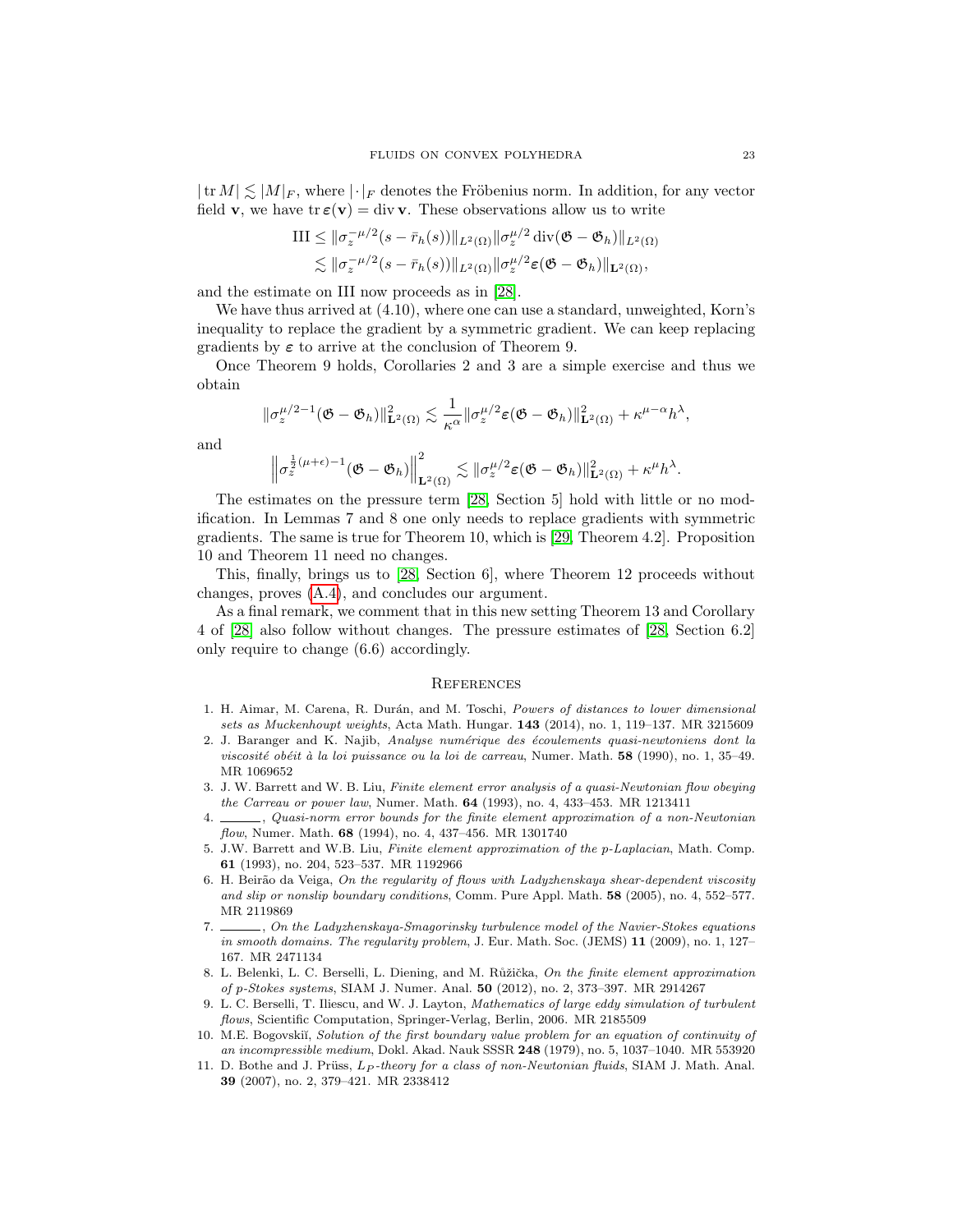- <span id="page-23-1"></span>12. M. Bulíček, J. Burczak, and S. Schwarzacher, A unified theory for some non-Newtonian fluids under singular forcing, SIAM J. Math. Anal. 48 (2016), no. 6, 4241–4267. MR 3582412
- <span id="page-23-16"></span>13. E. Casas,  $L^2$  estimates for the finite element method for the Dirichlet problem with singular data, Numer. Math. 47 (1985), no. 4, 627–632. MR 812624
- <span id="page-23-15"></span>14. P. G. Ciarlet, The finite element method for elliptic problems, SIAM, Philadelphia, PA, 2002. MR 1930132
- <span id="page-23-10"></span>15. M. Dauge, Stationary Stokes and Navier-Stokes systems on two- or three-dimensional domains with corners. I. Linearized equations, SIAM J. Math. Anal. 20 (1989), no. 1, 74–97. MR 977489
- <span id="page-23-21"></span>16. E. DiBenedetto, Degenerate parabolic equations, Universitext, Springer-Verlag, New York, 1993. MR 1230384
- <span id="page-23-19"></span>17. L. Diening, M. Růžička, and K. Schumacher, A decomposition technique for John domains, Ann. Acad. Sci. Fenn. Math. 35 (2010), no. 1, 87–114. MR 2643399
- <span id="page-23-17"></span>18. I. Drelichman, R. G. Durán, and I. Ojea, A weighted setting for the numerical approximation of the Poisson problem with singular sources, SIAM J. Numer. Anal. 58 (2020), no. 1, 590–606. MR 4060457
- <span id="page-23-4"></span>19. Q. Du and M. Gunzburger, Finite-element approximations of a Ladyzhenskaya model for stationary incompressible viscous flow, SIAM J. Numer. Anal. 27 (1990), no. 1, 1–19. MR 1034917
- <span id="page-23-2"></span>20. Q. Du and M. D. Gunzburger, Analysis of a Ladyzhenskaya model for incompressible viscous flow, J. Math. Anal. Appl. 155 (1991), no. 1, 21-45. MR 1089323
- <span id="page-23-18"></span>21. A. A. Dunca, M. Neda, and L. G. Rebholz, A mathematical and numerical study of a filteringbased multiscale fluid model with nonlinear eddy viscosity, Comput. Math. Appl. 66 (2013), no. 6, 917–933. MR 3093471
- <span id="page-23-7"></span>22. J. Duoandikoetxea, Fourier analysis, Graduate Studies in Mathematics, vol. 29, American Mathematical Society, Providence, RI, 2001, Translated and revised from the 1995 Spanish original by David Cruz-Uribe. MR 1800316
- <span id="page-23-6"></span>23. R. G. Durán, E. Otárola, and A. J. Salgado, Stability of the Stokes projection on weighted spaces and applications, Math. Comp. 89 (2020), no. 324, 1581–1603. MR 4081912
- <span id="page-23-13"></span>24. A. Ern and J.-L. Guermond, Theory and practice of finite elements, Applied Mathematical Sciences, vol. 159, Springer-Verlag, New York, 2004. MR 2050138 (2005d:65002)
- <span id="page-23-9"></span>25. R. Farwig and H. Sohr, Weighted  $L<sup>q</sup>$ -theory for the Stokes resolvent in exterior domains, J. Math. Soc. Japan 49 (1997), no. 2, 251–288. MR 1601373
- <span id="page-23-3"></span>26. J. Frehse, J. Málek, and M. Steinhauer, An existence result for fluids with shear dependent viscosity—steady flows, Proceedings of the Second World Congress of Nonlinear Analysts, Part 5 (Athens, 1996), vol. 30, 1997, pp. 3041–3049. MR 1602949
- <span id="page-23-0"></span>27.  $\_\_\_\_$ , On analysis of steady flows of fluids with shear-dependent viscosity based on the  $Lipschitz\ truncation\ method, SIAM J. Math. Anal. 34 (2003), no. 5, 1064–1083. MR 2001659$
- <span id="page-23-23"></span>28. V. Girault, R. H. Nochetto, and L. R. Scott, Max-norm estimates for Stokes and Navier-Stokes approximations in convex polyhedra, Numer. Math.  $131$  (2015), no. 4, 771–822. MR 3422453
- <span id="page-23-22"></span>29. V. Girault, R. H. Nochetto, and R. Scott, Maximum-norm stability of the finite element Stokes projection, J. Math. Pures Appl. (9) 84 (2005), no. 3, 279–330. MR 2121575
- <span id="page-23-14"></span>30. V. Girault and P.-A. Raviart, Finite element methods for Navier-Stokes equations, Springer Series in Computational Mathematics, vol. 5, Springer-Verlag, Berlin, 1986, Theory and algorithms. MR 851383
- <span id="page-23-8"></span>31. V. Gol'dshtein and A. Ukhlov, Weighted Sobolev spaces and embedding theorems, Trans. Amer. Math. Soc. 361 (2009), no. 7, 3829–3850. MR 2491902
- <span id="page-23-5"></span>32. A. Hirn, Finite element approximation of singular power-law systems, Math. Comp. 82 (2013), no. 283, 1247–1268. MR 3042563
- <span id="page-23-20"></span>33. A. Hirn, M. Lanzendörfer, and J. Stebel, Finite element approximation of flow of fluids with shear-rate- and pressure-dependent viscosity, IMA J. Numer. Anal. 32 (2012), no. 4, 1604– 1634. MR 2991839
- <span id="page-23-11"></span>34. V. A. Kozlov, V. G. Maz'ya, and C. Schwab, On singularities of solutions to the Dirichlet problem of hydrodynamics near the vertex of a cone, J. Reine Angew. Math. 456 (1994), 65–97. MR 1301452
- <span id="page-23-12"></span>35. V.A Kozlov, V.G Maz'ya, and J. Rossmann, Elliptic boundary value problems in domains with point singularities, American Mathematical Society, Providence, Rhode Island, USA, 1997.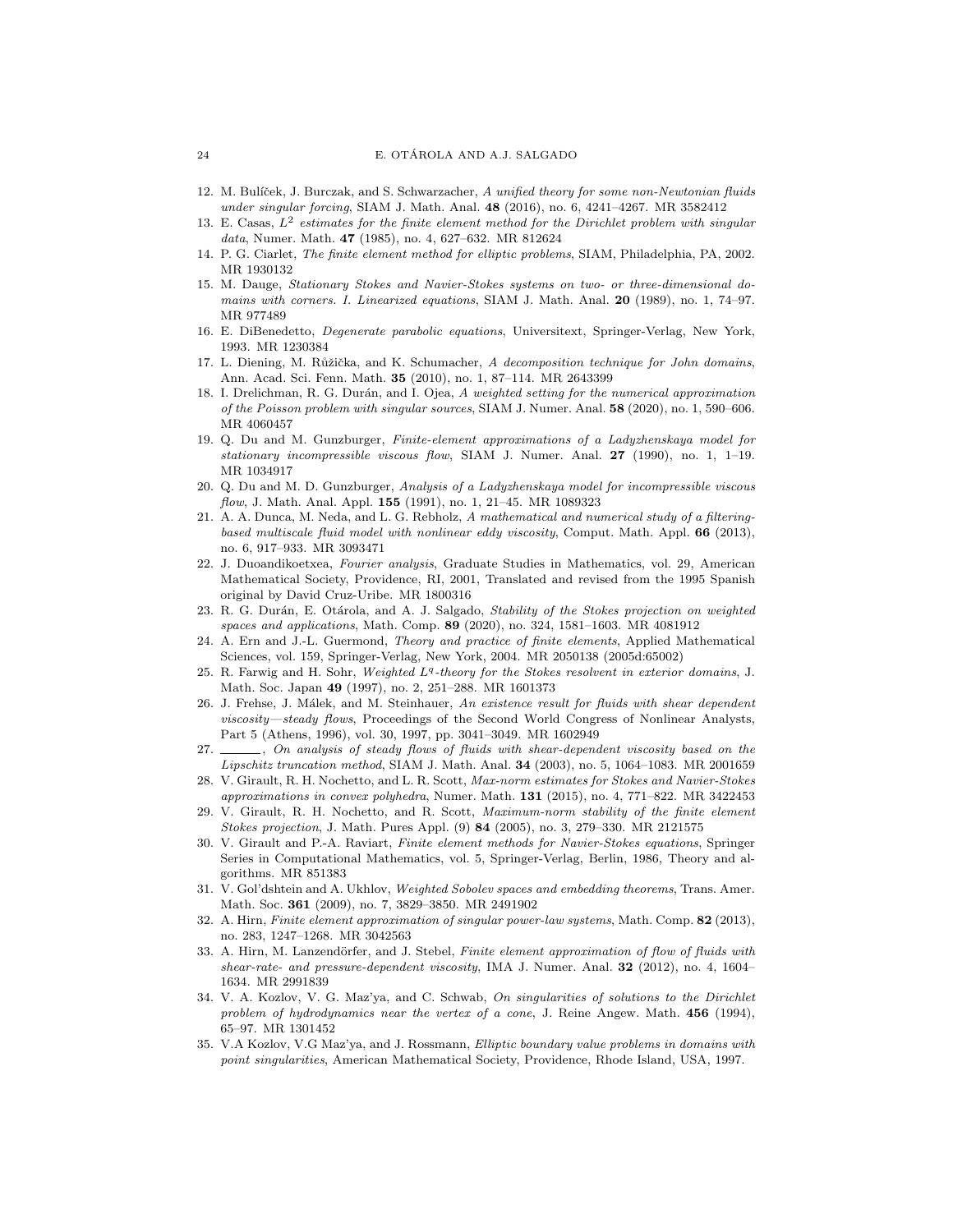- <span id="page-24-1"></span>36. O. A. Ladyˇzenskaja, Matematicheskie voprosy dinamiki vyazko˘i neszhimaemo˘i zhidkosti, Gosudarstv. Izdat. Fiz.-Mat. Lit., Moscow, 1961. MR 0155092
- <span id="page-24-3"></span>37.  $\_\_\_\_\$ , New equations for the description of the motions of viscous incompressible fluids, and global solvability for their boundary value problems, Trudy Mat. Inst. Steklov. 102 (1967), 85–104. MR 0226907
- <span id="page-24-2"></span>38. Modifications of the Navier-Stokes equations for large gradients of the velocities, Zap. Naučn. Sem. Leningrad. Otdel. Mat. Inst. Steklov. (LOMI) 7 (1968), 126–154. MR 0241832
- <span id="page-24-7"></span>39. W. Layton, Energy dissipation in the Smagorinsky model of turbulence, Appl. Math. Lett. 59 (2016), 56–59. MR 3494304
- <span id="page-24-17"></span>40. M. Lesieur, Turbulence in fluids: Fourth revised and enlarged edition, fourth ed., Fluid Mechanics and its Applications, vol. 84, Springer, 2008.
- <span id="page-24-14"></span>41. F. López García, A decomposition technique for integrable functions with applications to the divergence problem, J. Math. Anal. Appl. 418 (2014), no. 1, 79–99. MR 3198867
- <span id="page-24-4"></span>42. J. Málek, K. R. Rajagopal, and M. Růžička, Existence and regularity of solutions and the stability of the rest state for fluids with shear dependent viscosity, Math. Models Methods Appl. Sci. 5 (1995), no. 6, 789–812. MR 1348587
- <span id="page-24-11"></span>43. V. Maz'ya and J. Rossmann,  $L_p$  estimates of solutions to mixed boundary value problems for the Stokes system in polyhedral domains, Math. Nachr. 280 (2007), no. 7, 751–793. MR 2321139
- <span id="page-24-22"></span>44. V. G. Maz'ya and J. Rossmann, Schauder estimates for solutions to a mixed boundary value problem for the Stokes system in polyhedral domains, Math. Methods Appl. Sci. 29 (2006), no. 9, 965–1017. MR 2228352
- <span id="page-24-10"></span>45. M. Mitrea and M. Wright, Boundary value problems for the Stokes system in arbitrary Lips $chitz\ domains, Astérisque (2012), no. 344, viii+241. MR 2987056$
- <span id="page-24-13"></span>46. R. H. Nochetto, E. Otárola, and A. J. Salgado, Piecewise polynomial interpolation in Muckenhoupt weighted Sobolev spaces and applications, Numer. Math. 132 (2016), no. 1, 85-130. MR 3439216
- <span id="page-24-9"></span>47. E. Otárola and A. J. Salgado, The Poisson and Stokes problems on weighted spaces in Lips*chitz domains and under singular forcing*, J. Math. Anal. Appl.  $471$  (2019), no. 1, 599–612.
- <span id="page-24-6"></span>48. J. Rappaz and J. Rochat, On non-linear Stokes problems with viscosity depending on the distance to the wall, C. R. Math. Acad. Sci. Paris 354 (2016), no. 5, 499-502. MR 3488119
- <span id="page-24-20"></span>49.  $\ldots$ , On some weighted Stokes problems: applications on Smagorinsky models, Contributions to partial differential equations and applications, Comput. Methods Appl. Sci., vol. 47, Springer, Cham, 2019, pp. 395–410. MR 3837915
- <span id="page-24-12"></span>50. J. Rossmann, Green's matrix of the Stokes system in a convex polyhedron, Rostock. Math. Kolloq. (2010), no. 65, 15–28. MR 2808700
- <span id="page-24-15"></span>51. T. Roubíček, Nonlinear partial differential equations with applications, second ed., International Series of Numerical Mathematics, vol. 153, Birkhäuser/Springer Basel AG, Basel, 2013. MR 3014456
- <span id="page-24-18"></span>52. P. Sagaut, Large eddy simulation for incompressible flows, Scientific Computation, Springer-Verlag, Berlin, 2001, An introduction, With an introduction by Marcel Lesieur, Translated from the 1998 French original by the author. MR 1815221
- <span id="page-24-5"></span>53. D. Sandri, Sur l'approximation numérique des écoulements quasi-newtoniens dont la viscosité suit la loi puissance ou la loi de Carreau, RAIRO Modél. Math. Anal. Numér. 27 (1993), no. 2, 131–155. MR 1211613
- <span id="page-24-0"></span>54. K. Schumacher, The stationary Navier-Stokes equations in weighted Bessel-potential spaces, J. Math. Soc. Japan 61 (2009), no. 1, 1–38. MR 2272870
- <span id="page-24-16"></span>55. J. Smagorinsky, General circulation experiments with the primitive equations, Monthly Weather Review 91 (1963), no. 3, 99—164.
- <span id="page-24-21"></span>56. R. Temam, Navier-Stokes equations, AMS Chelsea Publishing, Providence, RI, 2001, Theory and numerical analysis, Reprint of the 1984 edition. MR 1846644
- <span id="page-24-8"></span>57. B. O. Turesson, Nonlinear potential theory and weighted Sobolev spaces, Lecture Notes in Mathematics, vol. 1736, Springer-Verlag, Berlin, 2000. MR 1774162
- <span id="page-24-19"></span>58. A. W. Vreman, The filtering analog of the variational multiscale method in large-eddy simulation, Phys. Fluids 15 (2003), no. 8, L61–L64. MR 1990952